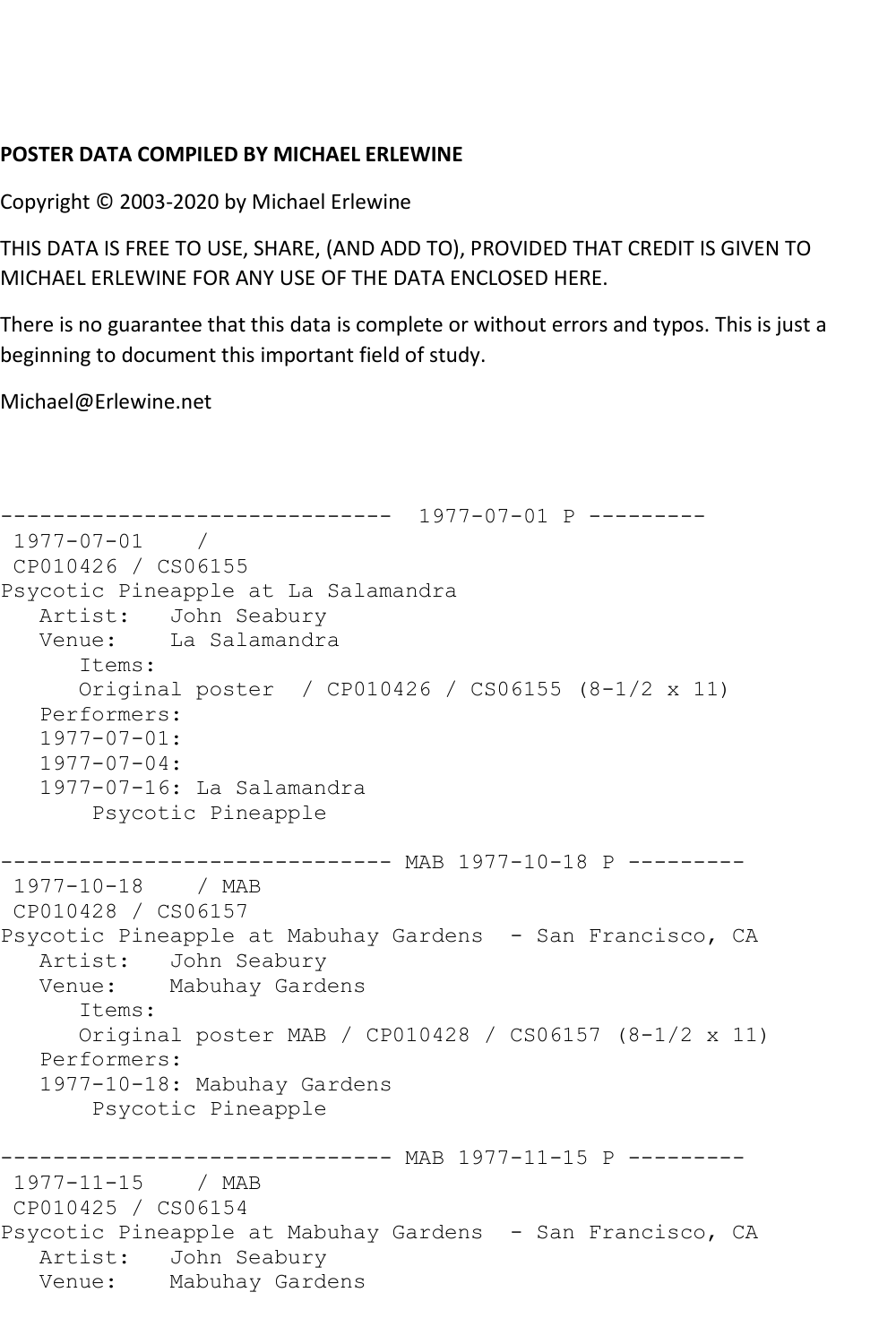Items: Original poster MAB / CP010425 / CS06154 (8-1/2 x 11) Performers: 1977-11-15: Mabuhay Gardens Psycotic Pineapple ------------------------------ ASH 1977-11-18 P --------- 1977-11-18 / ASH CP010447 / CS06176 Psycotic Pineapple at Ashkenaz Ballroom - Berkeley, CA Artist: John Seabury Venue: Ashkenaz Ballroom Items: Original poster ASH / CP010447 / CS06176 (8-1/2 x 11) Performers: 1977-11-18: Ashkenaz Ballroom Psycotic Pineapple ------------------------------ 1977-12-07 P --------- 1977-12-07 / CP700675 / CP700675 Talking Heads, Leila and the Snakes at Keystone [Berkeley, CA] Notes: This item appears in the book 'The Art of Modern Rock' as AMR # 152.3 Artist: John Seabury Venue: Keystone Items: Original poster / CP700675 / CP700675 (11 x 8-12) Performers: 1977-12-07 1977-12-08: Keystone Talking Heads / Leila and the Snakes / Little Roger and the Goosebumps 1977-12-09 1977-12-10: Keystone Talking Heads / Liars ------------------------------ ASH 1978-01-13 P --------- 1978-01-13 / ASH CP010415 / CS06144 Psycotic Pineapple at Ashkenaz Ballroom [Berkeley, CA] Event: Bad Luck Bash Artist: John Seabury Venue: Ashkenaz Ballroom Items: Original poster ASH / CP010415 / CS06144 (8-1/2 x 11) Performers: 1978-01-13: Ashkenaz Ballroom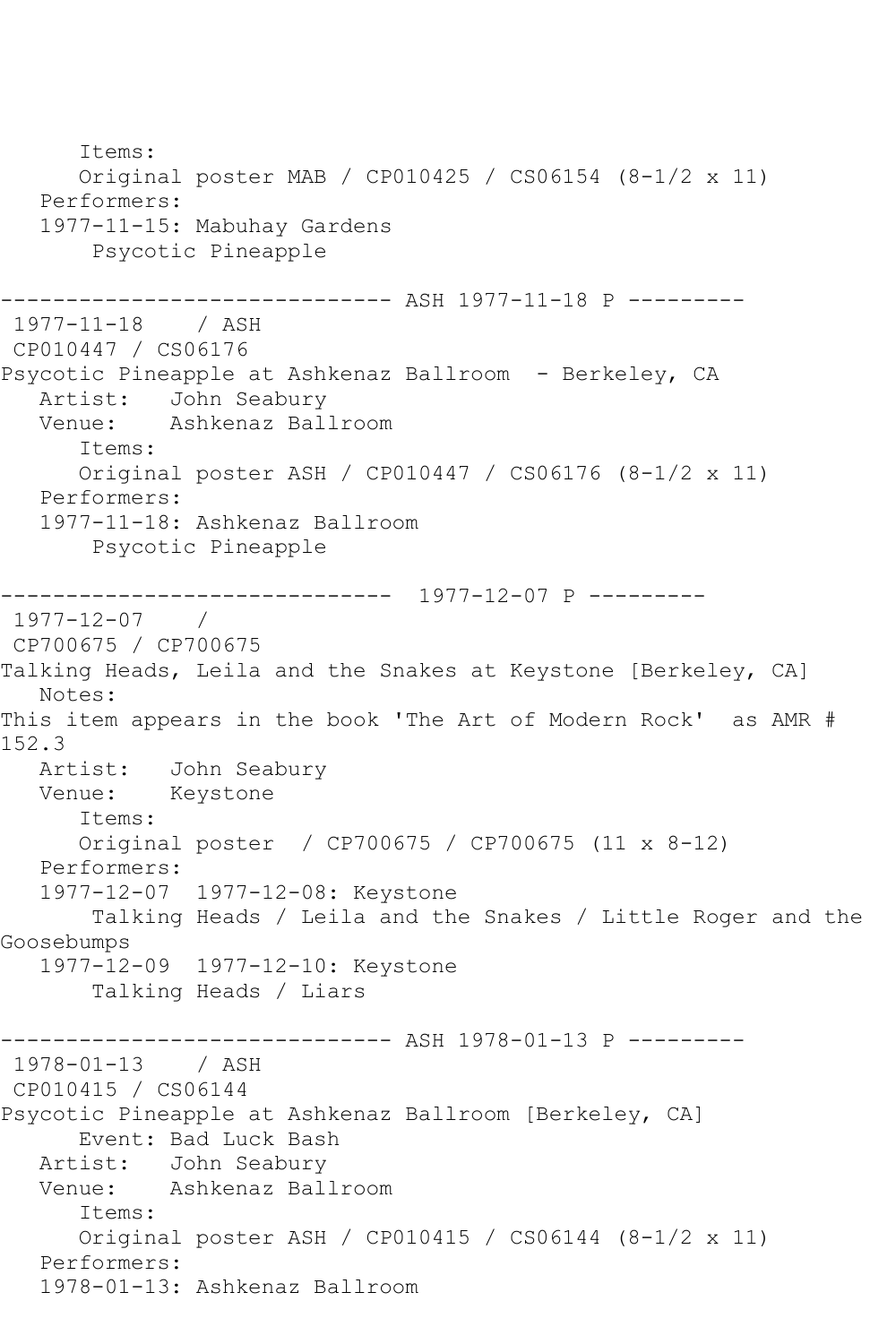Psycotic Pineapple

```
------------------------------ MAB 1978-03-17 P ---------
1978-03-17 / MAB 
CP010443 / CS06172
Psycotic Pineapple, Lucky Stiffs at Mabuhay Gardens - San 
Francisco, CA<br>Artist:
            John Seabury
   Venue: Mabuhay Gardens
       Items:
       Original poster MAB / CP010443 / CS06172 (8-1/2 x 11)
    Performers:
    1978-03-17: Mabuhay Gardens
        Psycotic Pineapple / Lucky Stiffs / Fast Floyd
    ------------------------------ KEYB 1978-04-16 P ---------
1978-04-16 / KEYB 
CP010449 / CS06178
Leila and the Snakes, Psycotic Pineapple at Keystone - Berkeley, CA
    Artist: John Seabury
    Venue: Keystone
       Items:
       Original poster KEYB / CP010449 / CS06178 (8-1/2 x 11)
    Performers:
    1978-04-16: Keystone
        Leila and the Snakes / Psycotic Pineapple
               ------------------------------ ASH 1978-05-05 P ---------
1978 - 05 - 05CP010448 / CS06177
Psycotic Pineapple at Ashkenaz Ballroom - Berkeley, CA
       Event: Freak Out
   Artist: John Seabury<br>Venue: Ashkenaz Bal
            Ashkenaz Ballroom
       Items:
       Original poster ASH / CP010448 / CS06177 (8-1/2 x 11)
    Performers:
    1978-05-05: Ashkenaz Ballroom
        Psycotic Pineapple
                    ------------------------------ 1978-05-05 P ---------
1978-05-05 / 
CP061436 / CP061436
Freak Out, Psycotic Pineapple at Ashkenaz Ballroom [Berkeley, CA]
       Benefit: Light Show by Freitag
  Artist: John Seabury<br>Venue: Ashkenaz Bal
            Ashkenaz Ballroom
```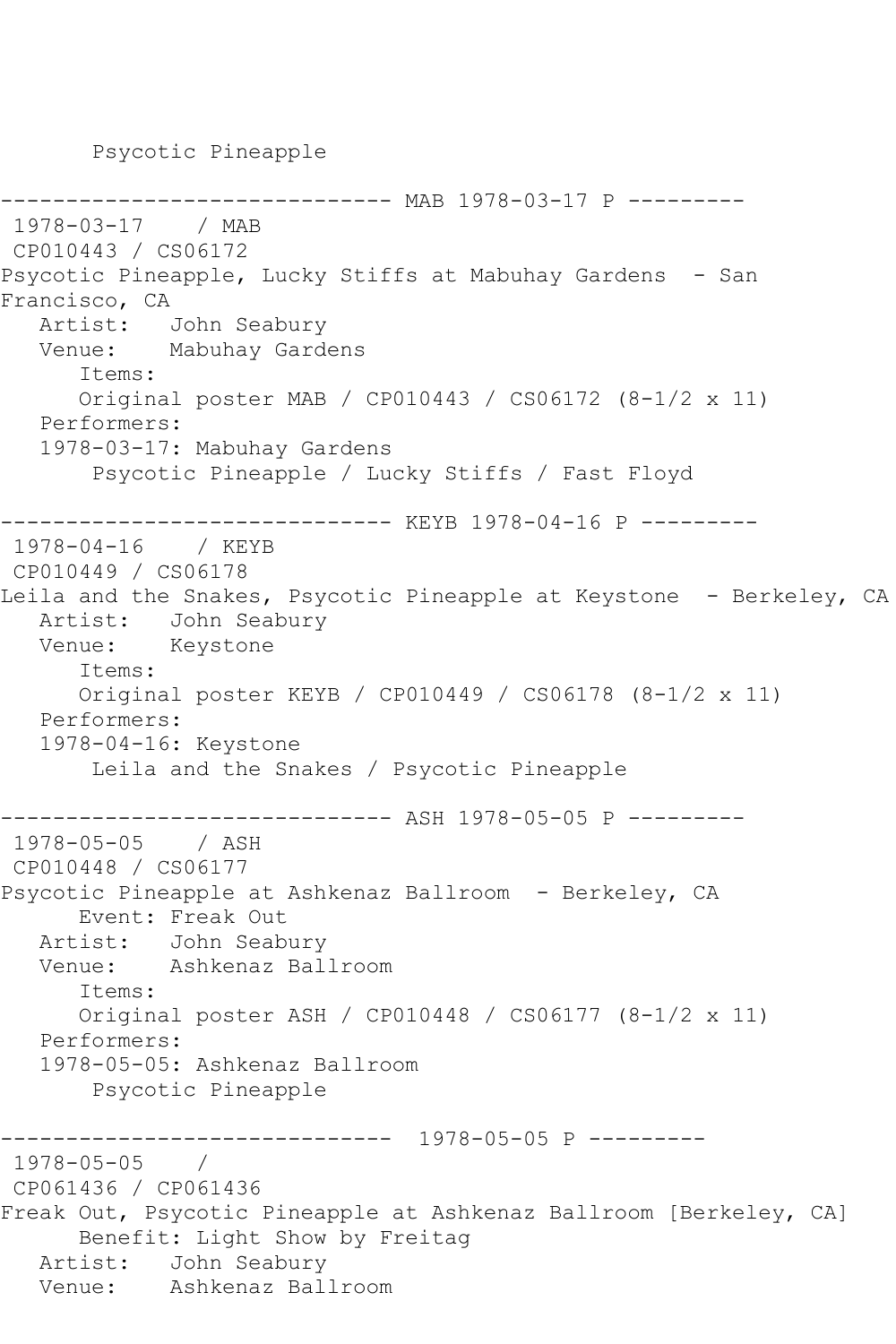Items: Original poster / CP061436 / CP061436 (11 x 17) Performers: 1978-05-05: Ashkenaz Ballroom Freak Out / Psycotic Pineapple / Readymades ------------------------------ MAB 1978-06-14 P --------- 1978-06-14 / MAB CP010434 / CS06163 Psycotic Pineapple at Mabuhay Gardens - San Francisco, CA Artist: John Seabury Venue: Mabuhay Gardens Items: Original poster MAB / CP010434 / CS06163 (8-1/2 x 11) Performers: 1978-06-14: Mabuhay Gardens ----------- MAB 1978-06-21 P-1 ---------1978-06-21 / MAB CP001647 / 1670 Psycotic Pineapple, Magister Ludi at Mabuhay Gardens - San Francisco, CA Artist: John Seabury Venue: Mabuhay Gardens Promoter: Dirksen-Miller Items: Original poster MAB Edition 1 / CP001647 / 1670 (11 x 8-1/2) Performers: 1978-06-21: Mabuhay Gardens Psycotic Pineapple / Magister Ludi / Lucky Stiffs ------------------------------ KEYB 1978-06-29 P --------- 1978-06-29 / KEYB CP010433 / CS06162 Psycotic Pineapple at Keystone - Berkeley, CA Artist: John Seabury Venue: Keystone Items: Original poster KEYB / CP010433 / CS06162 (8-1/2 x 11) Performers: 1978-06-29: Keystone Psycotic Pineapple ------------------------------ 1978-09-23 P --------- 1978-09-23 / CP010453 / CS06182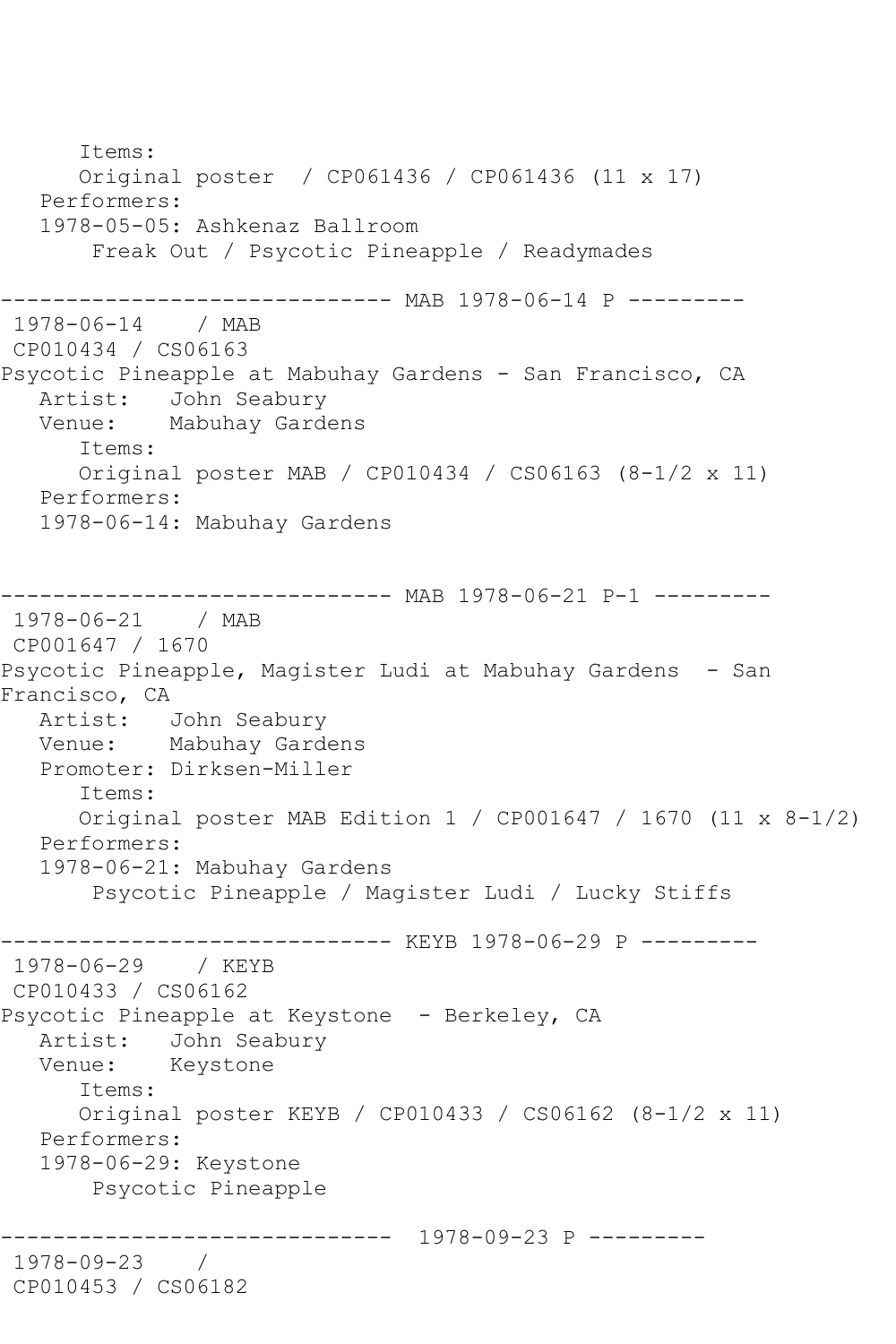Psycotic Pineapple, Liars at Branch - Berkeley, CA Artist: John Seabury Venue: Branch Items: Original poster / CP010453 / CS06182 (8-1/2 x 11) Performers: 1978-09-23: Branch Psycotic Pineapple / Liars / Fast Floyd ------------------------------ 1978-10-13 P --------- 1978-10-13 / CP010435 / CS06164 Psycotic Pineapple, Impoters at Branch - Berkeley, CA Artist: John Seabury Venue: Branch Items: Original poster / CP010435 / CS06164 (8-1/2 x 11) Performers: 1978-10-13: Branch Psycotic Pineapple / Impoters / Lucky Stiffs ------------------------------ 1978-10-22 P ---------  $1978 - 10 - 22$ CP010452 / CS06181 Psycotic Pineapple, Readymades at Gay Community Center Event: Benefit for Prop W Artist: John Seabury Venue: Gay Community Center Items: Original poster / CP010452 / CS06181 (8-1/2 x 11) Performers: 1978-10-22: Gay Community Center Psycotic Pineapple / Readymades / Mutants / No Sisters / Ruby "Rodriguez" Rubenstein ------------------------------ ASH 1978-11-25 P --------- 1978-11-25 / ASH CP010341 / CS06070 Psycotic Pineapple, Hitmakers at Ashkenaz Ballroom - Berkeley, CA Event: Turkey Bash Artist: John Seabury Venue: Ashkenaz Ballroom Items: Original poster ASH / CP010341 / CS06070 (9 x 14-1/2) Performers: 1978-11-25: Ashkenaz Ballroom Psycotic Pineapple / Hitmakers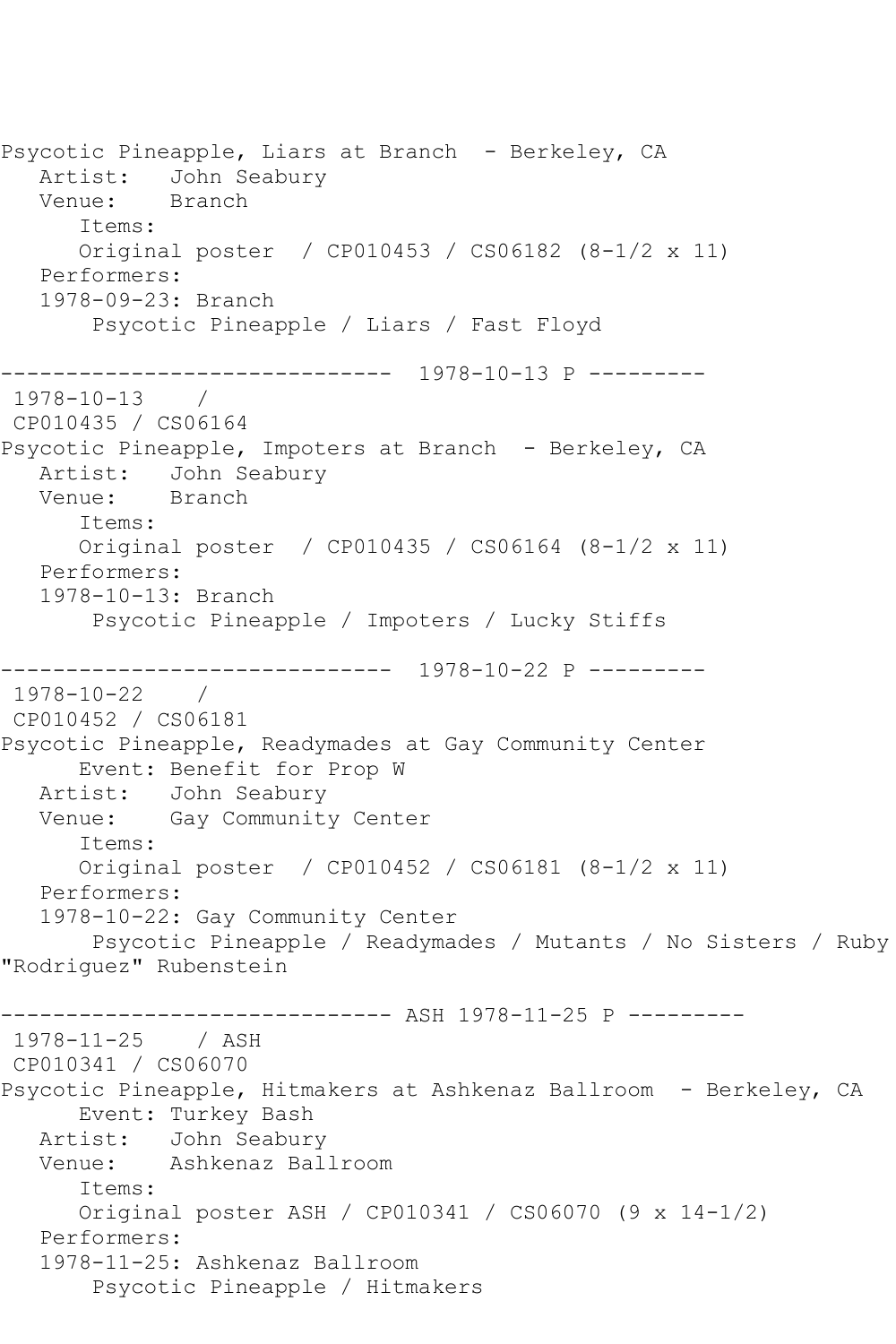------------------------------ KEYB 1978-12-07 P --------- 1978-12-07 / KEYB CP010414 / CS06143 Talking Heads, Leila and the Snakes at Keystone - Berkeley, CA<br>Artist: John Seabury John Seabury Venue: Keystone Items: Original poster KEYB / CP010414 / CS06143 (8-1/2 x 11) Performers: 1978-12-07 1978-12-10: Keystone Talking Heads / Leila and the Snakes / Little Roger / Liars ------------------------------ B&B 1979-01-27 C --------- 1979-01-27 / B&B CP010466 / CS06195 Psycotic Pineapple, Third Grade at Bench and Bar - Oakland, CA Event: An Evening of No Jazz<br>Artist: John Seabury John Seabury Venue: Bench and Bar Items: Postcard B&B / CP010466 / CS06195 (5-1/2 x 8-1/2) Performers: 1979-01-27: Bench and Bar Psycotic Pineapple / Third Grade ------------------------------ 1979-02-03 P --------- 1979-02-03 / CP010436 / CS06165 Psycotic Pineapple, Mutants at Cloyne Ct. - Berkeley, CA Artist: John Seabury Venue: Cloyne Ct. Items: Original poster / CP010436 / CS06165 (8-1/2 x 11) Performers: 1979-02-03: Cloyne Ct. Psycotic Pineapple / Mutants / Situations ------------------------------ 1979-02-29 P ---------  $1979 - 02 - 29$ CP060759 / CP060759 Psychotic Pineapple, Kats at Valley West Artist: John Seabury Venue: Valley West Items: Original poster / CP060759 / CP060759 (8-1/2 x 11) Performers: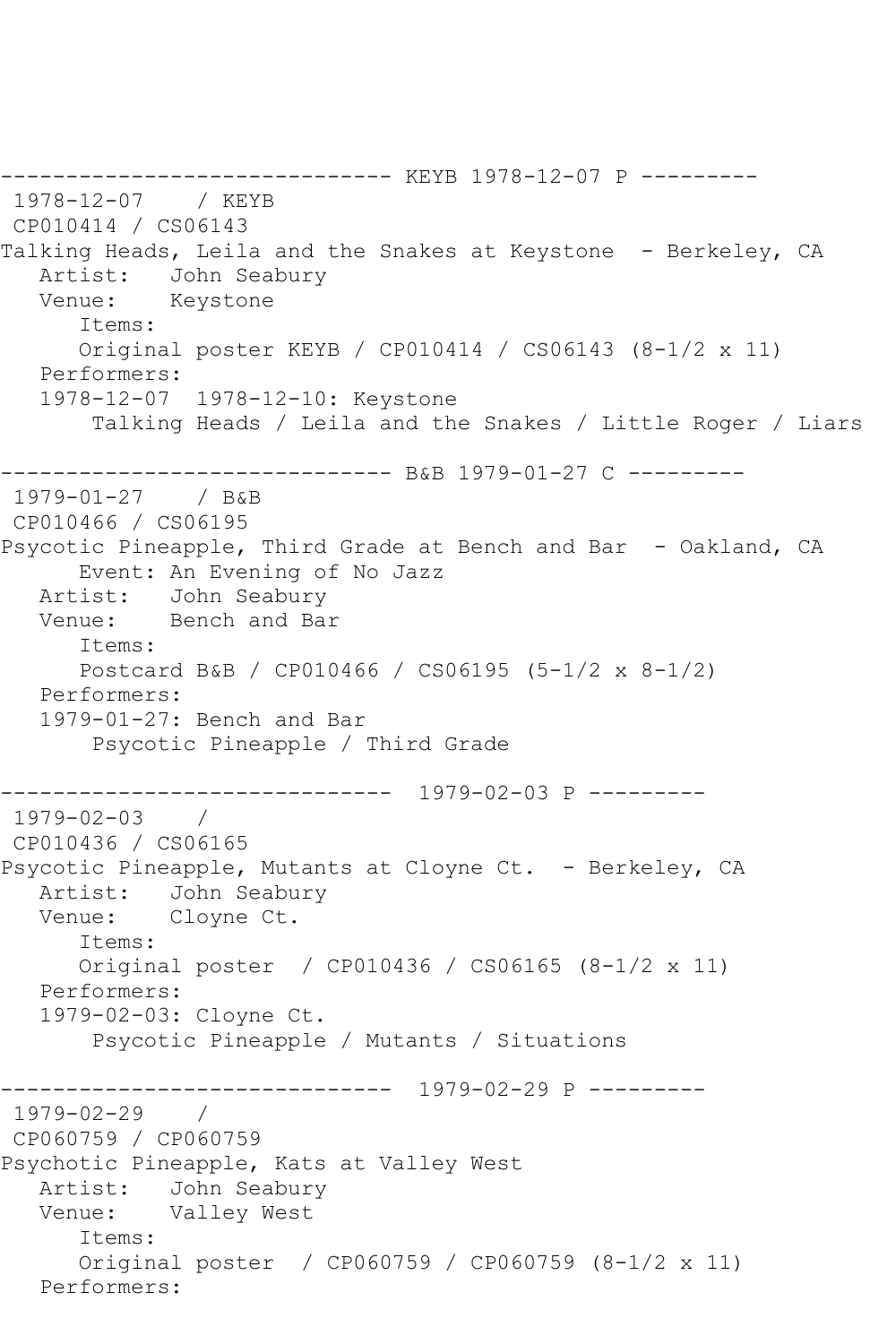1979-02-29: Valley West Psychotic Pineapple / Kats 1979-03-01: Madame Wong's West Psychotic Pineapple / Naughty Sweeties -------------- KEYB 1979-03-11 P ---------1979-03-11 / KEYB CP010437 / CS06166 Psycotic Pineapple, No Sisters at Keystone - Berkeley, CA Artist: John Seabury Venue: Keystone Items: Original poster KEYB / CP010437 / CS06166 (8-1/2 x 11) Performers: 1979-03-11: Keystone Psycotic Pineapple / No Sisters / Blitz ------------------------------ B&B 1979-03-31 P --------- 1979-03-31 / B&B CP010454 / CS06183 Bench and Bar - Oakland, CA Artist: John Seabury Venue: Bench and Bar Items: Original poster B&B / CP010454 / CS06183 Performers: 1979-03-31: Bench and Bar ------------------------------ SBG 1979-04-12 P --------- 1979-04-12 / SBG CP010438 / CS06167 Psycotic Pineapple: Rock and Roll at Silver Ball Gardens Artist: John Seabury Venue: Silver Ball Gardens Items: Original poster SBG / CP010438 / CS06167 (8-1/2 x 11) Performers: 1979-04-12: Silver Ball Gardens ---------- KEYB 1979-05-12 P ---------1979-05-12 / KEYB CP010349 / CS06078 Rubinoos at Keystone - Berkeley, CA Artist: John Seabury Venue: Keystone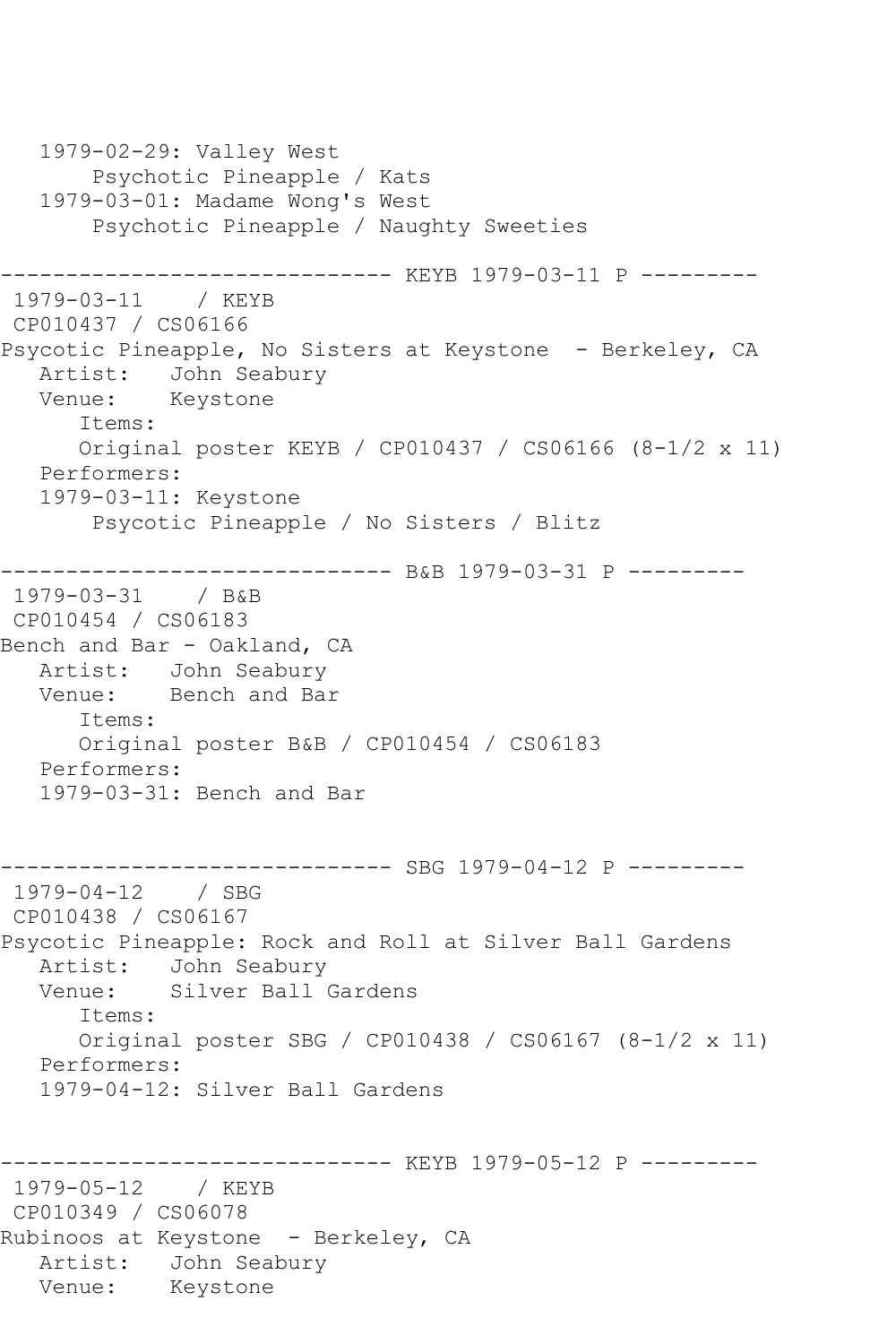Items: Original poster KEYB / CP010349 / CS06078 (9 x 14-1/2) Performers: 1979-05-12: Keystone Rubinoos ------------------------------ B&B-5.007 1979-06-02 P-1 --------- 1979-06-02 / B&B 5.007 CP001040 / 1058 Psycotic Pineapple, Little Roger at Bench and Bar - Oakland, CA Notes: This item appears in the Art of Rock book, plate no. 5.007 Artist: John Seabury<br>Venue: Bench and Bay Bench and Bar Promoter: Pynotic Productions Items: Original poster B&B-5.007 Edition 1 / CP001040 / 1058 AORPlate: 5.007 Performers: 1979-06-02: Bench and Bar Psycotic Pineapple / Little Roger / No Sisters / Bench and Bar ------------------------------ SBG 1979-06-07 P --------- 1979-06-07 / SBG CP010439 / CS06168 Psychotic Pineapple at Silver Ball Gardens [Berkeley, CA] Artist: John Seabury Venue: Silver Ball Gardens Items: Original poster SBG / CP010439 / CS06168 (8-1/2 x 11) Performers: 1979-06-07: Silver Ball Gardens Psychotic Pineapple ------------------------------ ICB 1979-09-08 P-1 --------- 1979-09-08 / ICB CP001650 / 1673 Psycotic Pineapple, Mondellos at International Cafe - Berkeley, CA Artist: John Seabury<br>Venue: International International Cafe Items: Original poster ICB / CP010441 / CS06170 Original poster ICB Edition 1 / CP001650 / 1673 Performers: 1979-09-08: International Cafe Psycotic Pineapple / Mondellos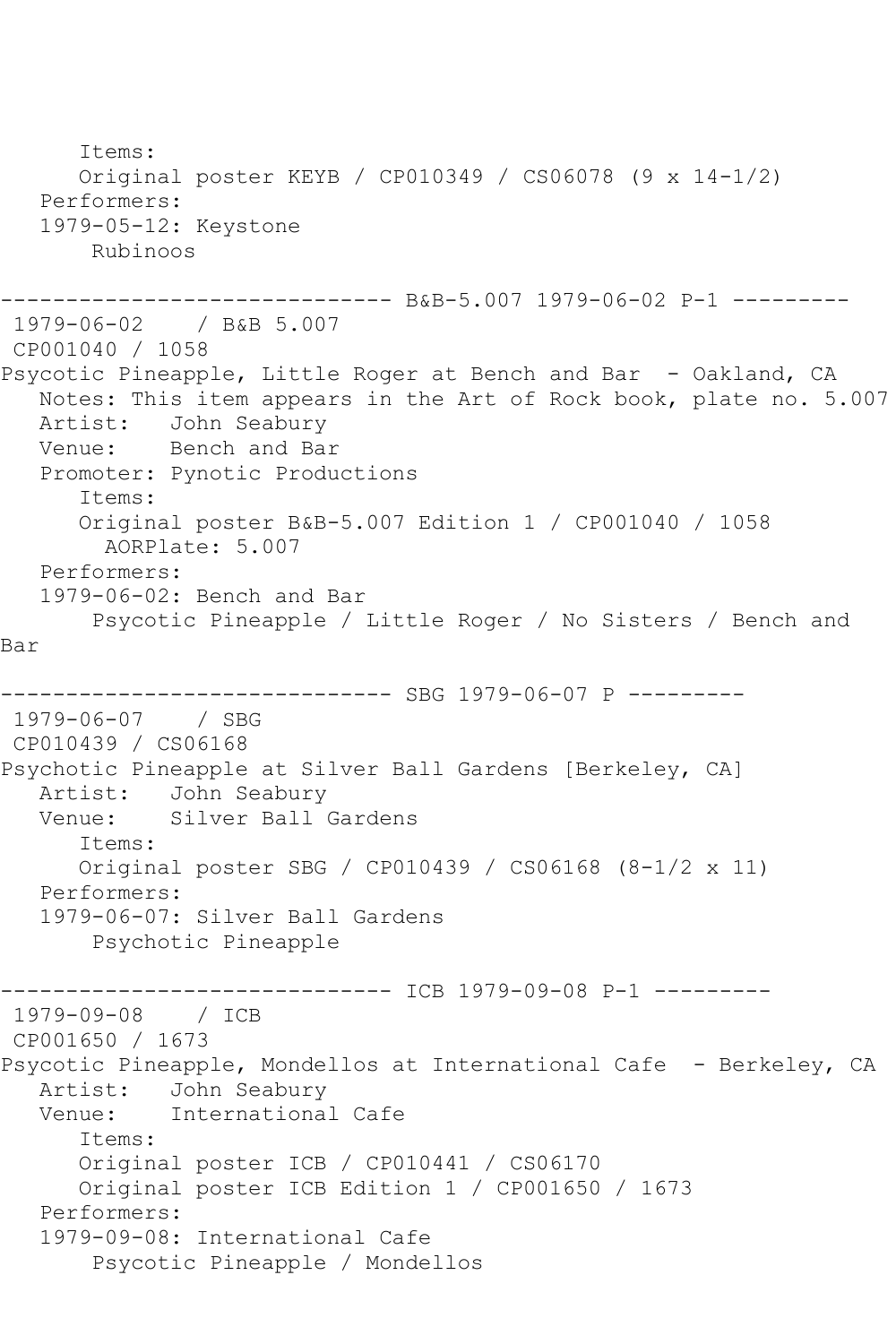------------------------------ MAB 1979-09-27 P --------- 1979-09-27 / MAB CP010440 / CS06169 Psycotic Pineapple, Symptoms at Mabuhay Gardens - San Francisco, CA Artist: John Seabury Venue: Mabuhay Gardens Items: Original poster MAB / CP010440 / CS06169 (8-1/2 x 11) Performers: 1979-09-27: Mabuhay Gardens Psycotic Pineapple / Symptoms / Secret Service / Surface Music ------------------------------ ICB 1979-10-13 P --------- 1979-10-13 / ICB CP010442 / CS06171 Psycotic Pineapple, Eye Protection at International Cafe - Berkeley, CA<br>Artist: John Seaburv Venue: International Cafe Items: Original poster ICB / CP010442 / CS06171 (8-1/2 x 11) Performers: 1979-10-13: International Cafe Psycotic Pineapple / Eye Protection / Blitz ------------------------------ SBG 1979-11-29 P --------- 1979-11-29 / SBG CP010430 / CS06159 Pyno Jam, Immigrants at Silver Ball Gardens Artist: John Seabury Venue: Silver Ball Gardens Items: Original poster SBG / CP010430 / CS06159 (8-1/2 x 11) Performers: 1979-11-29: Silver Ball Gardens Pyno Jam / Immigrants / Eric Blakley / Banamics ------------------------------ 1980 P --------- 1980 / CP700681 / CP700681 Psycotic Pineapple Notes: This item appears in the book 'The Art of Modern Rock' as AMR # 153.4 Artist: John Seabury Items: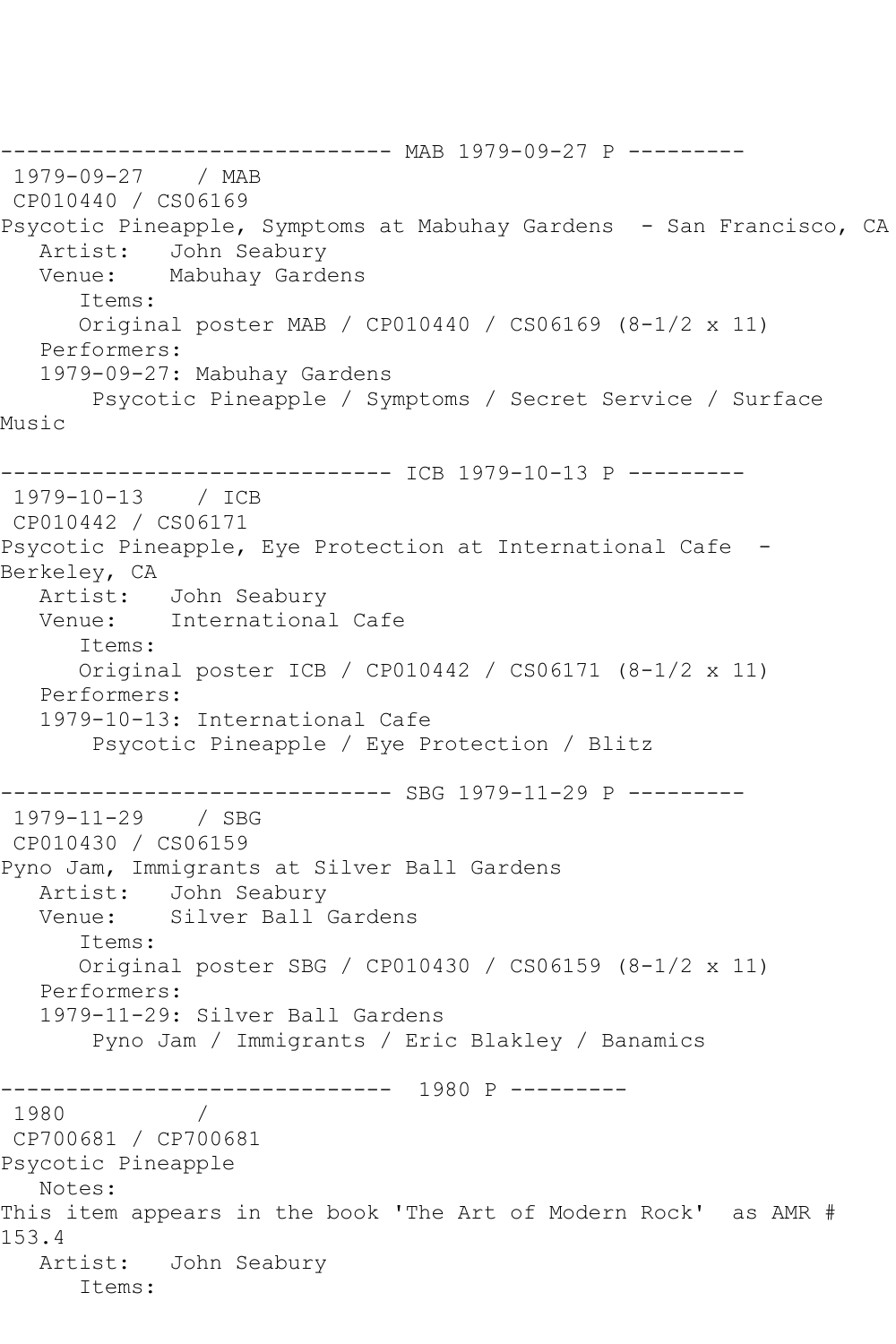Original poster / CP700681 / CP700681 (29 x 23) Performers: 1980: Psycotic Pineapple ------------------------------ KEYB-5.026 1980-02-09 P-1 --------- 1980-02-09 / KEYB 5.026 CP002976 / 2932 Psycotic Pineapple, Rubinoos at Keystone - Berkeley, CA Notes: This item appears in the Art of Rock book, plate no. 5.026 Artist: John Seabury Venue: Keystone Promoter: Book: Art of Rock Items: Original poster KEYB-5.026 Edition 1 / CP002976 / 2932 AORPlate: 5.026 KEYB-5.026 / CP001648 / 1671 AORPlate: 5.026 Performers: 1980-02-09: 1980-02-23: Keystone Psycotic Pineapple / Rubinoos / No Sisters / Readymades / Eddie Money ------------------------------ 1980-03-29 P --------- 1980-03-29 / CP010444 / CS06173 Psycotic Pineapple, Kats at Barrington Hall - Berkeley, CA Artist: John Seabury Venue: Barrington Hall Items: Original poster / CP010444 / CS06173 (8-1/2 x 11) Performers: 1980-03-29: Barrington Hall Psycotic Pineapple / Kats ------------------------------ 1980-04-16 P --------- 1980-04-16 / CP010347 / CS06076 Psycotic Pineapple, Nu Kats at Arena Artist: John Seabury<br>Venue: Arena  $V$ enue $\cdot$  Items: Original poster / CP010347 / CS06076 (9 x 14-1/2) Performers: 1980-04-16 1980-04-18: Arena Psycotic Pineapple / Nu Kats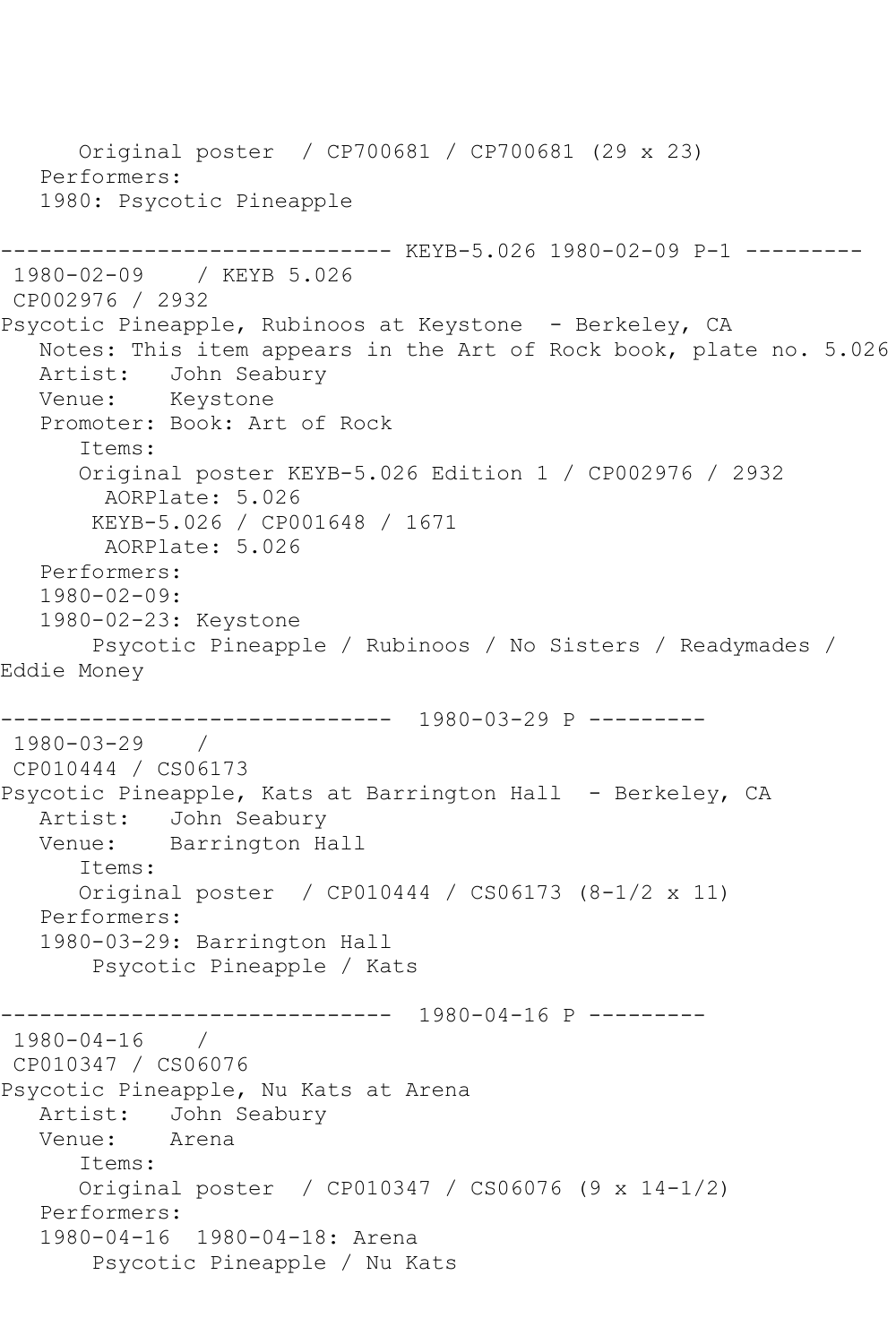------------------------------ C88 1980-04-16 P-1 --------- 1980-04-16 C / C88 CP001652 / 1675 Psycotic Pineapple, Nu Kats at Club 88 - Los Angeles, CA Artist: John Seabury Venue: Club 88 Items: Original poster C88 Edition 1 / CP001652 / 1675 Performers: 1980-04-16 C: Club 88 Psycotic Pineapple / Nu Kats ------------------------------ KEYB 1980-07-19 P --------- 1980-07-19 / KEYB CP010445 / CS06174 Tasmanian Devils, Psycotic Pineapple at Keystone - Berkeley, CA Artist: John Seabury Venue: Keystone Items: Original poster KEYB / CP010445 / CS06174 (8-1/2 x 11) Performers: 1980-07-19: Keystone Tasmanian Devils / Psycotic Pineapple ----------------- KEYB 1980-08-04 P ---------<br>/ KEYB  $1980 - 08 - 04$ CP010348 / CS06077 Psycotic Pineapple at Keystone - Berkeley, CA Artist: John Seabury Venue: Keystone Items: Original poster KEYB / CP010348 / CS06077 Original poster KEYB Edition 1 / CP001651 / 1674 (14 x 8-1/2) Performers: 1980-08-04: 1980-08-18: Keystone Psycotic Pineapple ------------------------------ BSQ 1980-09-30 P --------- 1980-09-30 / BSQ CP010446 / CS06175 Pyno Jam, Soul Agents at Berkeley Square - Berkeley, CA Artist: John Seabury Venue: Berkeley Square Items: Original poster BSQ / CP010446 / CS06175 (8-1/2 x 11) Performers: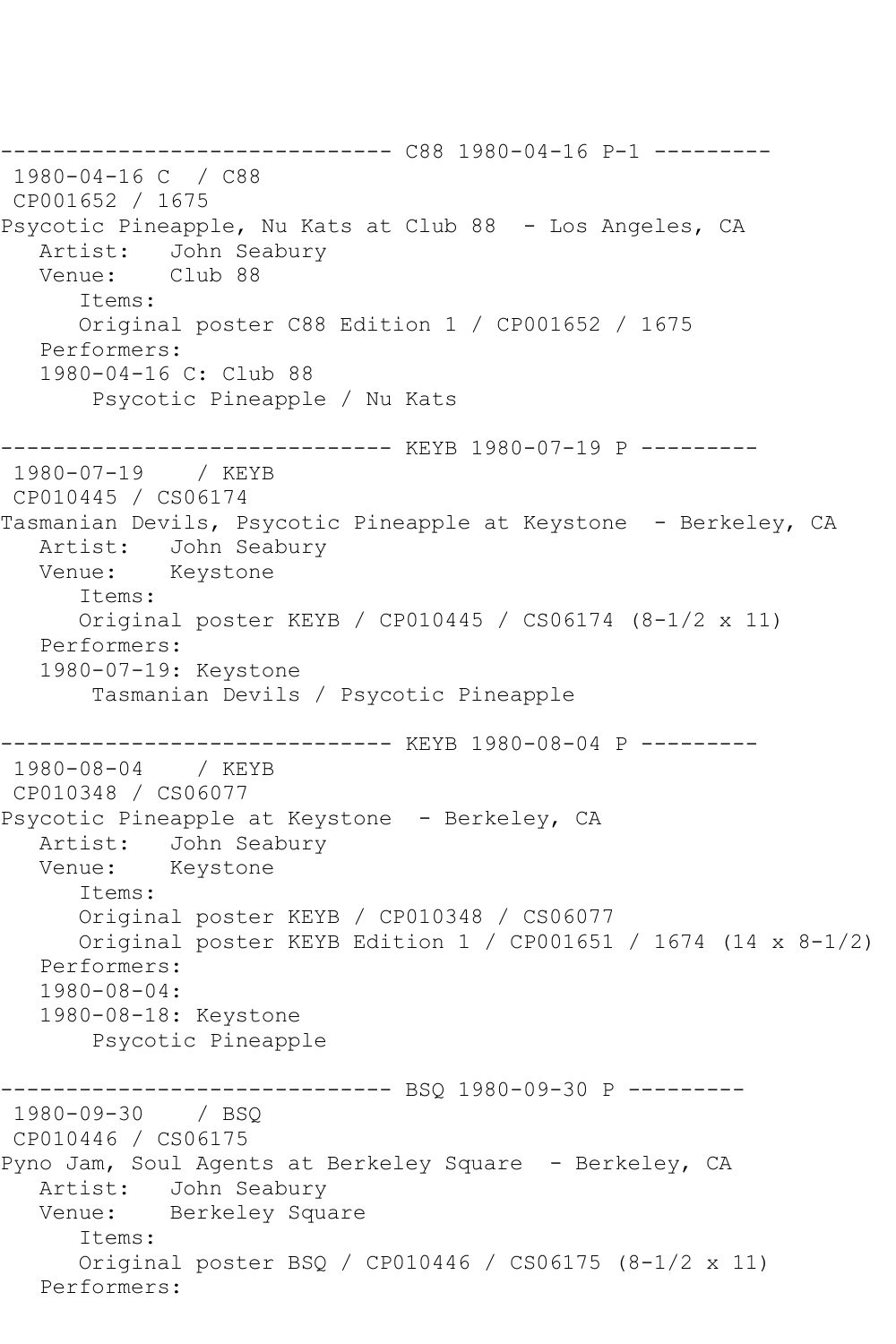1980-09-30: Berkeley Square Pyno Jam / Soul Agents ------------------------------ KEYB 1980-10-31 P ---------  $1980 - 10 - 31$ CP010427 / CS06156 Rubinoos, Rick and Ruby at Keystone - Berkeley, CA Artist: John Seabury Venue: Keystone Items: Original poster KEYB / CP010427 / CS06156 (8-1/2 x 11) Performers: 1980-10-31: Keystone Rubinoos / Rick and Ruby / Psycotic Pineapple ------------------------------ KEYB 1980-12-05 P --------- 1980-12-05 / KEYB CP010409 / CS06138 Greg Kihn Band, Suburban Lawns at Keystone - Berkeley, CA Artist: John Seabury Venue: Keystone Items: Original poster KEYB / CP010409 / CS06138 (8-1/2 x 11) Performers: 1980-12-05: Keystone Greg Kihn Band / Suburban Lawns / Donuts ------------------------------ KEYB 1980-12-31 P --------- 1980-12-31 / KEYB CP010342 / CS06071 Raise the Dead Part II: Halloween at Keystone - Berkeley, CA Artist: John Seabury Venue: Keystone Items: Original poster KEYB / CP010342 / CS06071 (9 x 14-1/2) Performers: 1980-12-31: Keystone ------------------------------ BSQ 1981-02-14 P --------- 1981-02-14 / BSQ CP010417 / CS06146 Pyno Review at Berkeley Square - Berkeley, CA Event: St. Valentine's Day Massacre Artist: John Seabury Venue: Berkeley Square Items: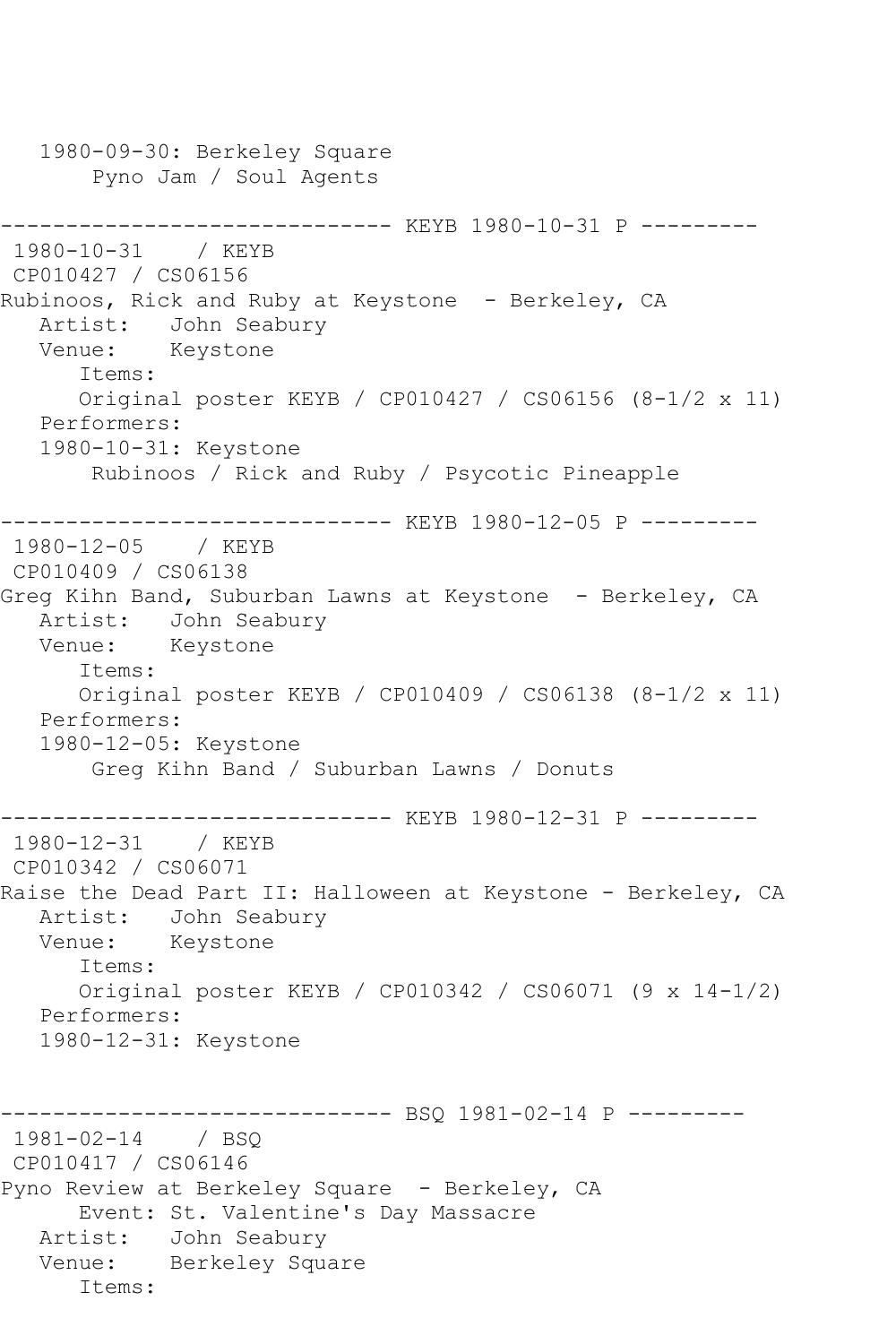Original poster BSQ / CP010417 / CS06146 (8-1/2 x 11) Performers: 1981-02-14: Berkeley Square Pyno Review ----------- KEYB 1981-07-24 P ---------1981-07-24 / KEYB CP010416 / CS06145 Surfaris, Pyno Jam at Keystone - Berkeley, CA Artist: John Seabury Venue: Keystone Items: Original poster KEYB / CP010416 / CS06145 (8-1/2 x 11) Performers: 1981-07-24 1981-07-26: Keystone Surfaris / Pyno Jam ------------------------------ KEYB 1981-08-10 P --------- 1981-08-10 / KEYB CP010344 / CS06073 Pyno Jam Extraganza at Keystone - Berkeley, CA Artist: John Seabury Venue: Keystone Items: Original poster KEYB / CP010344 / CS06073 (9 x 14-1/2) Performers: 1981-08-10: Keystone Pyno Jam ------------------------------ BSQ 1981-10-31 P --------- 1981-10-31 / BSQ CP010423 / CS06152 Pyno Jam, Bad Attitude at Berkeley Square - Berkeley, CA Event: Halloween Artist: John Seabury Venue: Berkeley Square Items: Original poster BSQ / CP010423 / CS06152 (8-1/2 x 11) Performers: 1981-10-31: Berkeley Square Pyno Jam / Bad Attitude ------------ ASH 1982-06-24 P ---------1982-06-24 / ASH CP010418 / CS06147 Pyno Jam at Ashkenaz Ballroom - Berkeley, CA Artist: John Seabury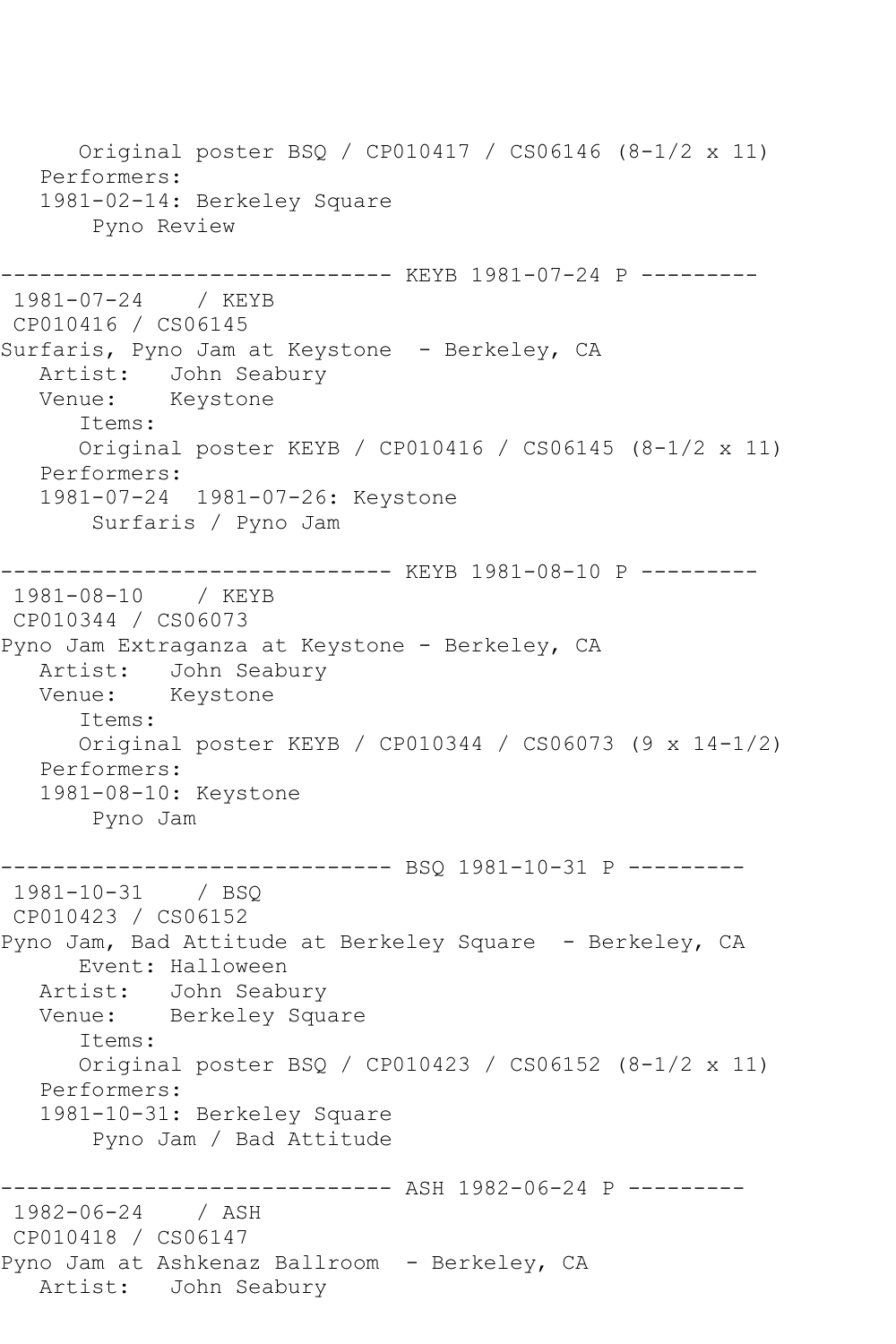Venue: Ashkenaz Ballroom Items: Original poster ASH / CP010418 / CS06147 (8-1/2 x 11) Performers: 1982-06-24: Ashkenaz Ballroom Pyno Jam ------------------------------ ASH 1982-08-12 H-1 --------- 1982-08-12 / ASH CP002977 / 2933 Pyno Jam at Ashkenaz Ballroom - Berkeley, CA Artist: John Seabury Venue: Ashkenaz Ballroom Items: Handbill ASH / CP010431 / CS06160 Handbill ASH / CP010419 / CS06148 Handbill ASH Edition 1 / CP002977 / 2933 Performers: 1982-08-12: Ashkenaz Ballroom Pyno Jam ------------------------------ BSQ 1982-08-22 P --------- 1982-08-22 / BSQ CP010420 / CS06149 Surf Punks, Pyno Jam at Berkeley Square - Berkeley, CA Artist: John Seabury Venue: Berkeley Square Items: Original poster BSQ / CP010420 / CS06149 (8-1/2 x 11) Performers: 1982-08-22: Berkeley Square Surf Punks / Pyno Jam ------------------------------ ASH 1983-03-17 P --------- 1983-03-17 / ASH CP010432 / CS06161 Pyno Jam at Ashkenaz Ballroom - Berkeley, CA Event: St. Patrick Day Artist: John Seabury<br>Venue: Ashkenaz Bal Ashkenaz Ballroom Items: Original poster ASH / CP010432 / CS06161 (8-1/2 x 11) Performers: 1983-03-17: Ashkenaz Ballroom Pyno Jam ------------------------------ ASH 1983-11-26 P ---------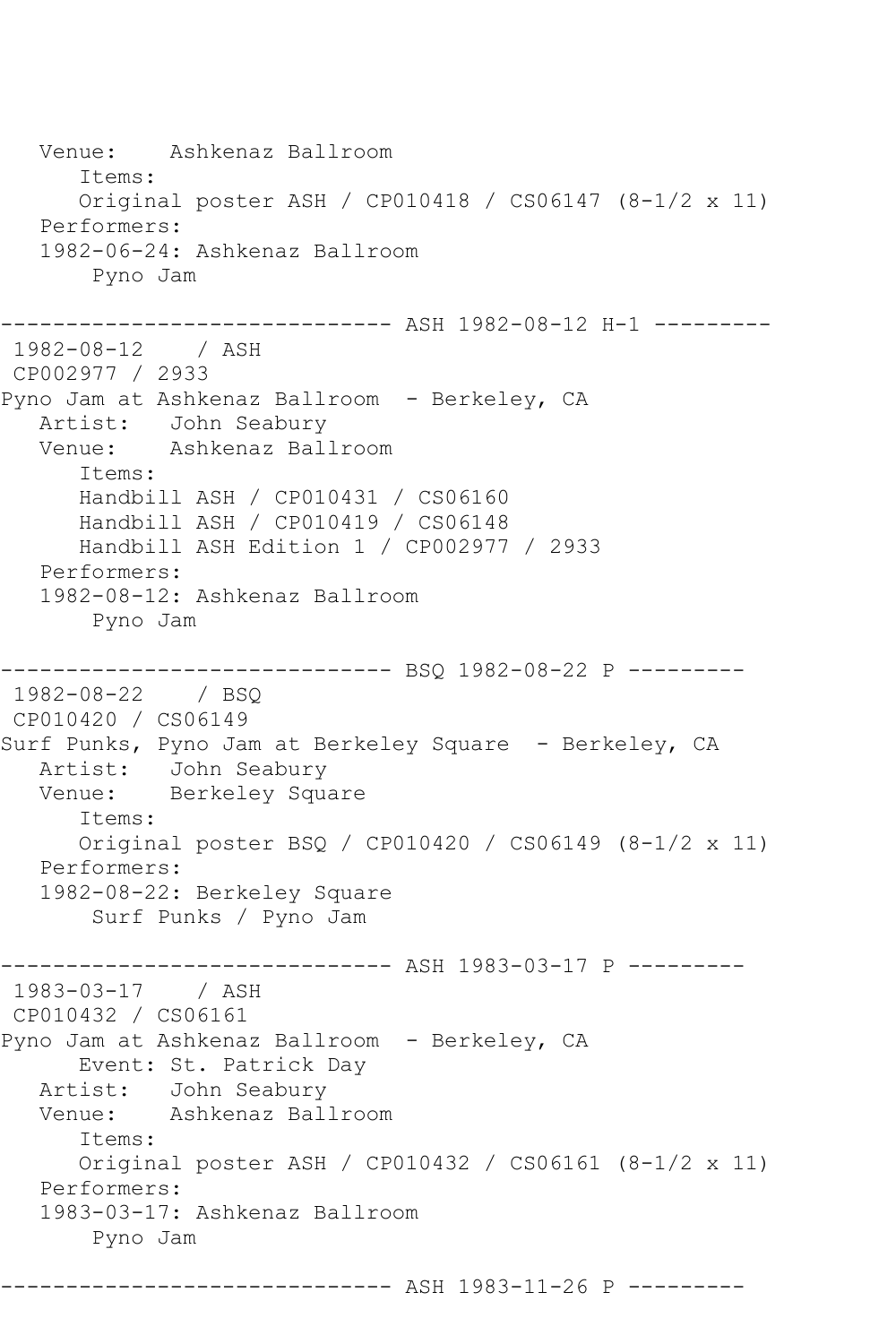1983-11-26 / ASH CP010424 / CS06153 Pyno Jam, Spirit at Ashkenaz Ballroom - Berkeley, CA Artist: John Seabury Venue: Ashkenaz Ballroom Promoter: Book: Art of Rock Items: Original poster ASH / CP010424 / CS06153 Original poster ASH Edition 1 / CP002978 / 2934 Performers: 1983-11-26: Ashkenaz Ballroom Pyno Jam / Spirit ------------------------------ KEYB 1984-07-01 P --------- 1984-07-01 / KEYB CP010421 / CS06150 Pyno Jam, Eddie and the Tide at Keystone - Berkeley, CA Artist: John Seabury Venue: Keystone Items: Original poster KEYB / CP010421 / CS06150 (8-1/2 x 11) Performers: 1984-07-01: Keystone Pyno Jam / Eddie and the Tide / Rubinoos / Bubba Lou Vickers / Little Roger / Snakefinger / No Sisters / Nasty Habits / Strangelove / Durocs ------------------------------ LAL 1987 P --------- 1987 / LAL CP010404 / CS06133 Hoch-Ptui at Lairds Lounge Notes: Not a real band. A poster put together by Seabury for fun, because he liked the image. Artist: John Seabury Venue: Lairds Lounge Items: Original poster LAL / CP010404 / CS06133 (9 x 14-1/2) Performers: 1987: Lairds Lounge Hoch-Ptui -------------- KEYB 1987-10-19 H-1 ---------1987-10-19 / KEYB CP002979 / 2935 Pyno Jam, Immigrants at Keystone - Berkeley, CA Artist: John Seabury Venue: Keystone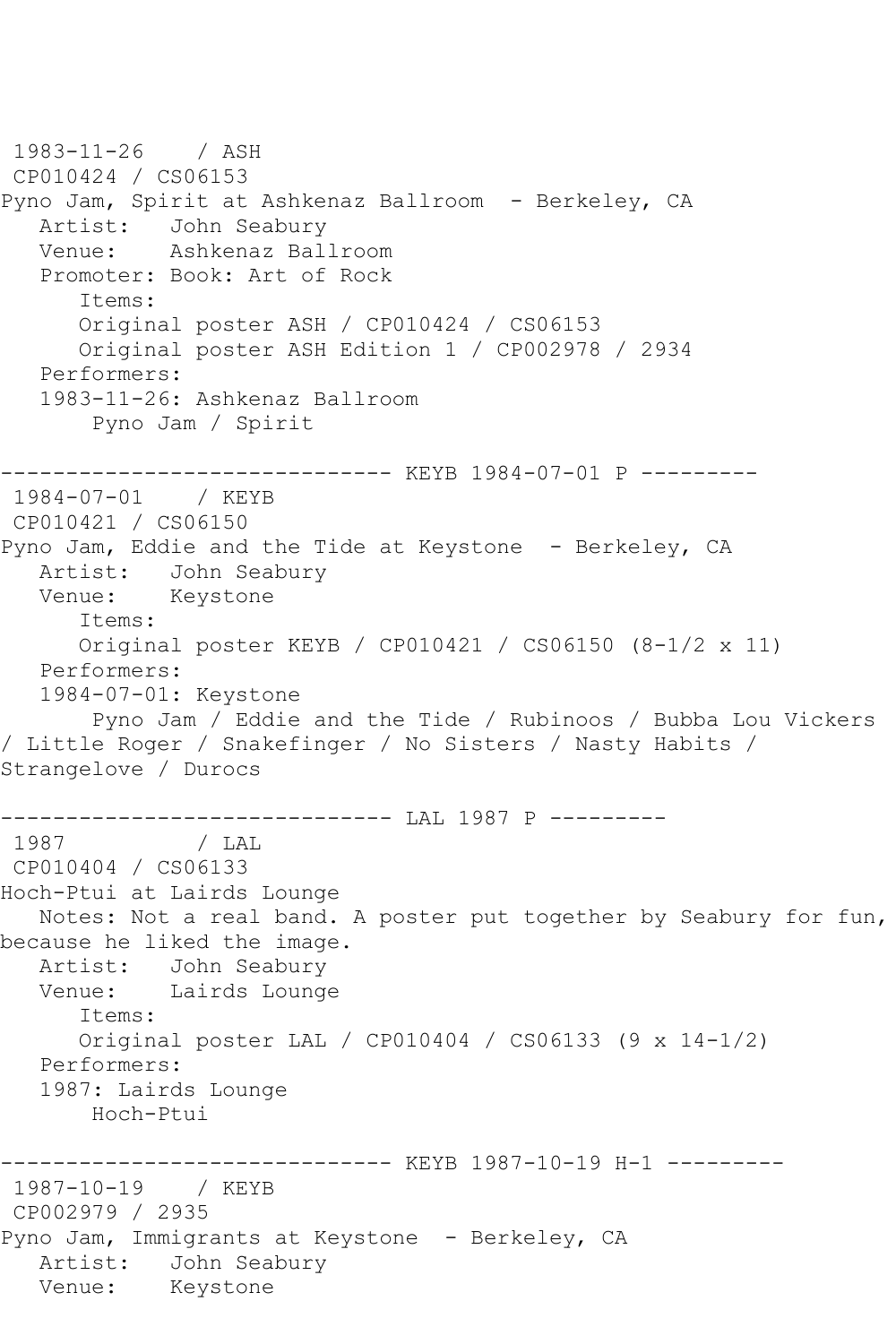Items: Handbill KEYB / CP010346 / CS06075 Handbill KEYB / CP010429 / CS06158 Handbill KEYB Edition 1 / CP002979 / 2935 Performers: 1987-10-19: Keystone Pyno Jam / Immigrants / Eric Blakley / Bonamics ------------------------------ BSQ 1988-06-24 P --------- 1988-06-24 CP010422 / CS06151 Psycotic Pineapple, Cement Trampoline at Berkeley Square -Berkeley, CA Artist: John Seabury Venue: Berkeley Square Items: Original poster BSQ / CP010422 / CS06151 (8-1/2 x 11) Performers: 1988-06-24: Berkeley Square Psycotic Pineapple / Cement Trampoline ------------------------------ 1988-08-28 P --------- 1988-08-28 / CP060585 / CP060585 Crime, Psycotic Pineapple at DNA Lounge Artist: John Seabury Venue: DNA Lounge Items: Original poster / CP060585 / CP060585 (11 x 17) Performers: 1988-08-28: DNA Lounge Crime / Psycotic Pineapple / Dirk Dirksen ------------------------------ 1988-08-28 P --------- 1988-08-28 / CP061502 / CP061502 Crime, Psycotic Pineapple at DNA Lounge Artist: John Seabury Venue: DNA Lounge Items: Original poster / CP061502 / CP061502 (11 x 17) Performers: 1988-08-28: DNA Lounge Crime / Psycotic Pineapple / Dirk Dirksen ------------------------------ 1988-10-29 P --------- 1988-10-29 /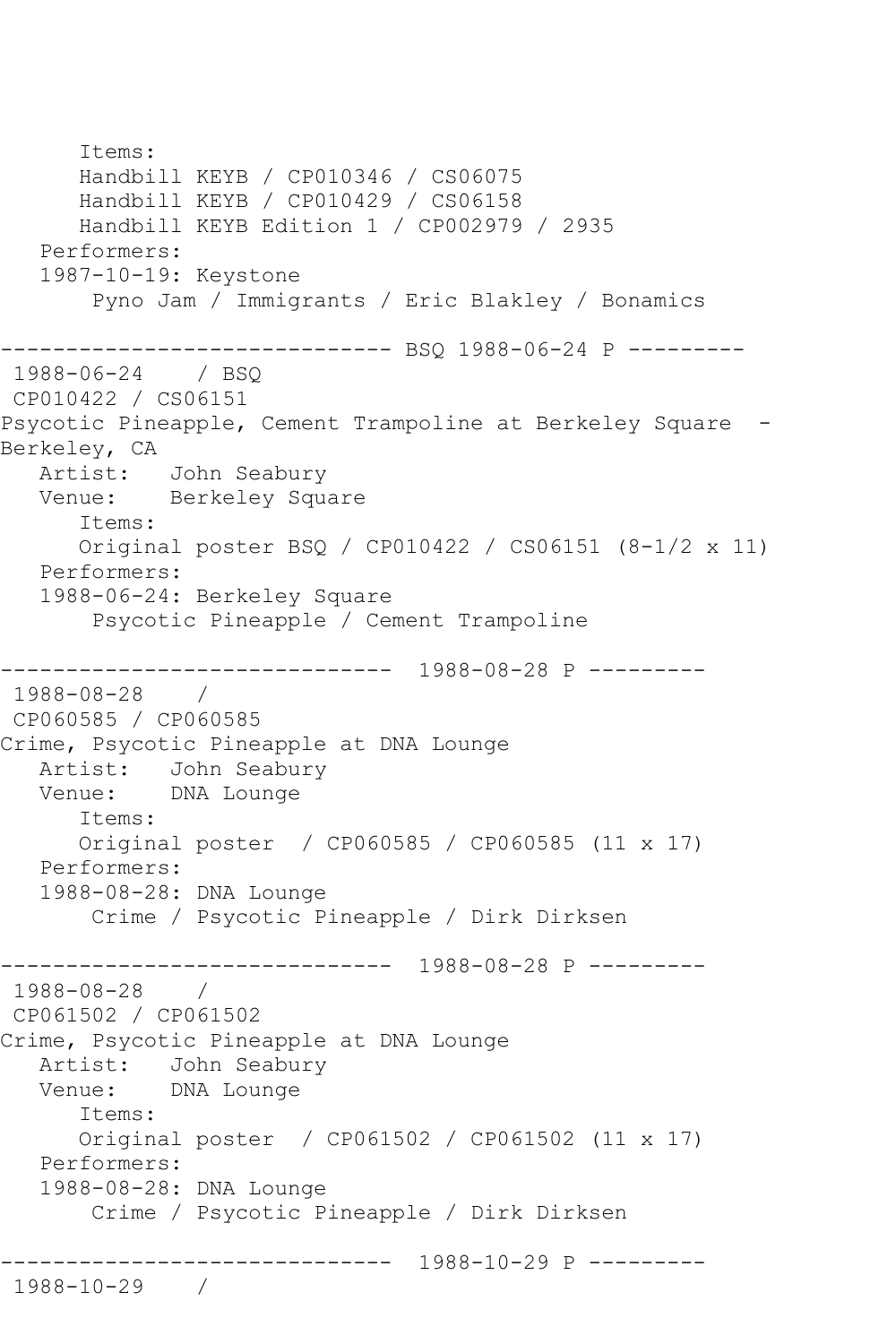CP700680 / CP700680 Psycotic Pineapple at Berkeley Square [Berkeley, CA] Notes: This item appears in the book 'The Art of Modern Rock' as AMR # 153.3<br>Artist: John Seabury Venue: Berkeley Square Items: Original poster / CP700680 / CP700680 (11 x 17) Performers: 1988-10-29: Berkeley Square Psycotic Pineapple -------------------------------- KEN 1988-12-30 P ---------<br>1988-12-30 / KEN 1988-12-30 CP010343 / CS06072 Psycotic Pineapple, Buck Naked and the Bare Bottom Boys at Kennel Club, San Francisco<br>Artist: John Se John Seabury Venue: Kennel Club, San Francisco Items: Original poster KEN / CP010343 / CS06072 (9 x 14-1/2) Performers: 1988-12-30: Kennel Club, San Francisco Psycotic Pineapple / Buck Naked and the Bare Bottom Boys ------------------------------ SLI 1989-01-09 P --------- 1989-01-09 / SLI CP010369 / CS06098 Maximillian's Motorcycle Club, Monster at Slims, S.F. - San Francisco, CA<br>Artist: John Seabury Venue: Slims, S.F. Items: Original poster SLI / CP010369 / CS06098 Performers: 1989-01-09: Slims, S.F. Maximillian's Motorcycle Club / Monster / Ramonas ------------------------------ SLI 1989-01-13 P --------- 1989-01-13 / SLI CP010392 / CS06121 Square Roots, Trebels at Slim's - San Francisco, CA Artist: John Seabury Venue: Slims, S.F. Items: Original poster SLI / CP010392 / CS06121 (9 x 14-1/2)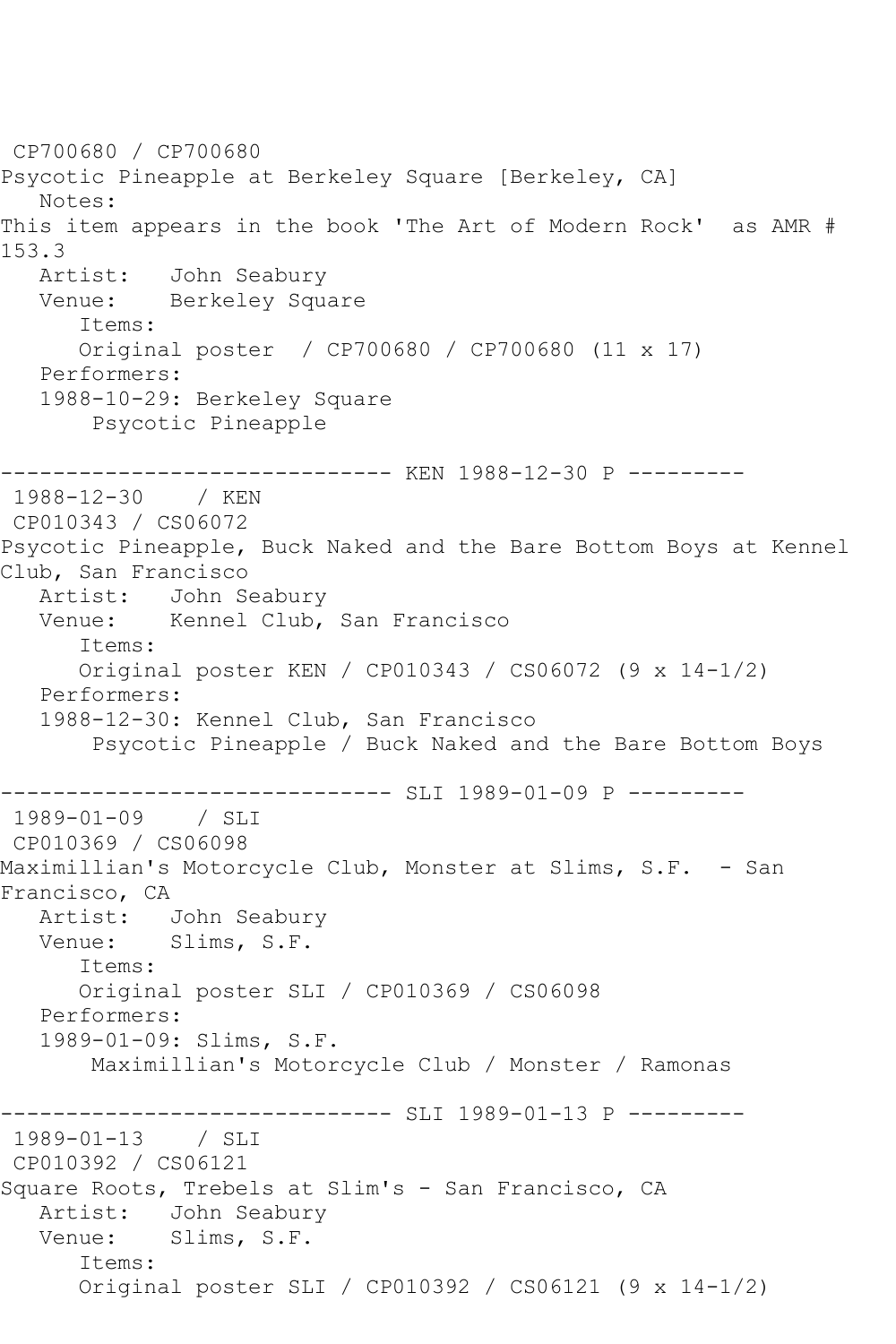Performers: 1989-01-13: Slims, S.F. Square Roots / Trebels / Let's Go Bowling / DJ Doug Wendt ------------------------------ SLI 1989-02-07 P --------- 1989-02-07 / SLI CP010372 / CS06101 Pearl Harbor, Rhythm Riot at Slims, S.F. - San Francisco, CA Artist: John Seabury Venue: Slims, S.F. Items: Original poster SLI / CP010372 / CS06101 (9 x 14-1/2) Performers: 1989-02-07: Slims, S.F. Pearl Harbor / Rhythm Riot / Ed Haynes ------------------------------ 1989-02-13 P --------- 1989-02-13 / CP010406 / CS06135 Muscletones, Eric Sludge Lenchner at Above Paradise - San Francisco, CA<br>Artist: J John Seabury Venue: Above Paradise Items: Original poster / CP010406 / CS06135 (8-1/2 x 11) Performers: 1989-02-13: Above Paradise Muscletones / Eric Sludge Lenchner / Trey Sabatelli / John Seabury ------------------------------ PAR 1989-02-19 P --------- 1989-02-19 / PAR CP010400 / CS06129 M1 Alternative, Hoi Polloi at Paradise Lounge, San Francisco Artist: John Seabury Venue: Paradise Lounge and Transmission Theater Items: Original poster PAR / CP010400 / CS06129 (9 x 14-1/2) Performers: 1989-02-19: Paradise Lounge and Transmission Theater M1 Alternative / Hoi Polloi / Al / Not Al / Smokin' Rhythm Prawns ------------------------------ PAR 1989-03-05 P --------- 1989-03-05 / PAR CP010407 / CS06136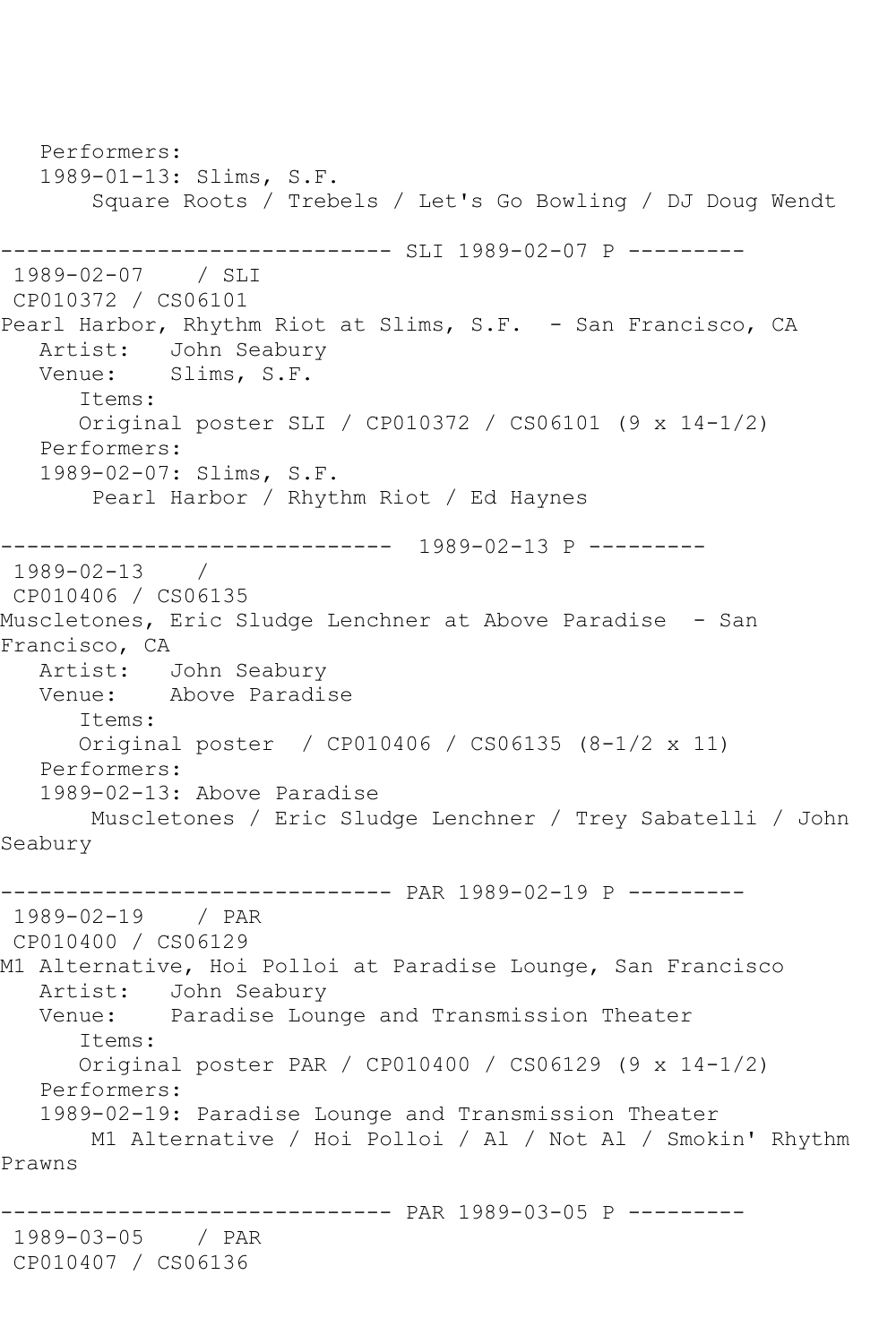Muscletones at Paradise Lounge and Transmission Theater - San Francisco Artist: John Seabury Venue: Paradise Lounge and Transmission Theater Items: Original poster PAR / CP010407 / CS06136 (8-1/2 x 11) Performers: 1989-03-05: Paradise Lounge and Transmission Theater Muscletones ------------------------------ 1989-03-05 P --------- 1989-03-05 / CP701588 / CP701588 Muscle Tones, Smokin Rhythm Prawns at Paradise Lounge [Boston, MA] Notes: This item appears in the book 'The Art of Modern Rock' as AMR # 485.7 Artist: John Seabury Venue: Paradise Lounge Items: Original poster / CP701588 / CP701588 (11 x 8-1/2) Performers: 1989-03-05: Paradise Lounge Muscle Tones / Smokin Rhythm Prawns / Chris Von Sneidern ------------------------------ PAR 1989-03-24 P --------- 1989-03-24 / PAR CP010412 / CS06141 Alien Beachhead, Youth in Asia at Paradise Lounge and Transmission Theater - San Francisco Artist: John Seabury Venue: Paradise Lounge and Transmission Theater Items: Original poster PAR / CP010412 / CS06141 (8-1/2 x 11) Performers: 1989-03-24: Paradise Lounge and Transmission Theater Alien Beachhead / Youth in Asia ------------------------------ 1989-03-24 P --------- 1989-03-24 / CP700676 / CP700676 Alien Beachhead, Youth in Asia at Paradise Lounge [Boston, MA] Notes: This item appears in the book 'The Art of Modern Rock' as AMR # 152.4 Artist: John Seabury Venue: Paradise Lounge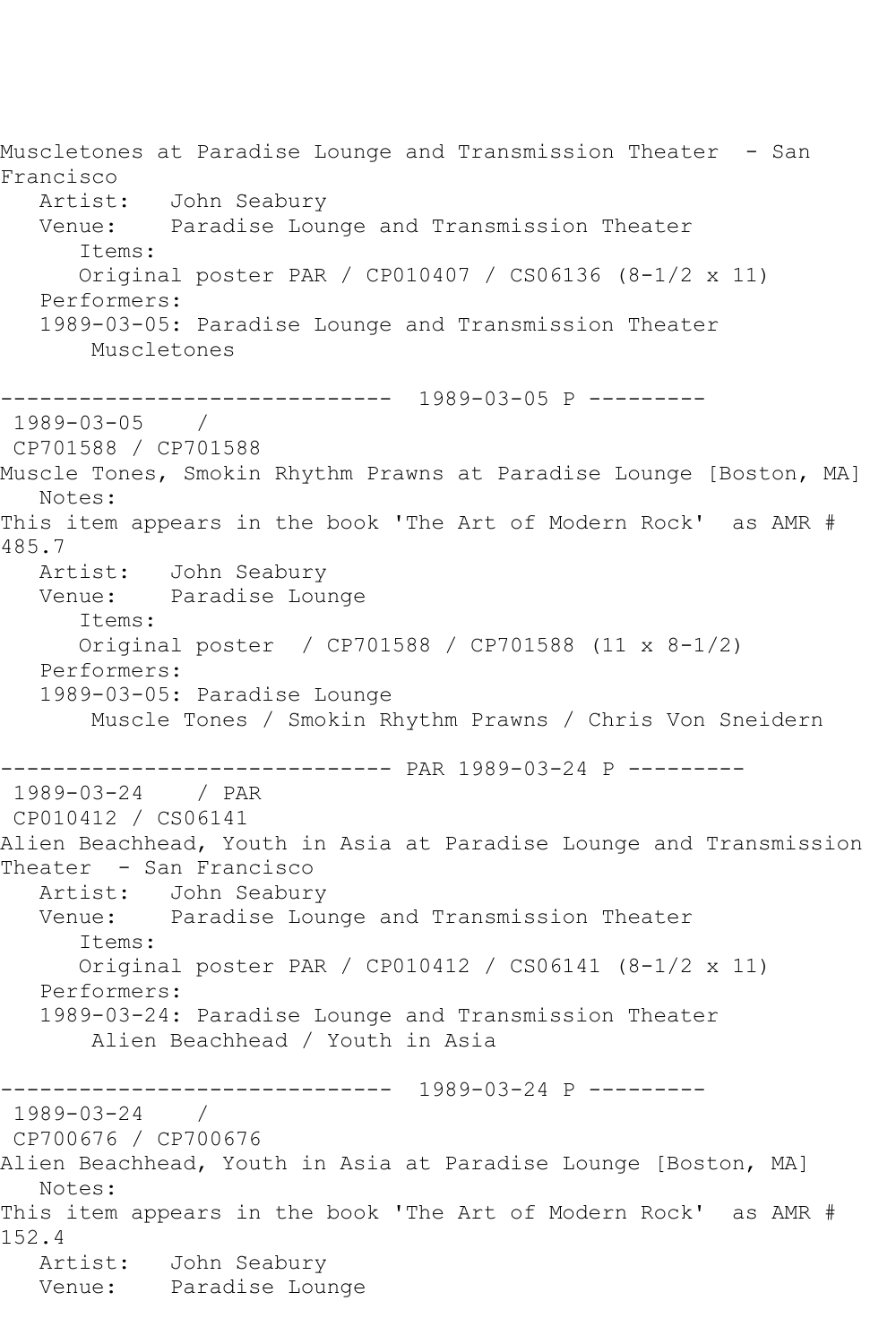```
 Items:
      Original poster / CP700676 / CP700676 (8-1/2 x 14)
   Performers:
   1989-03-24: Paradise Lounge
       Alien Beachhead / Youth in Asia
------------------------------ PAR 1989-03-26 P ---------
1989-03-26 / PAR 
CP010394 / CS06123
Crucifixion of the Germ, The Idiot at Paradise Lounge, San Francisco
   Artist: John Seabury
   Venue: Paradise Lounge and Transmission Theater
      Items:
      Original poster PAR / CP010394 / CS06123 (9 x 14-1/2)
   Performers:
   1989-03-26: Paradise Lounge and Transmission Theater
       Crucifixion of the Germ / Idiot / Silver Threads / Prison 
Train / Polymorphia
------------------------------ SLI 1989-03-28 P ---------
1989-03-28 / SLI 
CP010385 / CS06114
Al and Al, J.C. Hopkins at Slim's - San Francisco, CA
   Artist: John Seabury
   Venue: Slims, S.F.
      Items:
      Original poster SLI / CP010385 / CS06114
      Original poster SLI Edition 1 / CP014817 / MARM772
   Performers:
   1989-03-28: Slims, S.F.
       Al and Al / J.C. Hopkins / Tekilla Mockingbirds
------------------------------ SLI 1989-03-31 P ---------
1989-03-31 / SLI 
CP010368 / CS06097
Screamin' Jay Hawkins, Universal Congress of at Slims, S.F. - San 
Francisco, CA
   Artist: John Seabury
   Venue: Slims, S.F.
      Items:
      Original poster SLI / CP010368 / CS06097 (9 x 14-1/2)
   Performers:
   1989-03-31: Slims, S.F.
        Screamin' Jay Hawkins / Universal Congress of / Po Go Bo
  ------------------------------ SLI 1989-04-06 P ---------
1989-04-06 / SLI
```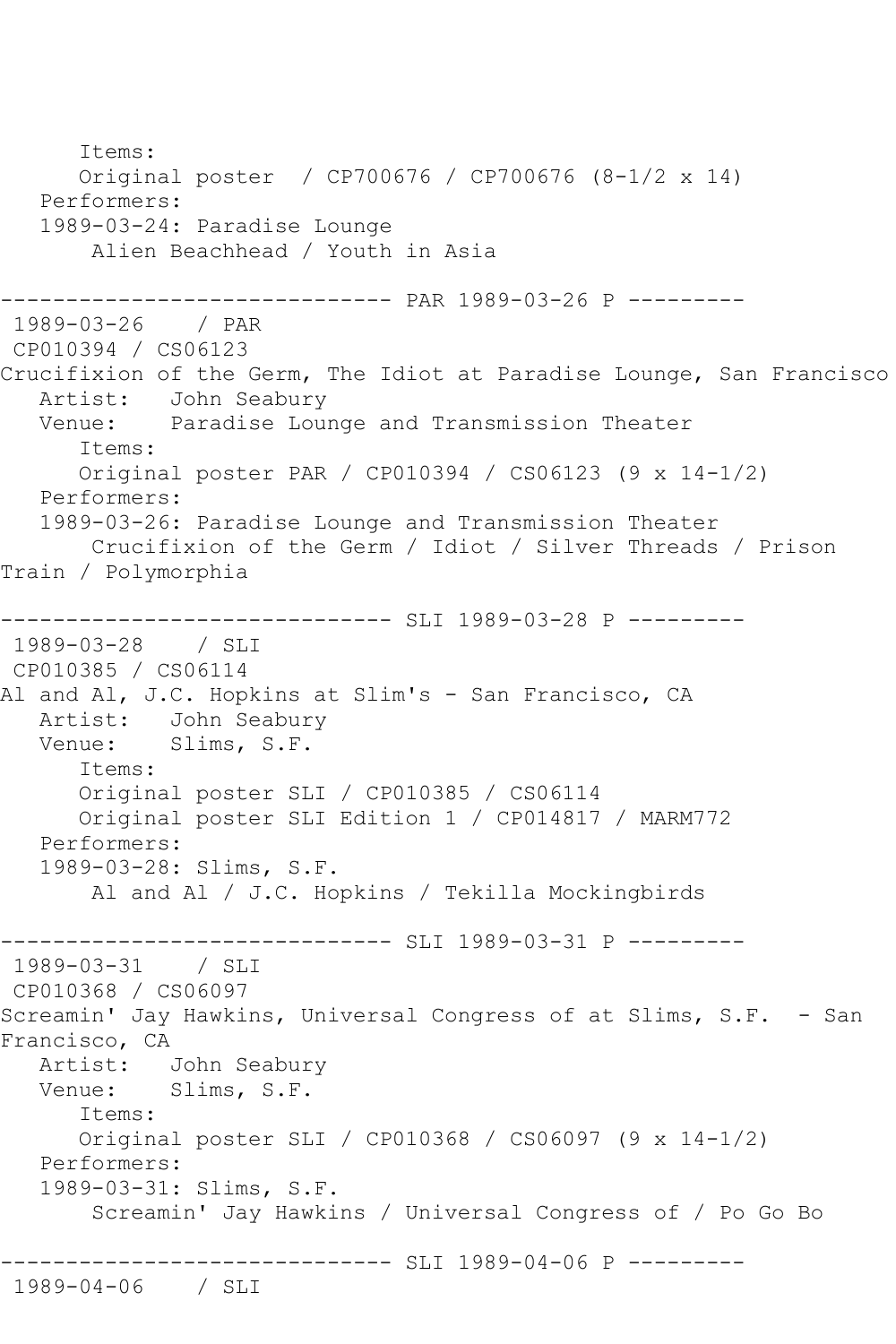CP010353 / CS06082 Jerry Shelfer, Nancie DeRoss at Slim's - San Francisco, CA Artist: John Seabury Venue: Slims, S.F. Items: Original poster SLI / CP010353 / CS06082 (9 x 14-1/2) Performers: 1989-04-06: Slims, S.F. Jerry Shelfer / Nancie DeRoss / Honky Cats / Chuck Davis ------------------------------ PAR 1989-04-18 P --------- 1989-04-18 / PAR CP010401 / CS06130 Killing Joke, Jaz Coleman at Paradise Lounge, San Francisco Artist: John Seabury Venue: Paradise Lounge and Transmission Theater Items: Original poster PAR / CP010401 / CS06130 (9 x 14-1/2) Performers: 1989-04-18: Paradise Lounge and Transmission Theater Killing Joke / Jaz Coleman / Gerodie / Martin Atkins --------------- SLI 1989-04-20 P ---------1989-04-20 / SLI CP010357 / CS06086 Blazing Redheads, Ciro Cats at Slims, S.F. - San Francisco, CA Artist: John Seabury Venue: Slims, S.F. Items: Original poster SLI / CP010357 / CS06086 (9 x 14-1/2) Performers: 1989-04-20: Slims, S.F. Blazing Redheads / Ciro Cats / Don Bajema ------------------------------ PAR 1989-04-23 P --------- 1989-04-23 / PAR CP010398 / CS06127 Sordid Humor, Hark Bait at Paradise Lounge, San Francisco Artist: John Seabury<br>Venue: Paradise Lour Paradise Lounge and Transmission Theater Items: Original poster PAR / CP010398 / CS06127 (9 x 14-1/2) Performers: 1989-04-23: Paradise Lounge and Transmission Theater Sordid Humor / Hark Bait / Bwana Devil / Mr. Lucky ------------------------------ SLI 1989-04-30 P ---------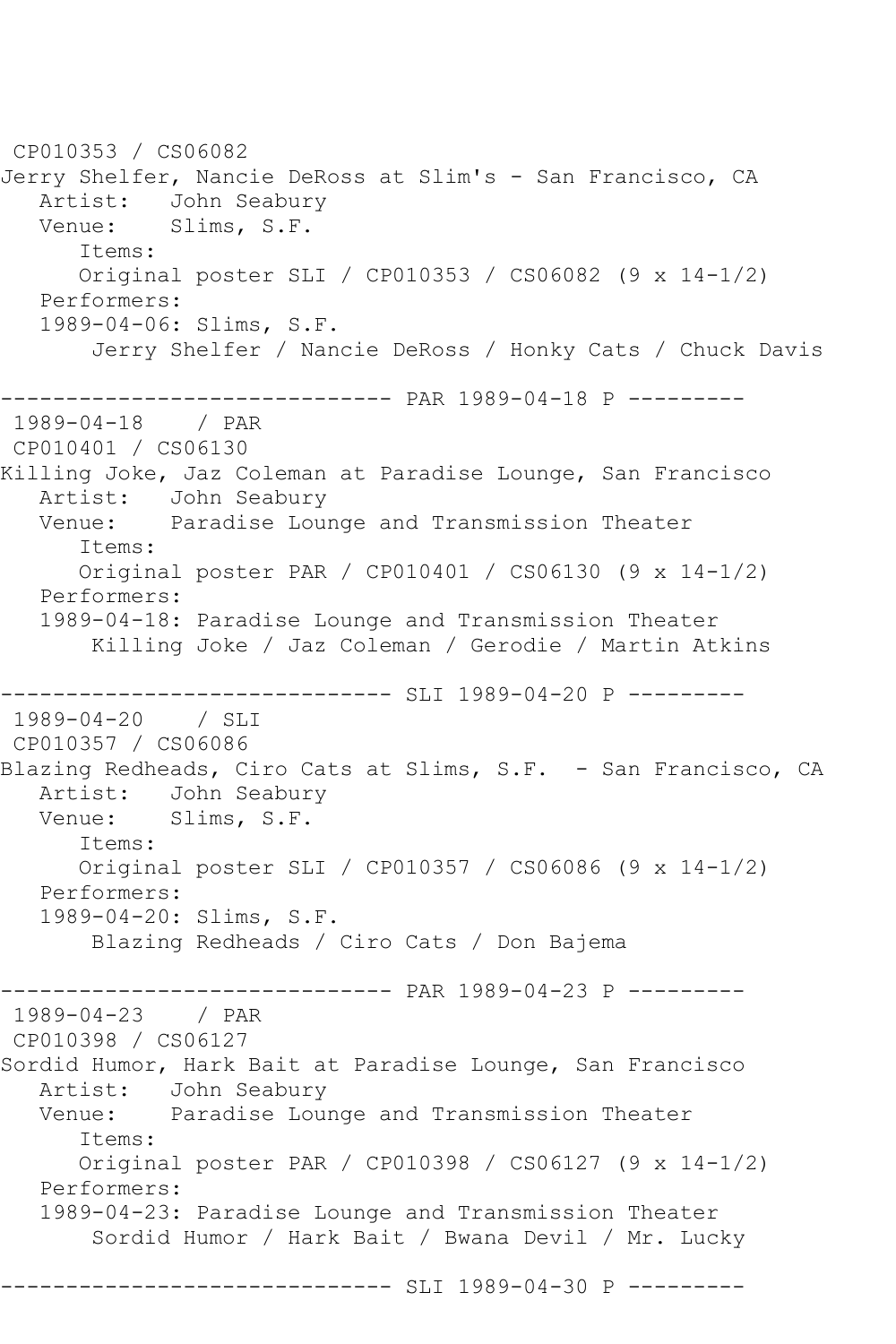1989-04-30 / SLI CP010360 / CS06089 Sam Phillips, Honky Cats at Slim's - San Francisco, CA Artist: John Seabury<br>Venue: Slims, S.F. Slims, S.F. Items: Original poster SLI / CP010360 / CS06089 (9 x 14-1/2) Performers: 1989-04-30: Slims, S.F. Sam Phillips / Honky Cats / Theresa McClure ------------------------------ PAR 1989-05-15 P ---------  $1989 - 05 - 15$ CP010397 / CS06126 Sneetches, Wonderful Broken Thing at Paradise Lounge and Transmission Theater - San Francisco Artist: John Seabury Venue: Paradise Lounge and Transmission Theater Items: Original poster PAR / CP010397 / CS06126 (9 x 14-1/2) Performers: 1989-05-15: Paradise Lounge and Transmission Theater Sneetches / Wonderful Broken Thing ------------------------------ SLI 1989-05-17 P --------- 1989-05-17 / SLI CP010380 / CS06109 Tom Rigney, Sundogs at Slims, S.F. - San Francisco, CA Artist: John Seabury Venue: Slims, S.F. Items: Original poster SLI / CP010380 / CS06109 (9 x 14-1/2) Performers: 1989-05-17: Slims, S.F. Tom Rigney / Sundogs / Mel Brown / Silent Partners 1989-05-31: C.J. Chenier / Bad Boys 1989-06-14: Wayne Toups / Zydecajun / Freeze / New Zydeco Experience ------------------------------ 1989-05-23 P --------- 1989-05-23 / CP010396 / CS06125 Michael Mcclure, Thom Gunn at Above Paradise - San Francisco, CA Artist: John Seabury Venue: Above Paradise Items: Original poster / CP010396 / CS06125 (9 x 14-1/2)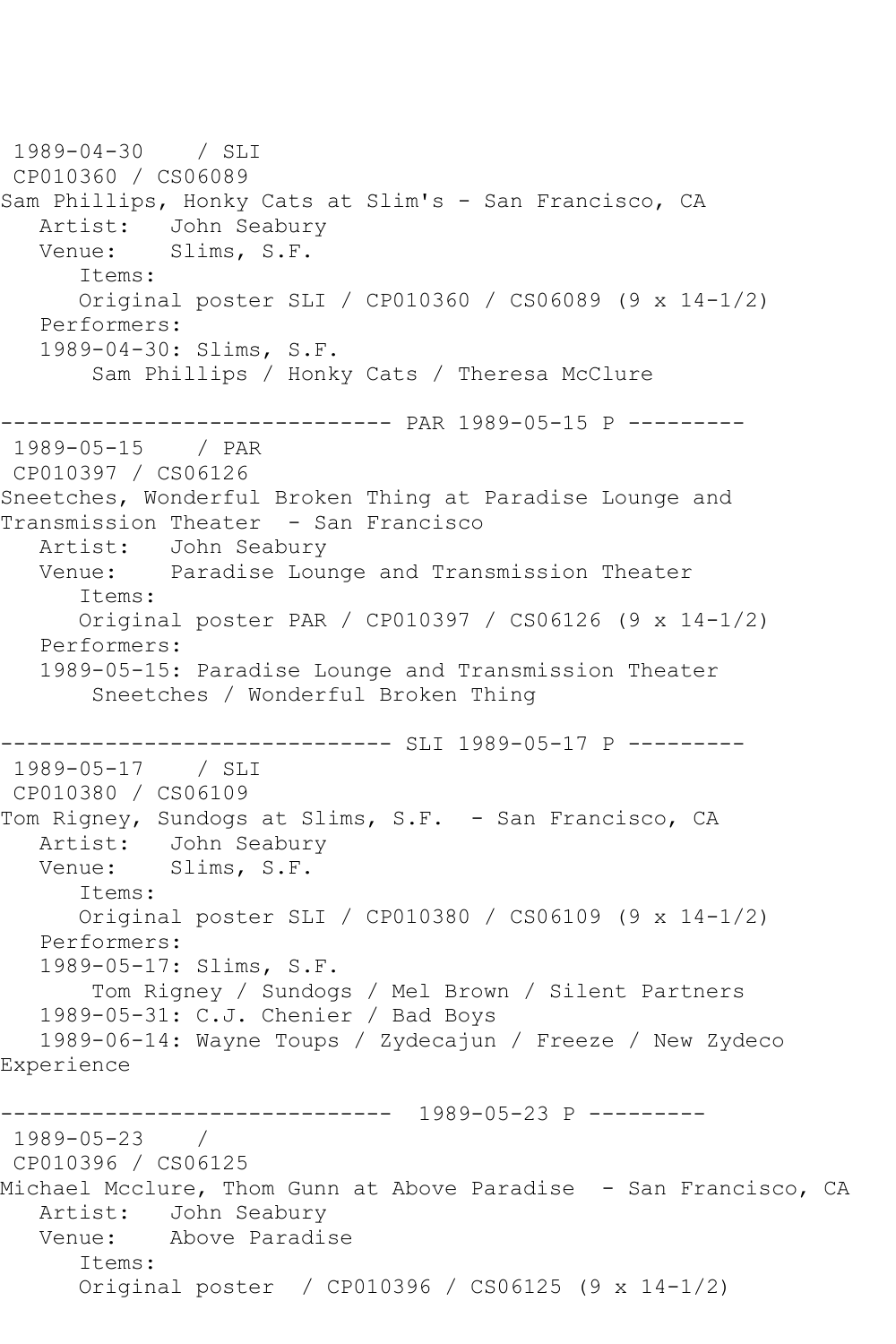Performers: 1989-05-23: Above Paradise Michael Mcclure / Thom Gunn ------------------------------ PAR 1989-05-27 P --------- 1989-05-27 / PAR CP010393 / CS06122 Muscletones, Smokin' Rhythm Prawns at Paradise Lounge and Transmission Theater - San Francisco Artist: John Seabury Venue: Paradise Lounge and Transmission Theater Items: Original poster PAR / CP010393 / CS06122 (9 x 14-1/2) Performers: 1989-05-27: Paradise Lounge and Transmission Theater Muscletones / Smokin' Rhythm Prawns ------------------------------ 1989-07-08 P --------- 1989-07-08 / CP010413 / CS06142 Muscletones at Paradise Lounge and other venues Artist: John Seabury Items: Original poster / CP010413 / CS06142 (8-1/2 x 11) Performers: 1989-07-08 1989-07-27: Muscletones ------------------------------ SLI 1989-07-13 P --------- 1989-07-13 / SLI CP010390 / CS06119 Jonathan Richman, Emmett Powell's Gospel Elites at Slims, S.F. -San Francisco, CA Artist: John Seabury<br>Venue: Slims, S.F. Slims, S.F. Items: Original poster SLI / CP010390 / CS06119 (9 x 14-1/2) Performers: 1989-07-13: Slims, S.F. Jonathan Richman / Emmett Powell's Gospel Elites / Al and Al ------------------------------ SLI 1989-07-14 P --------- 1989-07-14 / SLI CP010352 / CS06081 Stan Ridgway, Mary's Danish at Slims, S.F. - San Francisco, CA Artist: John Seabury Venue: Slims, S.F. Items: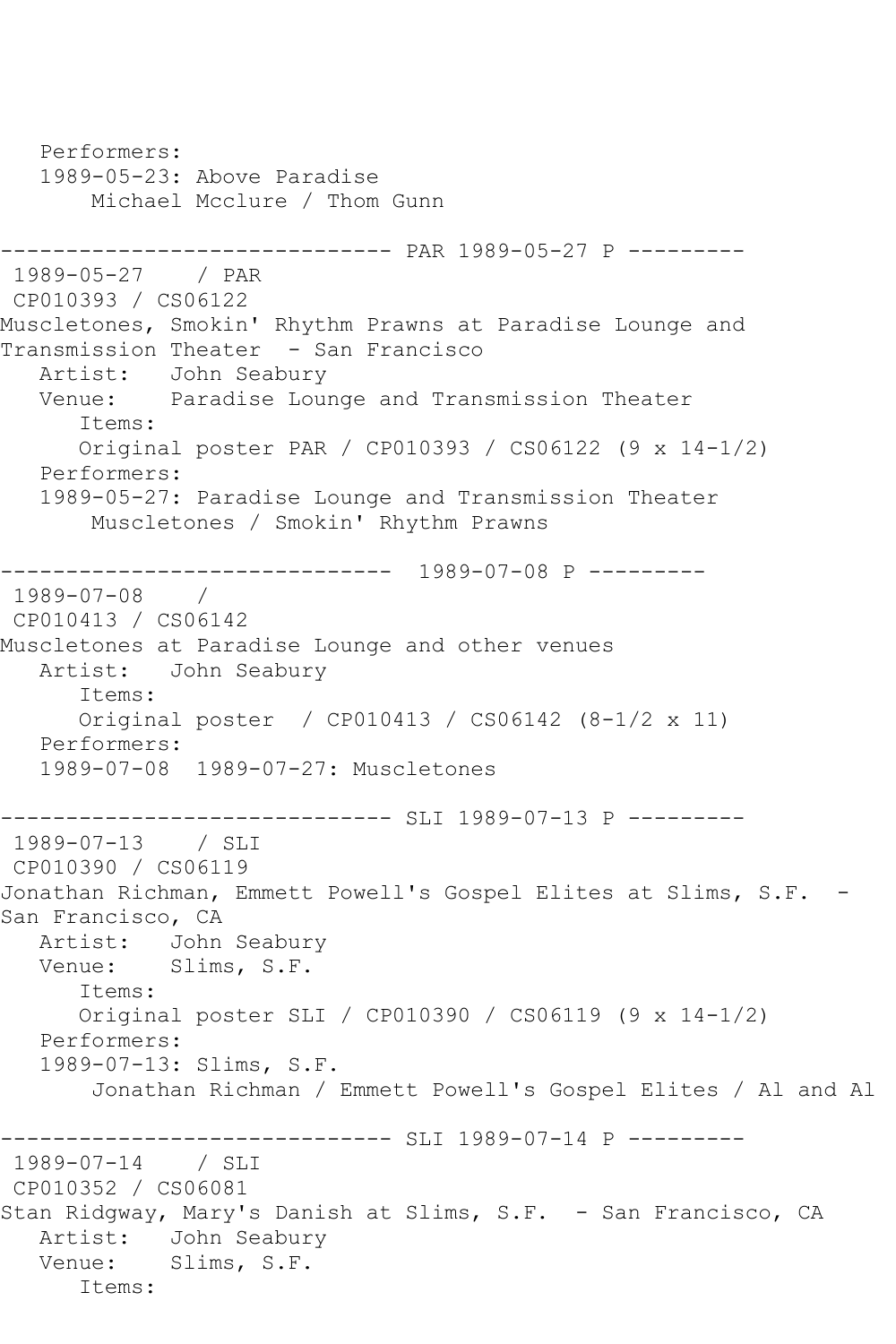Original poster SLI / CP010352 / CS06081 (9 x 14-1/2) Performers: 1989-07-14: Slims, S.F. Stan Ridgway / Mary's Danish ----------- SLI 1989-07-20 P ---------1989-07-20 / SLI CP010378 / CS06107 Blazing Redheads, Timmie Hesla at Slims, S.F. - San Francisco, CA Artist: John Seabury<br>Venue: Slims, S.F. Slims, S.F. Items: Original poster SLI / CP010378 / CS06107 (9 x 14-1/2) Performers: 1989-07-20: Slims, S.F. Blazing Redheads / Timmie Hesla / Converse All Stars ----------- SLI 1989-07-21 P ---------1989-07-21 / SLI CP010375 / CS06104 Camper Van Beethoven, Souled American at Slim's - San Francisco, CA Artist: John Seabury Venue: Slims, S.F. Items: Original poster SLI / CP010375 / CS06104 (9 x 14-1/2) Performers: 1989-07-21 1989-07-22: Slims, S.F. Camper Van Beethoven / Souled American / Movie Stars / Black Sun Ensemble / Sextants ------------------------------ SLI 1989-08-22 P --------- 1989-08-22 / SLI CP010362 / CS06091 Hangmen, Maximillian's Motorcycle Club at Slim's - San Francisco, CA Artist: John Seabury Venue: Slims, S.F. Items: Original poster SLI / CP010362 / CS06091 (9 x 14-1/2) Performers: 1989-08-22: Slims, S.F. Hangmen / Maximillian's Motorcycle Club / Sextants ------------------------------ SLI 1989-11-19 P --------- 1989-11-19 / SLI CP010358 / CS06087 Kevin McDermott, Wire Train at Slims, S.F. - San Francisco, CA Artist: John Seabury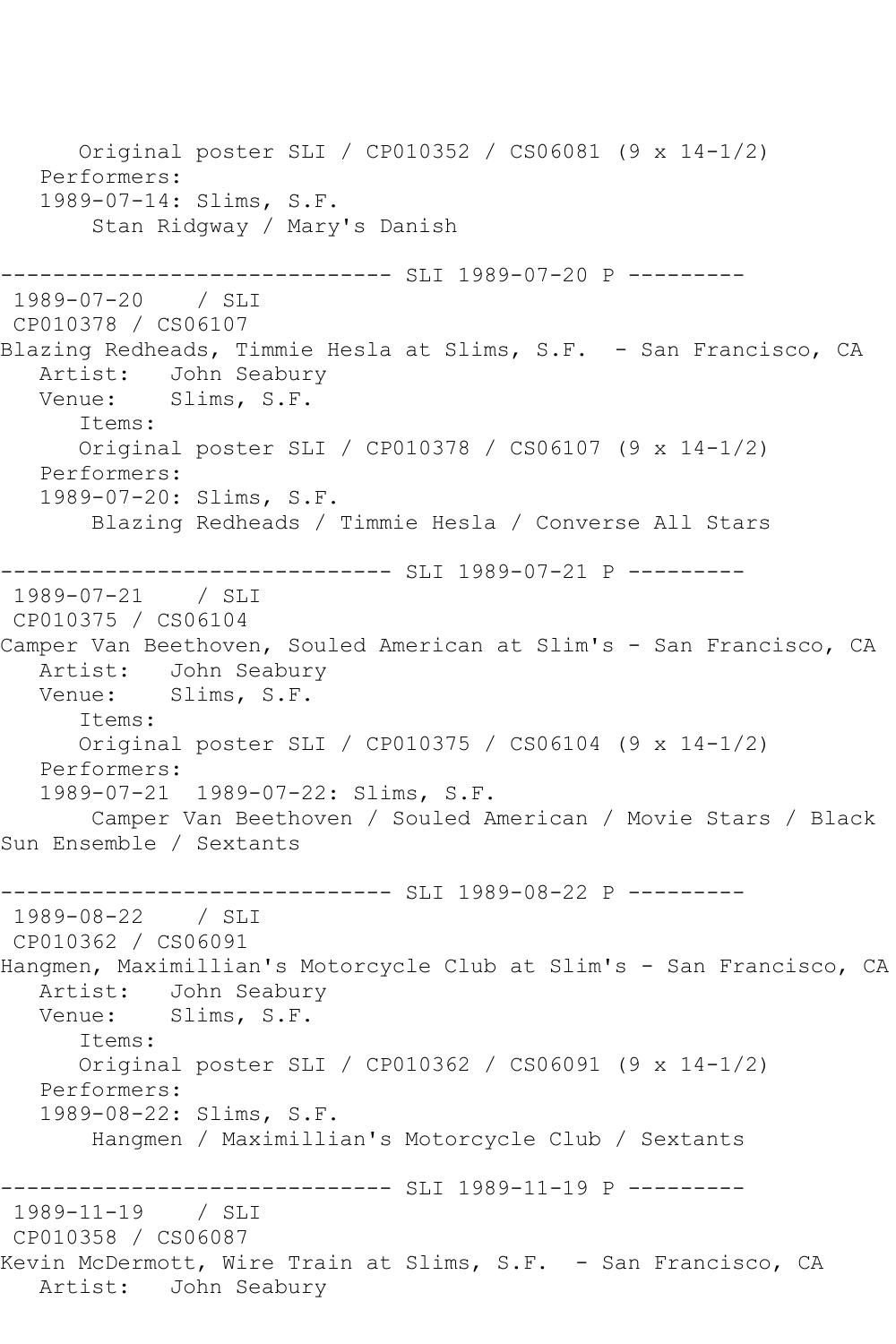Venue: Slims, S.F. Items: Original poster SLI / CP010358 / CS06087 (9 x 14-1/2) Performers: 1989-11-19: Slims, S.F. Kevin McDermott / Wire Train ------------------------------ SLI 1990-01-11 P --------- 1990-01-11 / SLI CP010391 / CS06120 Jonathan Richman, Grrr at Slim's - San Francisco, CA Artist: John Seabury<br>Venue: Slims, S.F. Slims, S.F. Items: Original poster SLI / CP010391 / CS06120 (9 x 14-1/2) Performers: 1990-01-11: 1990-01-18: Slims, S.F. Jonathan Richman / Grrr / Fuzz Factor / Beat Farmers / Buck Naked and the Bare Bottom Boys ------------------------------ SLI 1990-03-11 P --------- 1990-03-11 / SLI CP010374 / CS06103 Lydia Lunch, Wanda Coleman at Slim's - San Francisco, CA Artist: John Seabury Venue: Slims, S.F. Items: Original poster SLI / CP010374 / CS06103 (9 x 14-1/2) Performers: 1990-03-11: Slims, S.F. Lydia Lunch / Wanda Coleman / Don Bajema / Eugene Robinson ------------------------------ PAR 1990-03-18 P --------- 1990-03-18 / PAR CP010395 / CS06124 Grotus, Trunk at Paradise Lounge and Transmission Theater - San Francisco Artist: John Seabury Venue: Paradise Lounge and Transmission Theater Items: Original poster PAR / CP010395 / CS06124 (9 x 14-1/2) Performers: 1990-03-18: Paradise Lounge and Transmission Theater Grotus / Trunk / Swirl Happy ------------------------------ SLI 1990-06-17 P ---------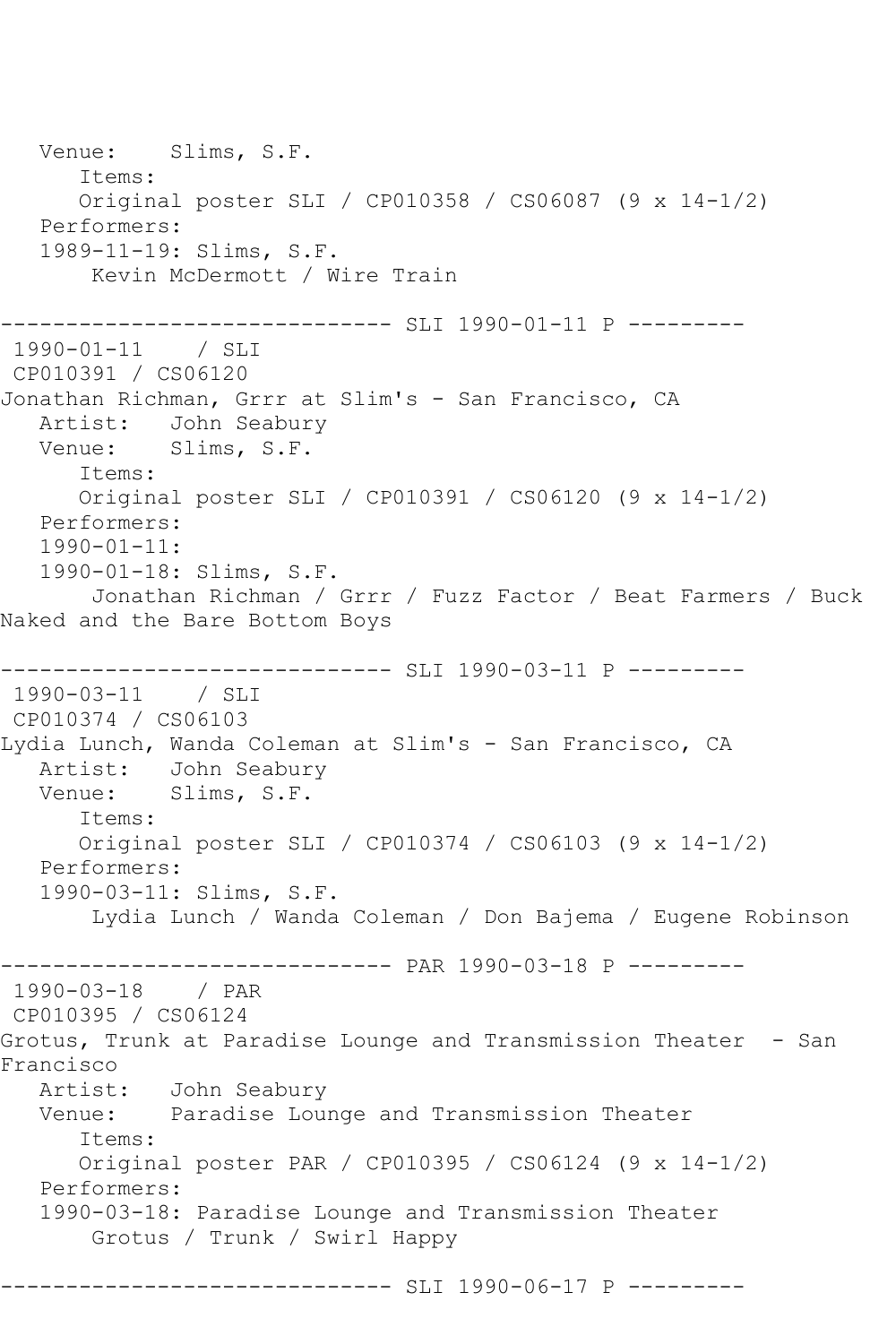```
1990-06-17 / SLI 
CP010387 / CS06116
Tom Verlaine, Poi Dog Pondering at Slim's - San Francisco, CA
  Artist: John Seabury<br>Venue: Slims, S.F.
            Slims, S.F.
       Items:
      Original poster SLI / CP010387 / CS06116 (9 x 14-1/2)
   Performers:
   1990-06-17:
   1990-06-25: Slims, S.F.
        Tom Verlaine / Poi Dog Pondering / Penelope Houston / Jody 
Grind
------------------------------ SLI 1990-07-29 P ---------
1990-07-29 / SLI 
CP010379 / CS06108
World Entertainment War, Eskimo at Slims, S.F. - San Francisco, CA
   Artist: John Seabury
   Venue: Slims, S.F.
      Items:
      Original poster SLI / CP010379 / CS06108 (9 x 14-1/2)
   Performers:
   1990-07-29: Slims, S.F.
        World Entertainment War / Eskimo
------------------------------ SLI 1990-08-10 P ---------
1990-08-10 / SLI 
CP010384 / CS06113
Dave Alvin's Bitchin' Electric Band, Blazers at Slim's - San 
Francisco, CA
   Artist: John Seabury
   Venue: Slims, S.F.
       Items:
      Original poster SLI / CP010384 / CS06113 (9 x 14-1/2)
   Performers:
   1990-08-10 1990-08-11: Slims, S.F.
        Dave Alvin / Blazers / Beat Farmers / Hobo
                ------------------------------ SLI 1990-08-24 P ---------
1990-08-24 / SLI 
CP010359 / CS06088
Crazy 8's, World Entertainment War at Slims, S.F. - San Francisco,
CA
   Artist: John Seabury
   Venue: Slims, S.F.
       Items:
       Original poster SLI / CP010359 / CS06088 (9 x 14-1/2)
```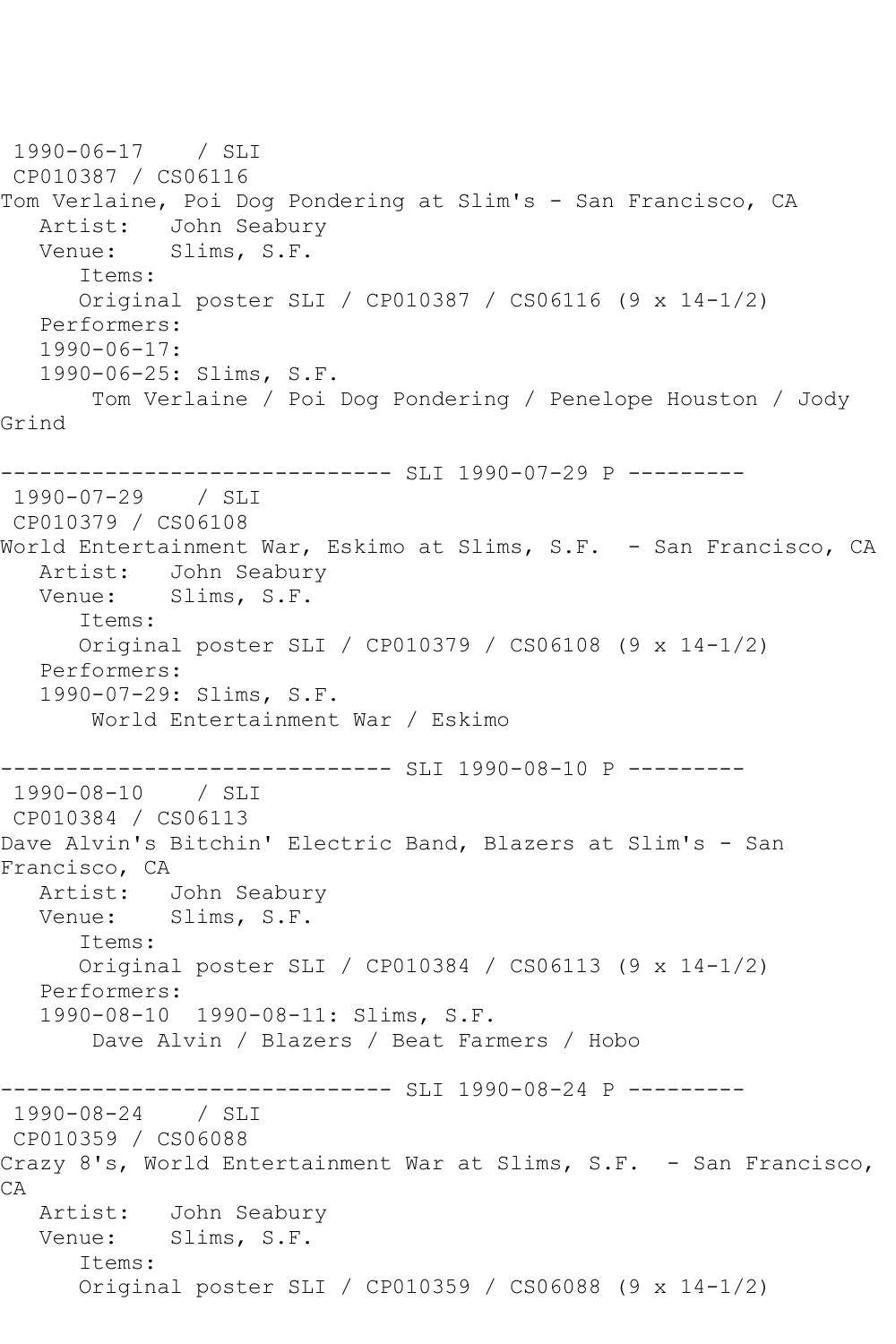Performers: 1990-08-24: Slims, S.F. Crazy 8's / World Entertainment War ------------------------------ SLI 1990-08-29 P --------- 1990-08-29 / SLI CP010376 / CS06105 Birdkillers, Flophouse at Slims, S.F. - San Francisco, CA Artist: John Seabury Venue: Slims, S.F. Items: Original poster SLI / CP010376 / CS06105 (9 x 14-1/2) Performers: 1990-08-29: Slims, S.F. Birdkillers / Flophouse / Cement Trampoline ------------------------------ SLI 1990-09-14 P --------- 1990-09-14 / SLI CP010373 / CS06102 Stan Ridgway, Beat Farmers at Slims, S.F. - San Francisco, CA Artist: John Seabury Venue: Slims, S.F. Items: Original poster SLI / CP010373 / CS06102 (9 x 14-1/2) Performers: 1990-09-20: Slims, S.F. Stan Ridgway 1990-09-14: Beat Farmers / Ponty Bone / Squeezetones ------------------------------ SLI 1990-09-19 P --------- 1990-09-19 / SLI CP010386 / CS06115 Jackson Saints, This is Our Daughter at Slims, S.F. - San Francisco, CA Artist: John Seabury Venue: Slims, S.F. Items: Original poster SLI / CP010386 / CS06115 (9 x 14-1/2) Performers: 1990-09-19: Slims, S.F. Jackson Saints / This is Our Daughter ------------------------------ SLI 1990-10-18 P --------- 1990-10-18 / SLI CP010367 / CS06096 Flipper, Field Trip at Slims, S.F. - San Francisco, CA Artist: John Seabury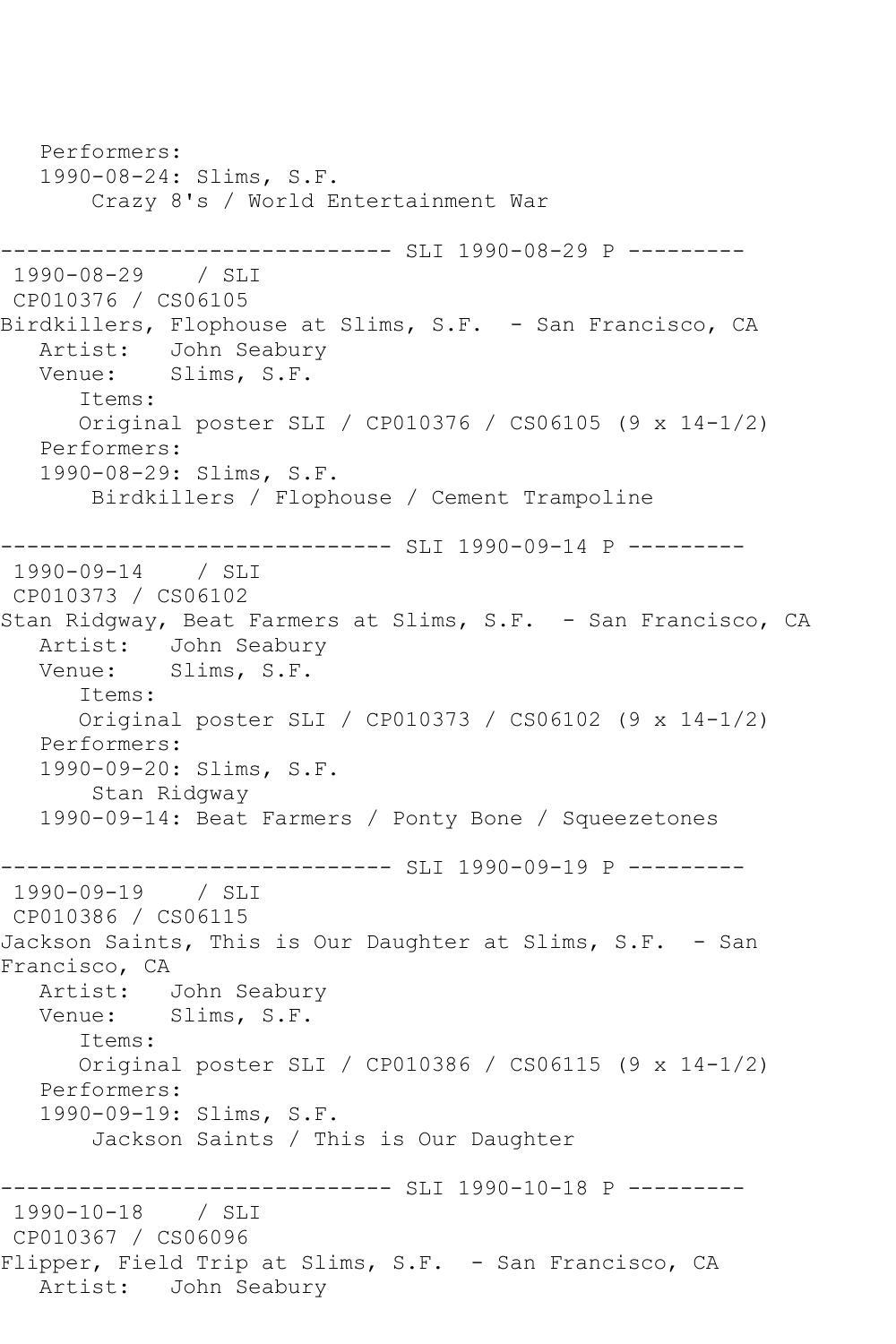Venue: Slims, S.F. Items: Original poster SLI / CP010367 / CS06096 (9 x 14-1/2) Performers: 1990-10-18: Slims, S.F. Flipper / Field Trip ------------------------------ SLI 1990-11-06 P --------- 1990-11-06 / SLI CP010370 / CS06099 Movie Stars, Harm Farm at Slims, S.F. - San Francisco, CA Artist: John Seabury Venue: Slims, S.F. Items: Original poster SLI / CP010370 / CS06099 (9 x 14-1/2) Performers: 1990-11-06: Slims, S.F. Movie Stars / Harm Farm / Josef Brinckman ------------------------------ SLI 1990-11-08 P --------- 1990-11-08 / SLI CP010382 / CS06111 Four Non-Blondes, Capture the Flag at Slim's - San Francisco, CA Artist: John Seabury Venue: Slims, S.F. Items: Original poster SLI / CP010382 / CS06111 (9 x 14-1/2) Performers: 1990-11-08 1990-11-11: Slims, S.F. Four Non-Blondes / Capture the Flag / Snakewalk / Havalinas / Fisherman ------------------------------ SLI 1990-11-21 P --------- 1990-11-21 / SLI CP010381 / CS06110 Tom Rigney, Sundogs at Slim's - San Francisco, CA Artist: John Seabury Venue: Slims, S.F. Items: Original poster SLI / CP010381 / CS06110 (9 x 14-1/2) Performers: 1990-11-21: Slims, S.F. Tom Rigney / Sundogs / Mel Brown / Silent Partners / C.J. Chenier / Bad Boys / Wayne Toups / Zydecajun / Freeze / New Zydeco Experience ------------------------------ SLI 1990-11-28 P ---------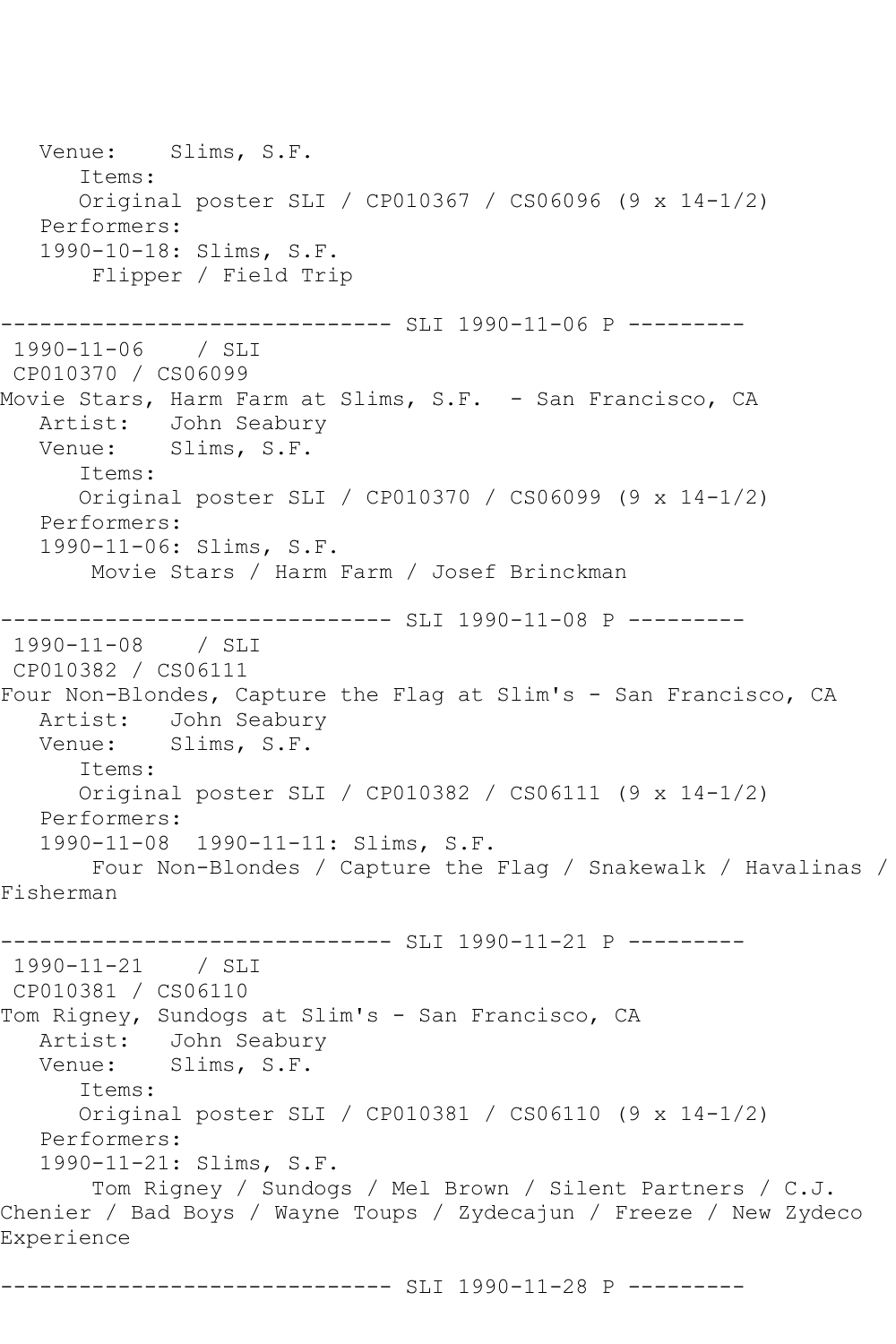1990-11-28 / SLI CP010354 / CS06083 Dave Alvin, Jimmie Dale Gillmore at Slim's - San Francisco, CA Artist: John Seabury<br>Venue: Slims, S.F. Slims, S.F. Items: Original poster SLI / CP010354 / CS06083 (9 x 14-1/2) Performers: 1990-11-28: Slims, S.F. Dave Alvin / Jimmie Dale Gillmore / Butch Hancock / Syd Straw / Lucinda Williams ------------------------------ SLI 1990-12-12 P --------- 1990-12-12 / SLI CP010363 / CS06092 Wire Train, Sextants at Slims, S.F. - San Francisco, CA Artist: John Seabury Venue: Slims, S.F. Items: Original poster SLI / CP010363 / CS06092 (9 x 14-1/2) Performers: 1990-12-12: Slims, S.F. Wire Train / Sextants 1990-12-13: Mark Herd / Call ------------------------------ KEN 1990-12-30 P-1 --------- 1990-12-30 / KEN CP014828 / MARM783 Psycotic Pineapple, Buck Naked and the Bare Bottom Boys at Kennel Club, San Francisco Artist: John Seabury Venue: Kennel Club, San Francisco Items: Original poster KEN Edition 1 / CP014828 / MARM783 Performers: 1990-12-30: Kennel Club, San Francisco Psycotic Pineapple / Buck Naked and the Bare Bottom Boys ------------------------------ SLI 1991-01-17 P --------- 1991-01-17 / SLI CP010389 / CS06118 World Entertainment, Josef Brinckman at Slim's - San Francisco, CA Artist: John Seabury Venue: Slims, S.F. Items: Original poster SLI / CP010389 / CS06118 (9 x 14-1/2) Performers: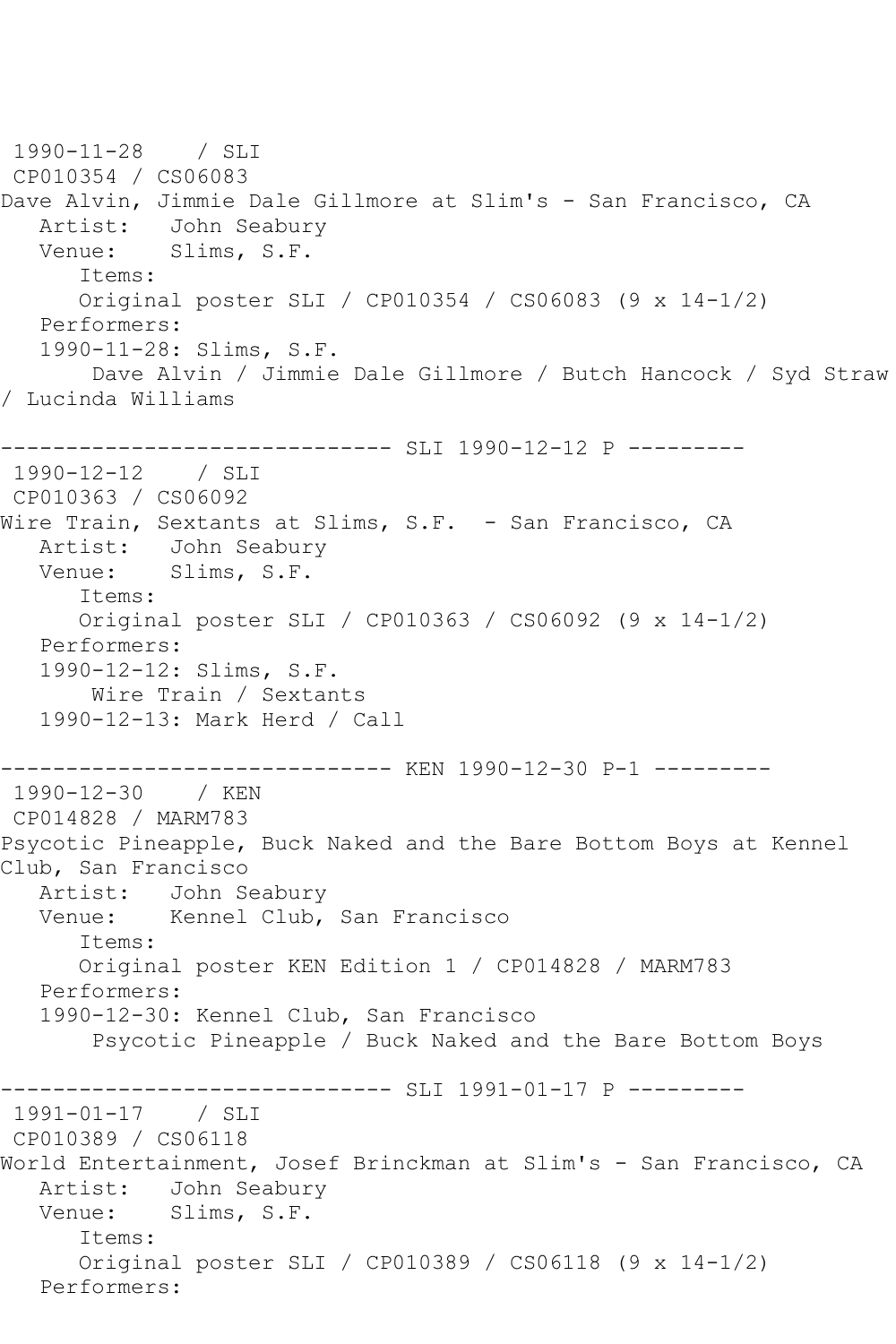1991-01-17: Slims, S.F. World Entertainment / Josef Brinckman / Conspiracy of Equals / Toasters / Let's Go Bowling / Dance Hall Crashers / War ------------------------------ SLI 1991-01-27 P --------- 1991-01-27 / SLI CP010351 / CS06080 Lydia Lunch, Deborah Lyall at Slim's - San Francisco, CA Artist: John Seabury Venue: Slims, S.F. Items: Original poster SLI / CP010351 / CS06080 (9 x 14-1/2) Performers: 1991-01-27: Slims, S.F. Lydia Lunch / Deborah Lyall / Bad Ass ------------------------------ SLI 1991-01-29 P --------- 1991-01-29 / SLI CP010355 / CS06084 Connells, Zircus at Slims, S.F. - San Francisco, CA Artist: John Seabury Venue: Slims, S.F. Items: Original poster SLI / CP010355 / CS06084 (9 x 14-1/2) Performers: 1991-01-29: Slims, S.F. Connells / Zircus ------------- SLI 1991-02-19 P ----------1991-02-19 / SLI CP010364 / CS06093 John Doe, Steve Young at Slim's - San Francisco, CA Artist: John Seabury<br>Venue: Slims, S.F. Slims, S.F. Items: Original poster SLI / CP010364 / CS06093 (9 x 14-1/2) Performers: 1991-02-19: 1991-02-26: Slims, S.F. John Doe / Steve Young / Nancie DeRoss / Marti Jones / Chuck Prophet / Stephanie Finch / Creatures of Habit ---------------- SLI 1991-02-20 P ----------1991-02-20 / SLI CP010383 / CS06112 Firehose, Run Westy Run at Slims, S.F. - San Francisco, CA Artist: John Seabury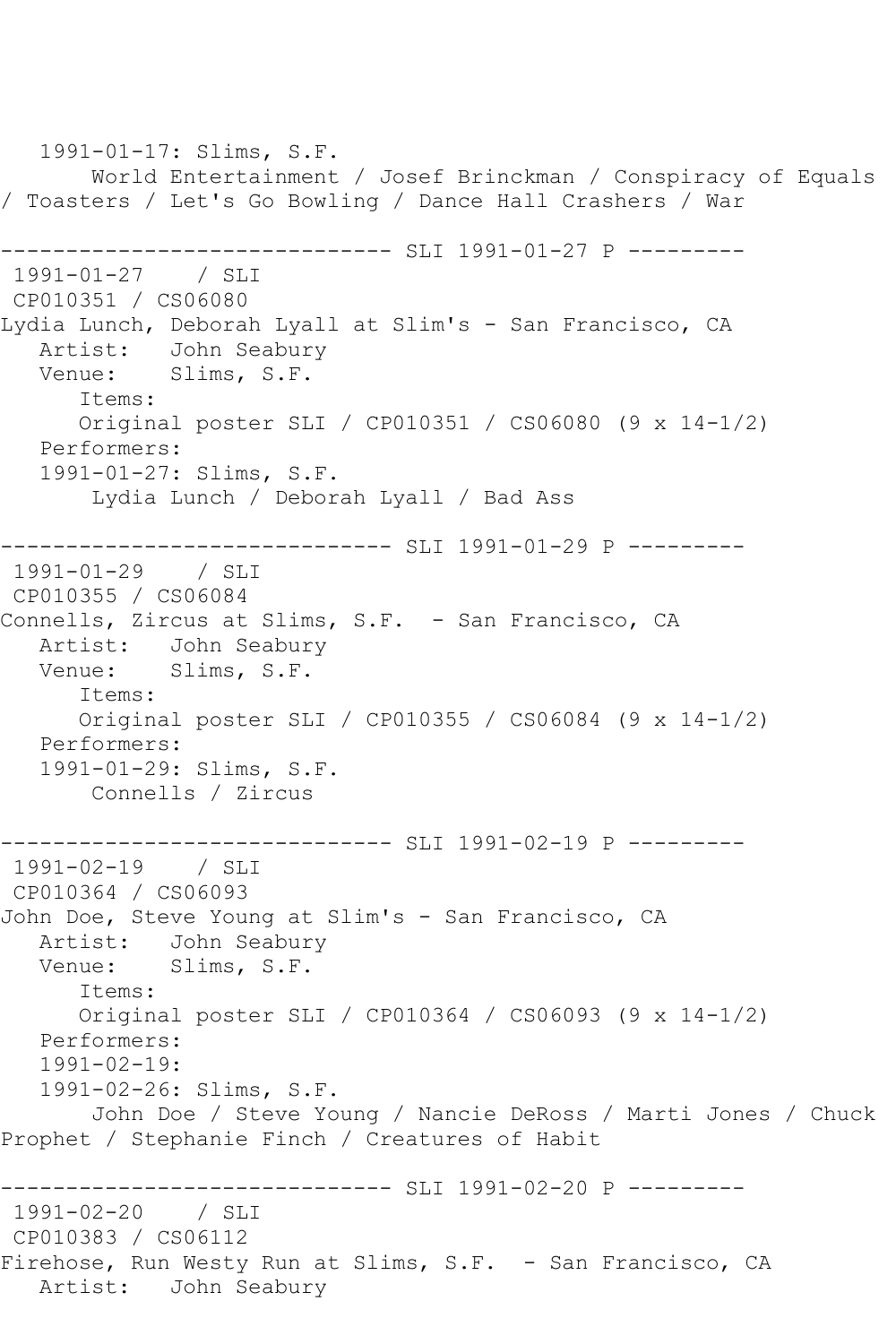Venue: Slims, S.F. Items: Original poster SLI / CP010383 / CS06112 (9 x 14-1/2) Performers: 1991-02-20: Slims, S.F. Firehose / Run Westy Run ------------------------------ SLI 1991-03-20 P --------- 1991-03-20 / SLI CP010350 / CS06079 American Music Club, Sextants at Slims, S.F. - San Francisco, CA Artist: John Seabury<br>Venue: Slims, S.F. Slims, S.F. Items: Original poster SLI / CP010350 / CS06079 (9 x 14-1/2) Performers: 1991-03-20: Slims, S.F. American Music Club / Sextants ------------------------------ SLI 1991-03-21 P --------- 1991-03-21 / SLI CP010356 / CS06085 Little Women, Bourbon Deluxe at Slims, S.F. - San Francisco, CA Artist: John Seabury Venue: Slims, S.F. Items: Original poster SLI / CP010356 / CS06085 (9 x 14-1/2) Performers: 1991-03-24: Slims, S.F. Little Women / Bourbon Deluxe 1991-03-21: Beat Farmers / Skankin' Pickle ------------------------------ SLI 1991-04-12 P --------- 1991-04-12 / SLI CP010388 / CS06117 Havana 3 A.M., Flat Duo Jets at Slims, S.F. - San Francisco, CA Artist: John Seabury Venue: Slims, S.F. Items: Original poster SLI / CP010388 / CS06117 (9 x 14-1/2) Performers: 1991-04-12: Slims, S.F. Havana 3 A.M. / Flat Duo Jets 1991-04-14: An Emotional Fish / Hoi Polloi ------------------------------ NVM 1991-06-14 P --------- 1991-06-14 / NVM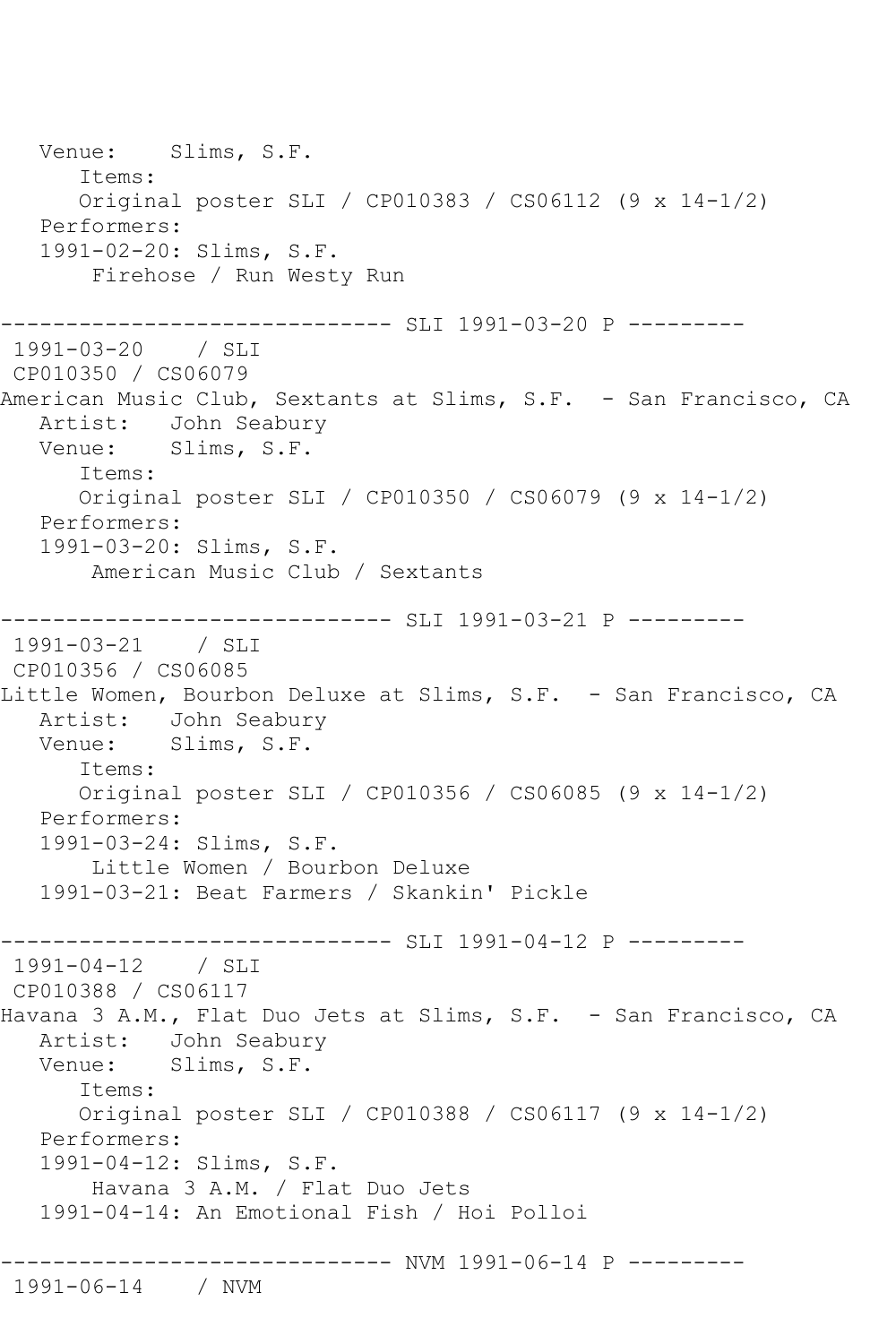```
CP010402 / CS06131
Exene Cervenka, Viggo Mortenson at Noe Valley Ministry
   Artist: John Seabury
   Venue: Noe Valley Ministry
      Items:
      Original poster NVM / CP010402 / CS06131 (9 x 14-1/2)
   Performers:
   1991-06-14: Noe Valley Ministry
       Exene Cervenka / Viggo Mortenson / Jon Dee Graham / Sally 
Norvell / Don Bajema / Hank Dittmar / Susie Stanfill
         ------------------------------ 1991-07-24 C ---------
1991 - 07 - 24CP010456 / CS06185
Mersey Beach at New George's
   Artist: John Seabury
   Venue: New George's
      Items:
      Postcard / CP010456 / CS06185 (5-1/2 x 8-1/2)
   Performers:
   1991-07-24: New George's
       Mersey Beach
------------------------------ NVM 1991-08-30 P ---------
1991-08-30 / NVM 
CP010403 / CS06132
John Doe, Congo-Norvell Band at Noe Valley Ministry
   Artist: John Seabury
   Venue: Noe Valley Ministry
      Items:
      Original poster NVM / CP010403 / CS06132 (9 x 14-1/2)
   Performers:
   1991-08-30: Noe Valley Ministry
       John Doe / Congo-Norvell Band / Kid Congo Powers / Sally 
Norvell / Christian Hoffman / Penelope Houston
------------------------------ SLI 1991-12-05 C ---------
1991-12-05 / SLI 
CP010461 / CS06190
Jonathan Richman at Slims, S.F. - San Francisco, CA
   Artist: John Seabury
   Venue: Slims, S.F.
      Items:
      Postcard SLI / CP010461 / CS06190 (5-1/2 x 8-1/2)
   Performers:
   1991-12-05: Slims, S.F.
       Jonathan Richman
```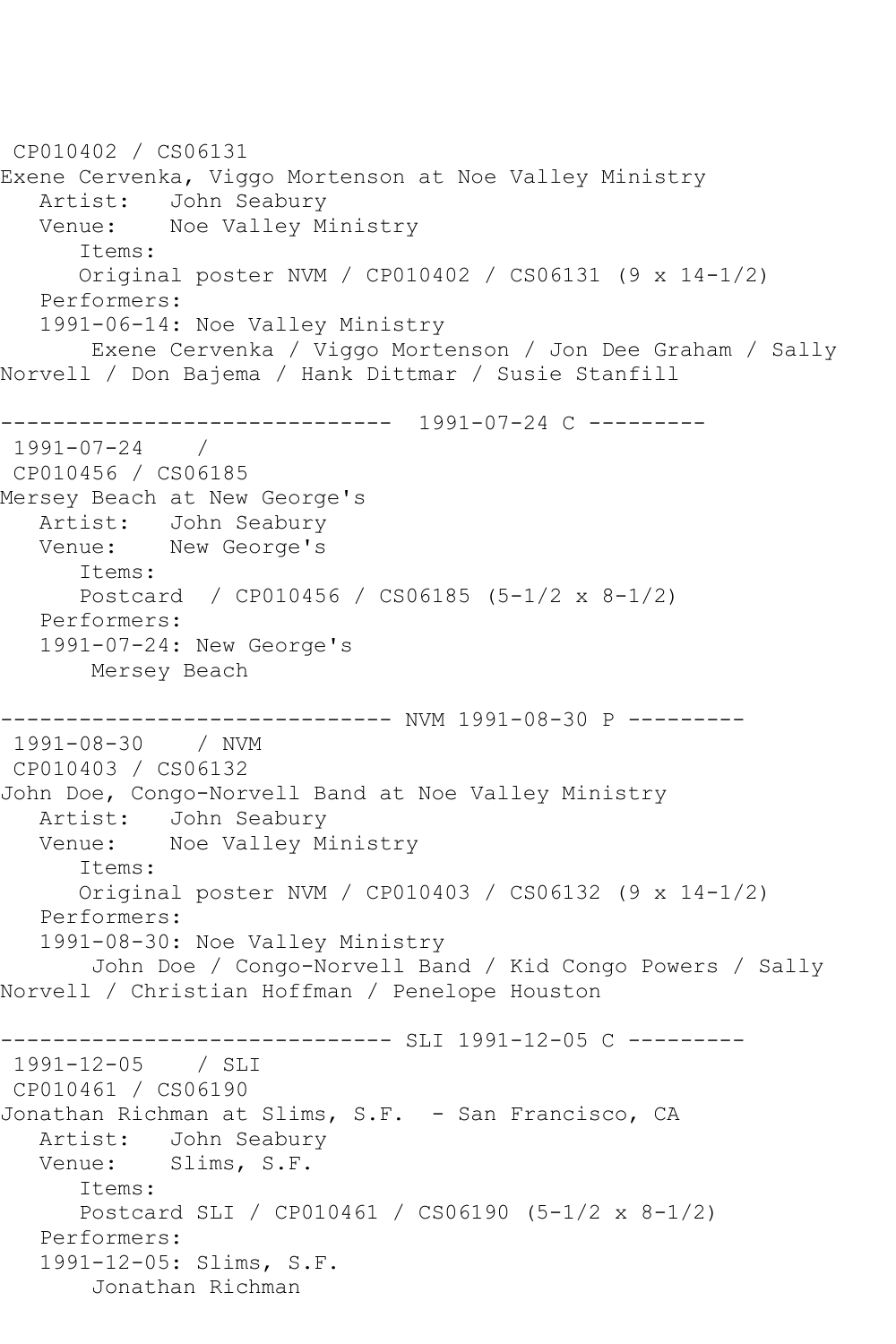------------------------------ SLI 1992-03-26 P --------- 1992-03-26 / SLI CP010361 / CS06090 Sister Double Happiness, Motherlode at Slim's - San Francisco, CA<br>Artist: John Seabury Artist: John Seabury<br>Venue: Slims, S.F. Slims, S.F. Items: Original poster SLI / CP010361 / CS06090 (9 x 14-1/2) Performers: 1992-03-26: Slims, S.F. Sister Double Happiness / Motherlode ------------------------------ SLI 1992-08-01 P --------- 1992-08-01 / SLI CP010366 / CS06095 Ultras, Dick Dale at Slims, S.F. - San Francisco, CA Artist: John Seabury Venue: Slims, S.F. Items: Original poster SLI / CP010366 / CS06095 (9 x 14-1/2) Performers: 1992-08-01: Slims, S.F. Ultras / Dick Dale ------------------------------ HOFG 1992-11-07 P --------- 1992-11-07 / HOFG CP010408 / CS06137 Poster Expo 1992 at Hall of Flowers, Golden Gate Park - San Francisco, CA Artist: John Seabury Venue: Hall of Flowers, Golden Gate Park Items: Original poster HOFG / CP010408 / CS06137 (8-1/2 x 11) Performers: 1992-11-07 1992-11-08: Hall of Flowers, Golden Gate Park Linda Pense / Cold Blood / Jackie Lomax / Smoot Mahuti ------------------------------ BOH 1993-04-14 H --------- 1993-04-14 / BOH CP010411 / CS06140 Extruders, Jailbreak at Bottom of the Hill - San Francisco, CA Artist: John Seabury Venue: Bottom of the Hill Items: Handbill BOH / CP010411 / CS06140 (8-1/2 x 11) Handbill BOH / CP010462 / CS06191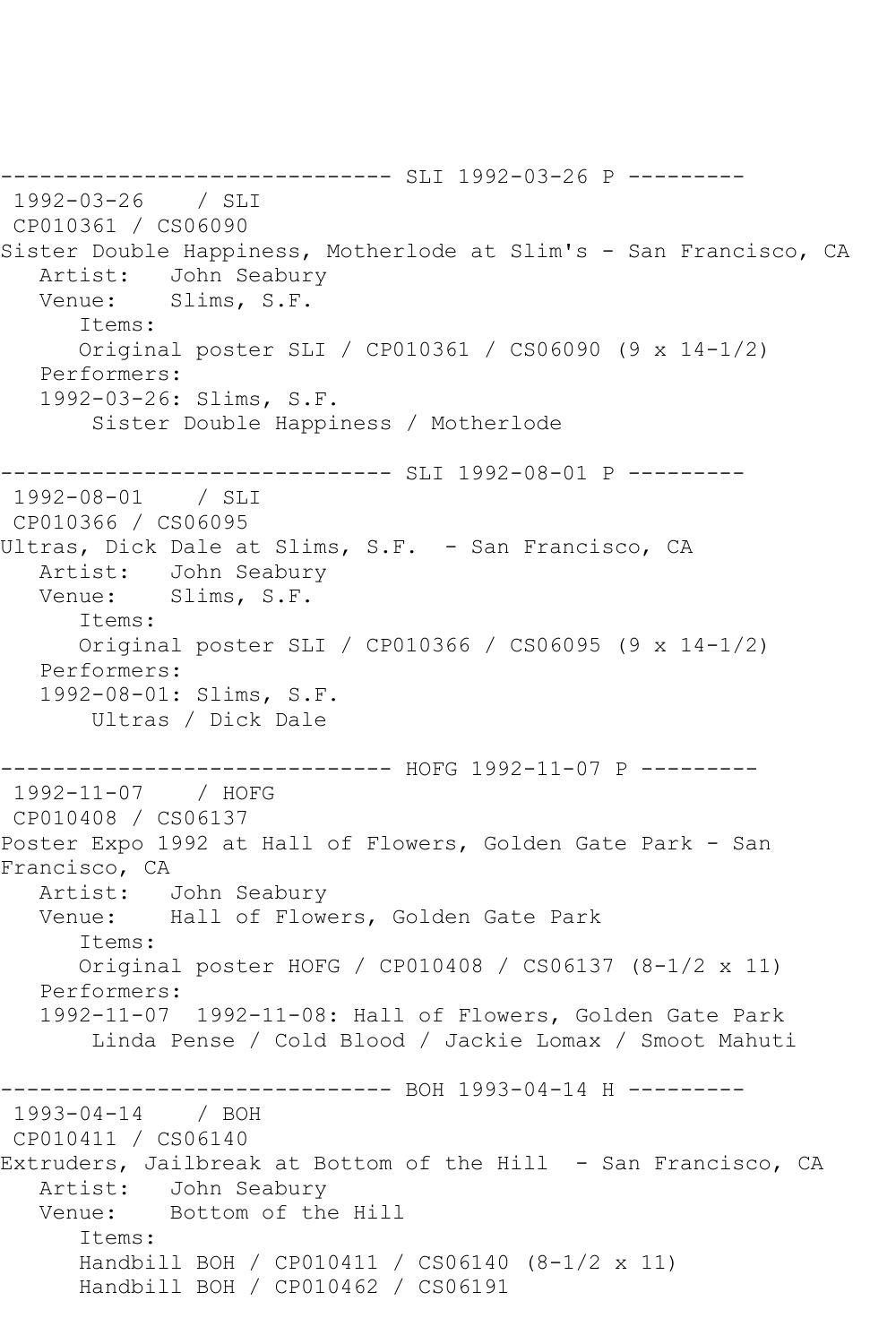```
 Performers:
   1993-04-14: Bottom of the Hill
       Extruders / Jailbreak / Poison Whiskey
------------------------------ 1993-05-27 C ---------
1993-05-27 / 
CP010471 / CS06200
Extruders at Bridge
   Artist: John Seabury
   Venue: Bridge
      Items:
      Postcard / CP010471 / CS06200 (4 x 6)
   Performers:
   1993-05-27: Bridge
       Extruders
------------------------------ PAR 1993-07-11 H ---------
1993-07-11 / PAR 
CP010459 / CS06188
Extruders at Paradise Lounge and Transmission Theater - San 
Francisco
           John Seabury
   Venue: Paradise Lounge and Transmission Theater
      Items:
      Handbill PAR / CP010459 / CS06188 (5-1/2 x 8-1/2)
   Performers:
   1993-07-11: Paradise Lounge and Transmission Theater
       Extruders
------------------------------ PAR 1993-07-11 P ---------
1993-07-11 / PAR 
CP010472 / CS06201
Extruders at Paradise Lounge and Transmission Theater - San 
Francisco
   Artist: John Seabury
   Venue: Paradise Lounge and Transmission Theater
      Items:
      Original poster PAR / CP010472 / CS06201 (4 x 6)
   Performers:
   1993-07-11: Paradise Lounge and Transmission Theater
       Extruders
------------------------------ PAR 1993-10-10 C ---------
1993-10-10 / PAR 
CP010460 / CS06189
Extruders, Shine at Paradise Lounge and Transmission Theater - San 
Francisco
```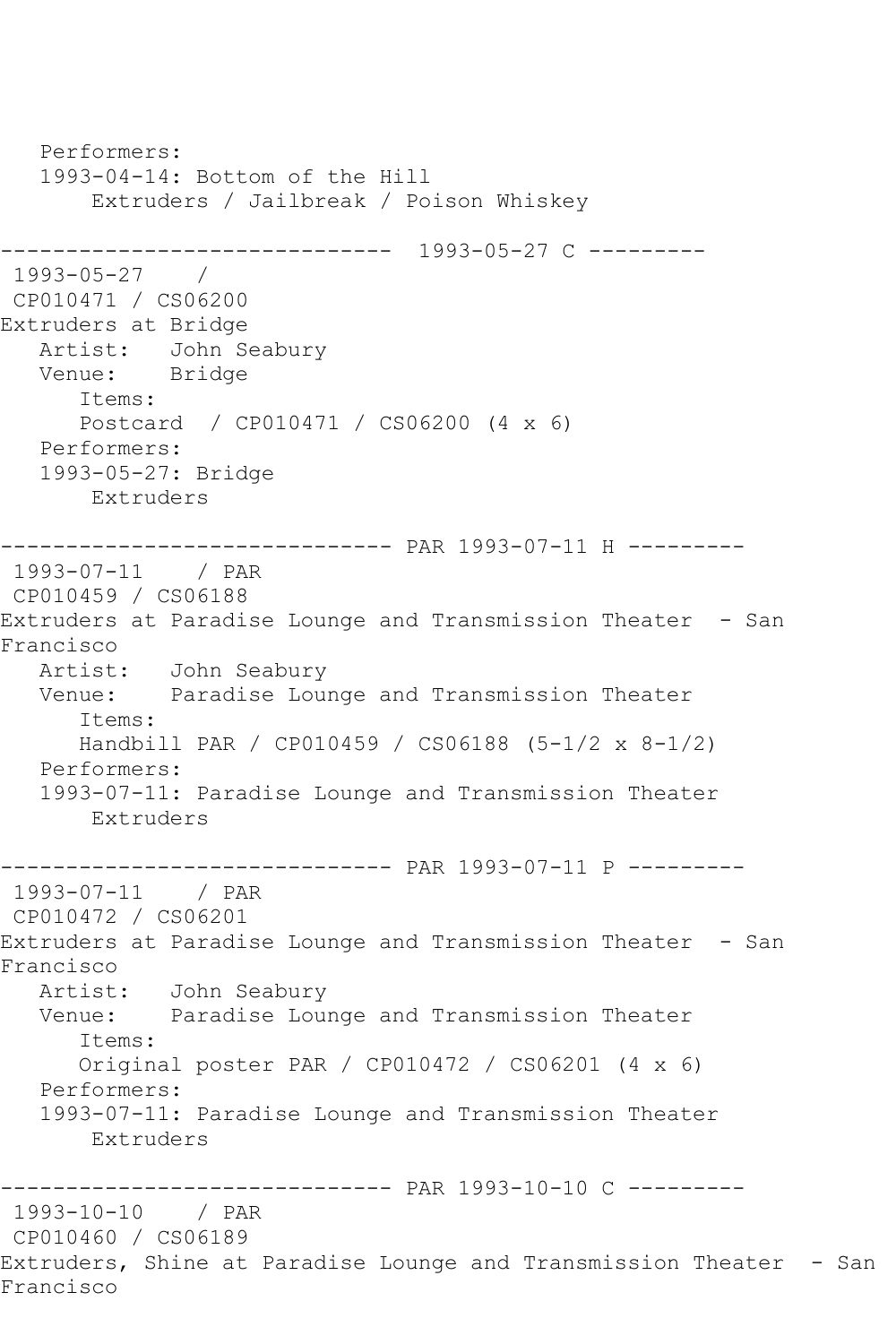Artist: John Seabury Venue: Paradise Lounge and Transmission Theater Items: Postcard PAR / CP010460 / CS06189 (5-1/2 x 8-1/2) Performers: 1993-10-10: Paradise Lounge and Transmission Theater Extruders / Shine / Touchie Feelie ------------------------------ PAR 1993-10-10 C --------- 1993-10-10 / PAR CP010473 / CS06202 Extruders at Paradise Lounge and Transmission Theater - San Francisco Artist: John Seabury Venue: Paradise Lounge and Transmission Theater Items: Postcard PAR / CP010473 / CS06202 (4 x 6) Performers: 1993-10-10: Paradise Lounge and Transmission Theater Extruders ---------- HOFG 1993-10-23 C ---------1993-10-23 / HOFG CP010465 / CS06194 Rock Art Expo at Golden Gate Park - San Francisco, CA Artist: John Seabury Venue: Hall of Flowers, Golden Gate Park Items: Postcard HOFG / CP010465 / CS06194 (5-1/2 x 8-1/2) Performers: 1993-10-23 1993-10-24: Hall of Flowers, Golden Gate Park ------------------------------ 1993-11-27 C --------- 1993-11-27 / CP010457 / CS06186 Muscletones at Tarr and Feathers Saloon Artist: John Seabury Venue: Tarr and Feathers Saloon Items: Postcard / CP010457 / CS06186 (5-1/2 x 8-1/2) Performers: 1993-11-27: Tarr and Feathers Saloon Muscletones ------------------------------ PAR 1994-01-31 C ---------

## 1994-01-31 / PAR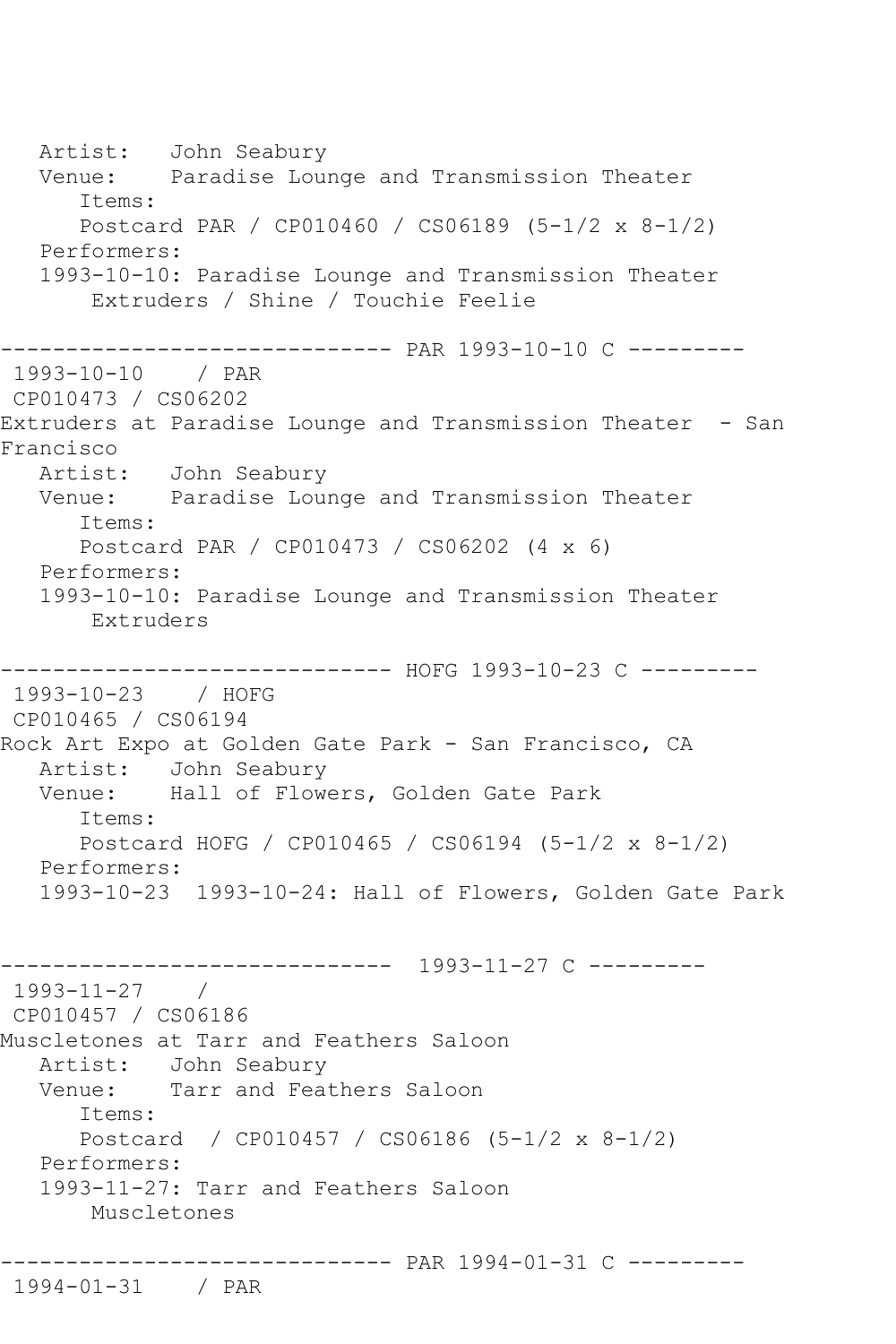```
CP010455 / CS06184
Extruders at Paradise Lounge and Transmission Theater - San 
Francisco
  Artist: John Seabury<br>Venue: Paradise Lour
            Paradise Lounge and Transmission Theater
       Items:
       Postcard PAR / CP010455 / CS06184 (5-1/2 x 8-1/2)
   Performers:
    1994-01-31: Paradise Lounge and Transmission Theater
        Extruders
         ------------------------------ 1994-08-30 P-1 ---------
1994-08-30 / 
CP013717 / JOS001
Japanese Poster
   Artist: John Seabury
       Items:
       Original poster Edition 1 / CP013717 / JOS001
       Original poster Edition 1 / CP013717 / JOS001
 / 
 / 
    Performers:
    zzzz-zz-zz:
    zzzz-zz-zz:
------------------------------ GGP 1994-10-22 P ---------
1994-10-22 / GGP 
CP010405 / CS06134
Rock Art Expo at Golden Gate Park - San Francisco, CA
   Artist: John Seabury
   Venue: Golden Gate Park
       Items:
       Original poster GGP / CP010405 / CS06134 (9 x 14-1/2)
   Performers:
    1994-10-22 1994-10-23: Golden Gate Park
                   ------------------------------ 1994-10-22 P ---------
1994-10-22 / 
CP060262 / CP060262
Rock Art Expo 1994
   Artist: John Seabury
   Venue: Hall of Flowers, Golden Gate Park
    Promoter: Wes Wilson / Poster Project
       Items:
       Original poster / CP060262 / CP060262 (16-1/8 27-1/4)
         Price: 75.00
```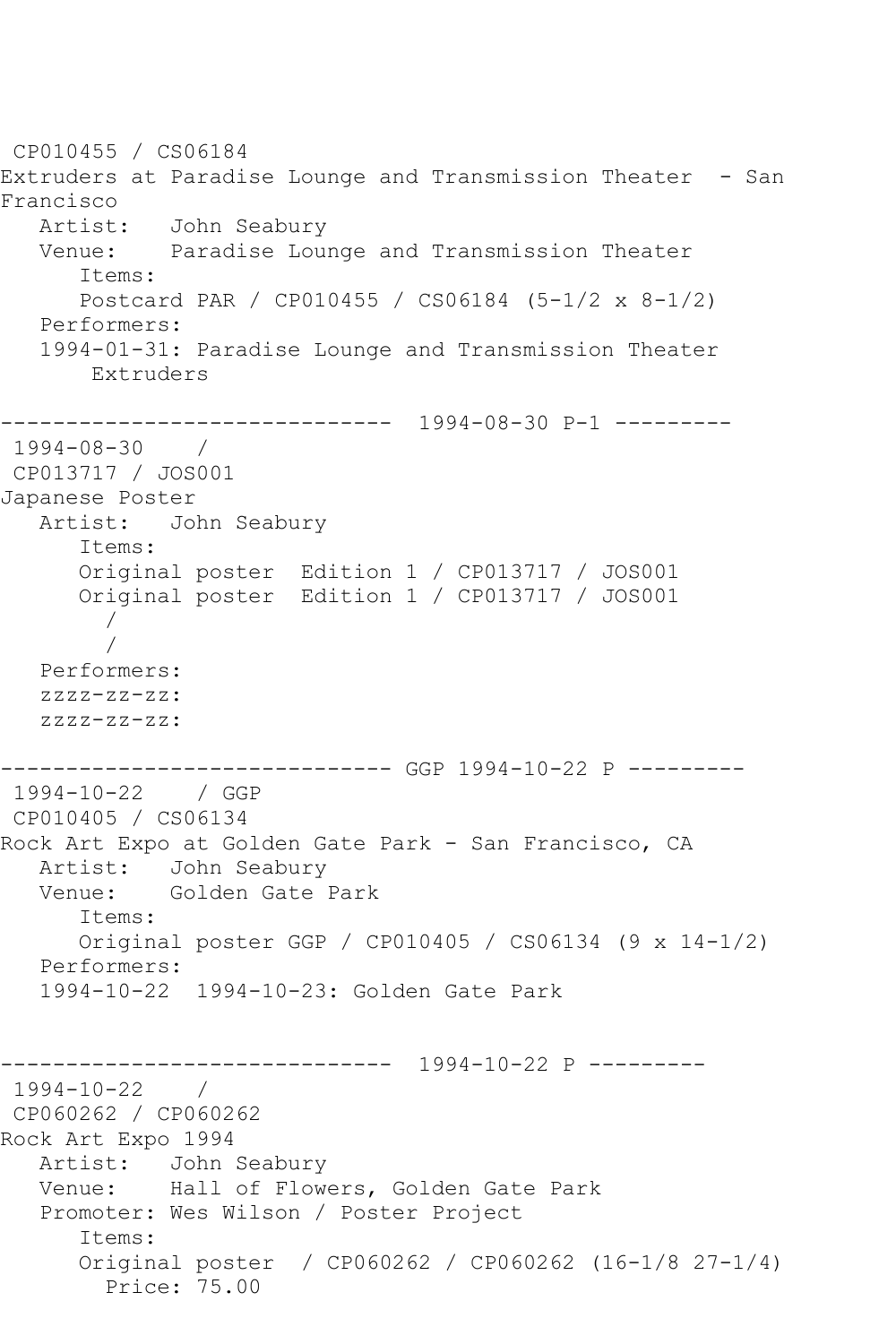Performers: 1994-10-22 1994-10-23: Hall of Flowers, Golden Gate Park ------------------------------ 1994-12-15 P --------- 1994-12-15 / CP010458 / CS06187 Extruders, Alcohol of Fame at Cat's Grills Artist: John Seabury Venue: Cat's Grills Items: Original poster / CP010458 / CS06187 (5-1/2 x 8-1/2) Performers: 1994-12-15: Cat's Grills Extruders / Alcohol of Fame ----------------------------- SLI 1995--03-2 P-1 ----------1995--03-22 / SLI CP013719 / JOS003 Throwing Muses, Ass Ponys at Slim's - San Francisco, CA Artist: John Seabury Venue: Slims, S.F. Items: Original poster SLI Edition 1 / CP013719 / JOS003 Performers: 1995--03-22: Slims, S.F. Throwing Muses / Ass Ponys ------------------------------ RITZ 1995-03-17 P --------- 1995-03-17 / RITZ CP010345 / CS06074 Kevin Gilbert's Skinner Box at Ritz Theater - Austin, TX Artist: John Seabury<br>Venue: Ritz Theater Ritz Theater in Austin Items: Original poster RITZ / CP010345 / CS06074 (9 x 14-1/2) Performers: 1995-03-17: Ritz Theater in Austin ------------------------------ NBRD 1995-03-21 C --------- 1995-03-21 / NBRD CP010470 / CS06199 Extruders at Nightbreak - Detroit, MI Artist: John Seabury Venue: Nightbreak Items: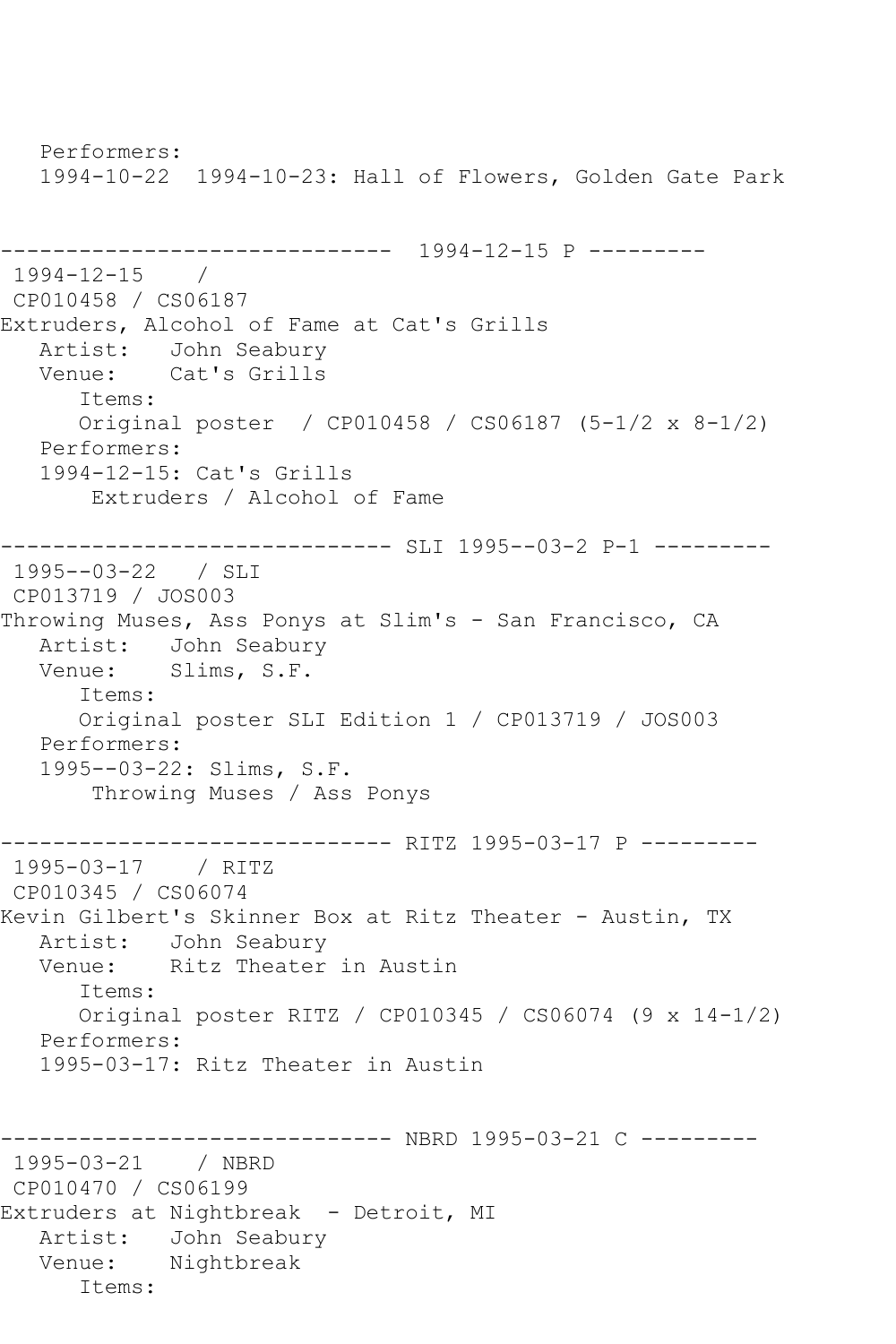```
 Postcard NBRD / CP010470 / CS06199 (4 x 6)
    Performers:
    1995-03-21: Nightbreak
        Extruders
                     ---------- SLI 1995-03-22 P ---------
1995-03-22 / SLI 
CP060269 / CP060269
Throwing Muses, Ass Ponys at Slims
   Artist: John Seabury
   Venue: Slims, S.F.
    Promoter: Dennis King Productions
       Items:
       Original poster SLI / CP060269 / CP060269 (22-1/2 x 28-1/2)
   Performers:
    1995-03-22: Slims, S.F.
        Throwing Muses / Ass Ponys
     ------------------------------ 1995-03-22 P ---------
1995-03-22 / 
CP700330 / CP700330
Throwing Muses, Ass Ponys at Slim's
   Notes: Signed Limited Edition of 333
This item appears in the book 'The Art of Modern Rock' as AMR # 056
  Artist: John Seabury<br>Venue: Slim's
  Venue:
       Items:
       Original poster / CP700330 / CP700330 (22-1/2 x 29)
   Performers:
    1995-03-22: Slim's
        Throwing Muses / Ass Ponys
------------------------------ 1995-03-29 P ---------
1995-03-29 / 
CP010410 / CS06139
Extruders at Ye Olde Hut
   Artist: John Seabury
   Venue: Ye Olde Hut
       Items:
       Original poster / CP010410 / CS06139 (8-1/2 x 11)
    Performers:
    1995-03-29: Ye Olde Hut
       Extruders
                      ------------------------------ ODE 1995-05-19 P-1 ---------
1995-05-19 / ODE 
CP013775 / JS19950519
```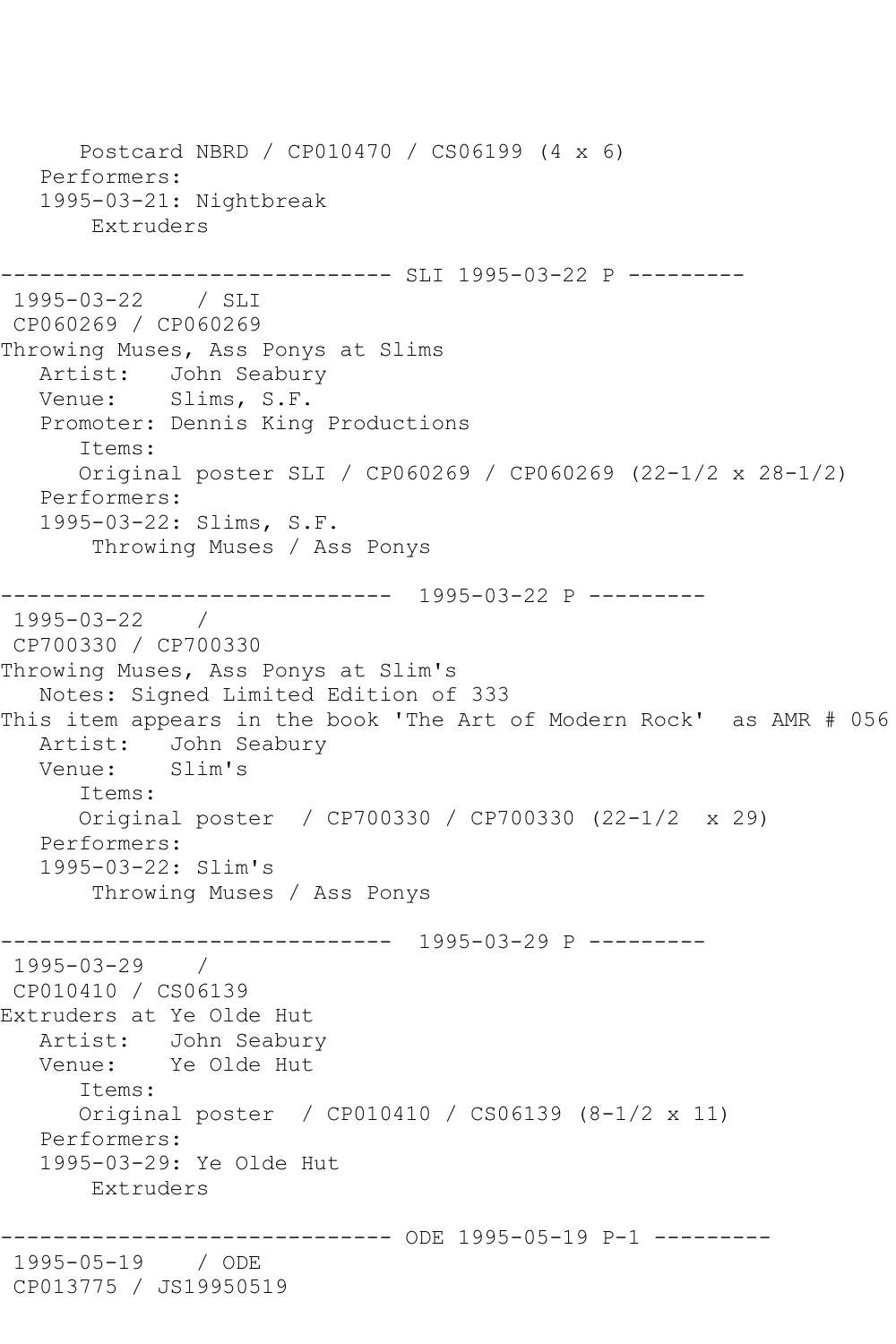Pavement at Odeon - Cleveland, OH Artist: John Seabury Venue: Odeon Concert Hall Items: Original poster ODE Edition 1 / CP013775 / JS19950519 ODE / NONE / JS1995051 Performers: 1995-05-19: Odeon Concert Hall Pavement ------------------------------ AGO 1995-05-19 P-1 --------- 1995-05-19 / AGO CP013721 / JOS005 Pavement at Agora Ballroom - Chicago, IL Artist: John Seabury Venue: Agora Ballroom, Cleveland, OH Items: Original poster AGO Edition 1 / CP013721 / JOS005 Price: 60.00 Performers: 1995-05-19: Agora Ballroom, Cleveland, OH Pavement ------------------------------ 1995-05-19 P --------- 1995-05-19 / CP060282 / CP060282 Pavement at Agora Theater - Chicago, Artist: John Seabury Venue: Agora Ballroom, Cleveland, OH Promoter: Dennis King Productions Items: Original poster / CP060282 / CP060282 (22-7/8 x29-1/8) Performers: 1995-05-19: Agora Ballroom, Cleveland, OH Pavement ------------------------------ 1995-05-19 P --------- 1995-05-19 / CP700677 / CP700677 Pavement at Agora Theater Notes: Limited Edition of 350 This item appears in the book 'The Art of Modern Rock' as AMR # 152.5 Artist: John Seabury Venue: Agora Theater Items: Original poster / CP700677 / CP700677 (29 x 23)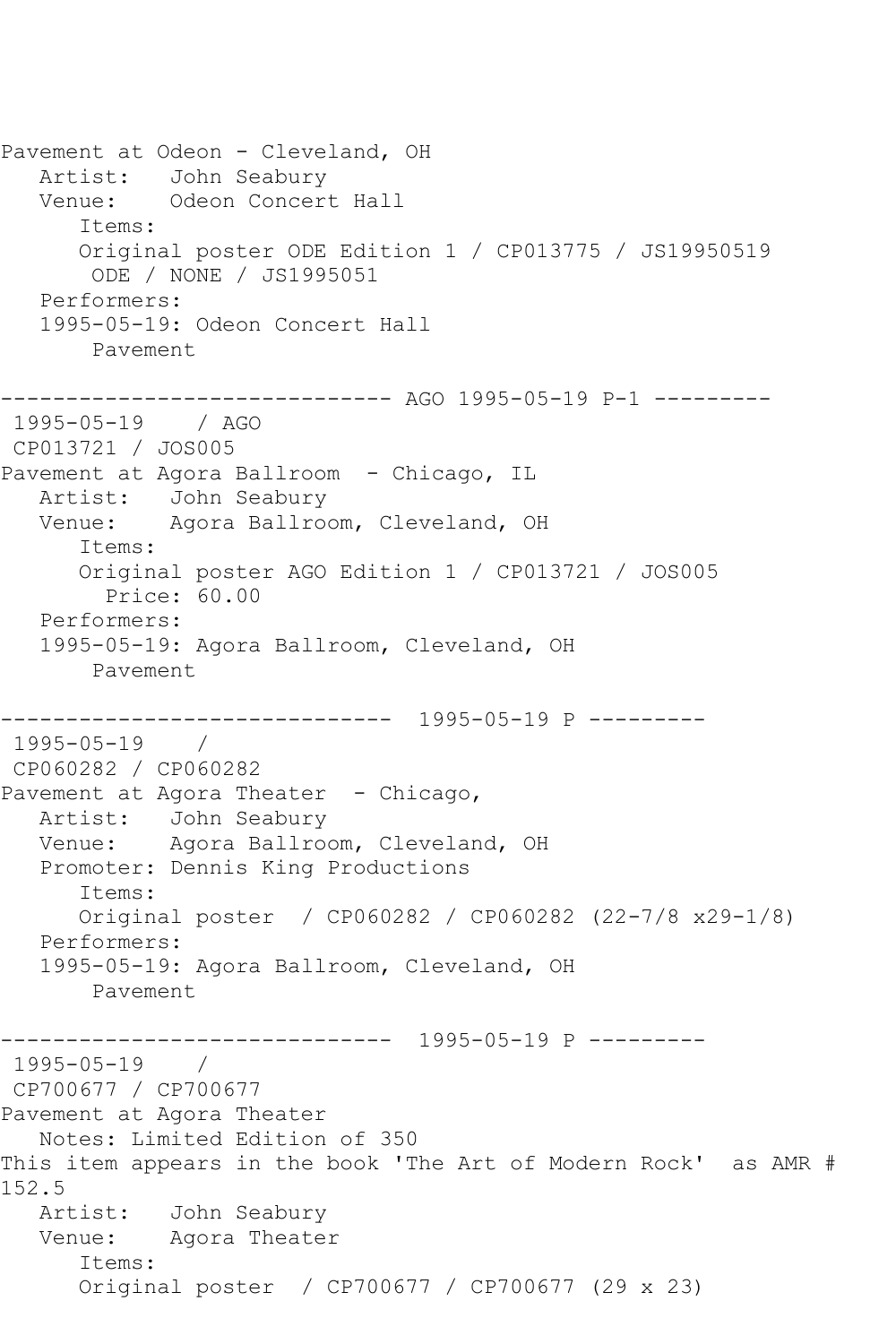Performers: 1995-05-19: Agora Theater Pavement ------------------------------ OGD 1995-05-23 P-1 --------- 1995-05-23 / OGD CP013777 / JS19950523 Adam Ant at Ogden Theater - Ogden, UT Artist: John Seabury Venue: Ogden Theater Items: Original poster OGD Edition 1 / CP013777 / JS19950523 Price: 25.00 OGD / NONE / JS1995052 Performers: 1995-05-23: Ogden Theater Adam Ant ------------------------------ 1995-05-23 P --------- 1995-05-23 / CP060283 / CP060283 Adam Ant, Dwellers at Odeon Artist: John Seabury Venue: Odeon Promoter: Dennis King Productions Items: Original poster / CP060283 / CP060283 (23 x 29-1/8) Performers: 1995-05-23: Odeon Adam Ant / Dwellers ------------------------------ 1995-05-25 P --------- 1995-05-25 / CP700337 / CP700337 Adam Ant, Dwellers at Odeon [Cleveland, OH] Notes: Signed Limited Edition of 450 This item appears in the book 'The Art of Modern Rock' as AMR # 057.4 Artist: John Seabury<br>Venue: Odeon Venue: Items: Original poster / CP700337 / CP700337 (23 x 29) Performers: 1995-05-25: Odeon Adam Ant / Dwellers ------------------------------ SLI 1995-07-13 P ---------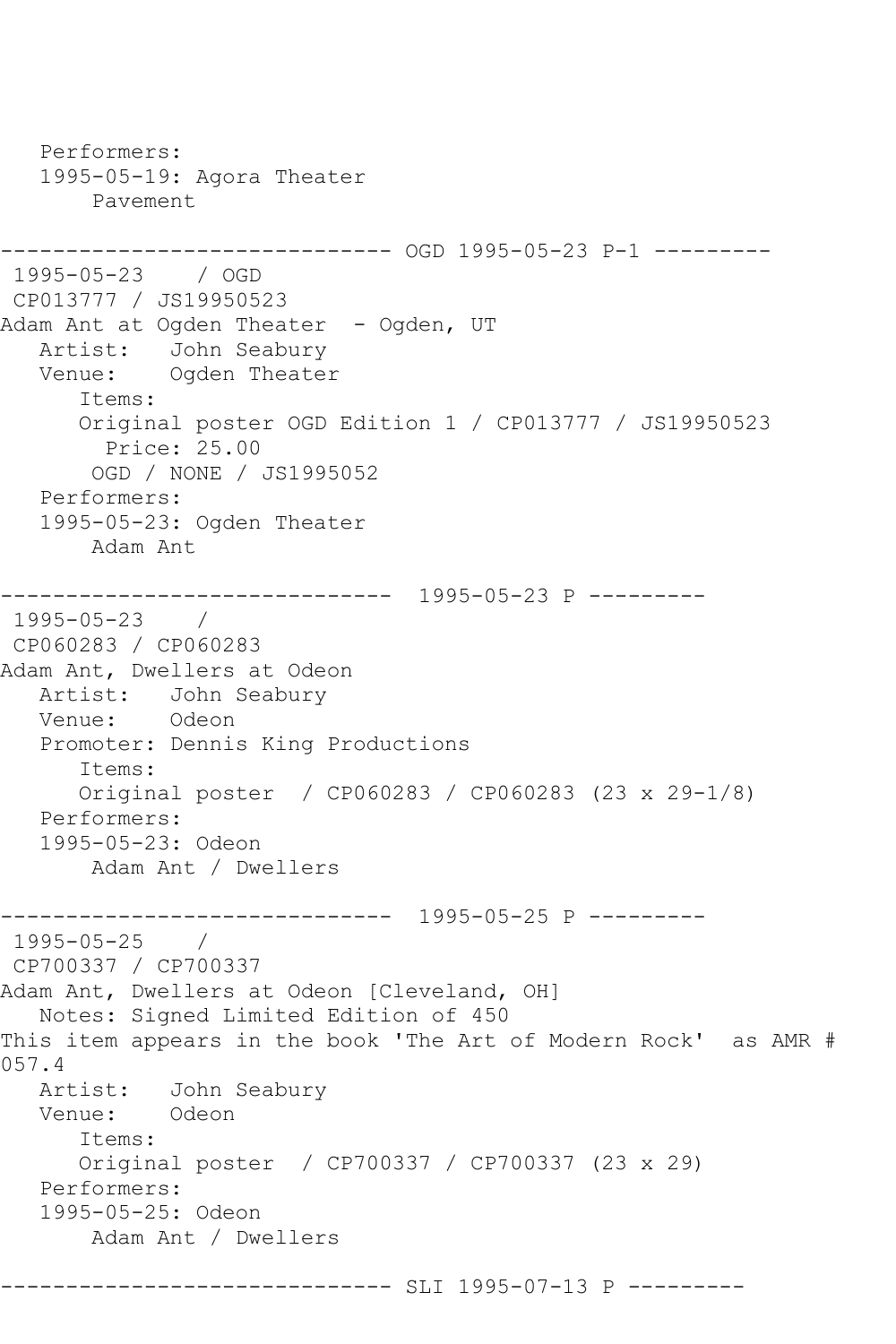```
1995-07-13 / SLI 
CP060268 / CP060268
Radiohead, Drugstrore at Slims
   Notes: Signed Limited Edition of 300
This item appears in the book 'The Art of Modern Rock' as AMR # 
056.2
   Artist: John Seabury
   Venue: Slims, S.F.
   Promoter: Dennis King
       Items:
       Original poster SLI / CP060268 / CP060268 (23 x 29)
   Performers:
   1995-07-13: Slims, S.F.
        Radiohead / Drugstrore
                 ------------------------------ 1995-08-09 P ---------
1995-08-09 / 
CP700332 / CP700332
Todd Rundgren, Lucy Lee at Slim's
   Notes: Limited Edition of 225
This item appears in the book 'The Art of Modern Rock' as AMR # 
056.3
   Artist: John Seabury
   Venue: Slim's
       Items:
      Original poster / CP700332 / CP700332 (14-1/2 x 26)
   Performers:
   1995-08-09: Slim's
        Todd Rundgren / Lucy Lee
------------------------------ 1996 P ---------
1996 / 
CP700679 / CP700679
Creators of the Psychedelic Poster Movement Views From the 1990's
   Notes: Limited Edition of 200
This item appears in the book 'The Art of Modern Rock' as AMR # 
153.2
   Artist: John Seabury
   Venue: Kato Gallery
   Promoter: Dennis King Productions
       Items:
      Original poster / CP700679 / CP700679 (15 x 26)
   Performers:
   1996: Kato Gallery
```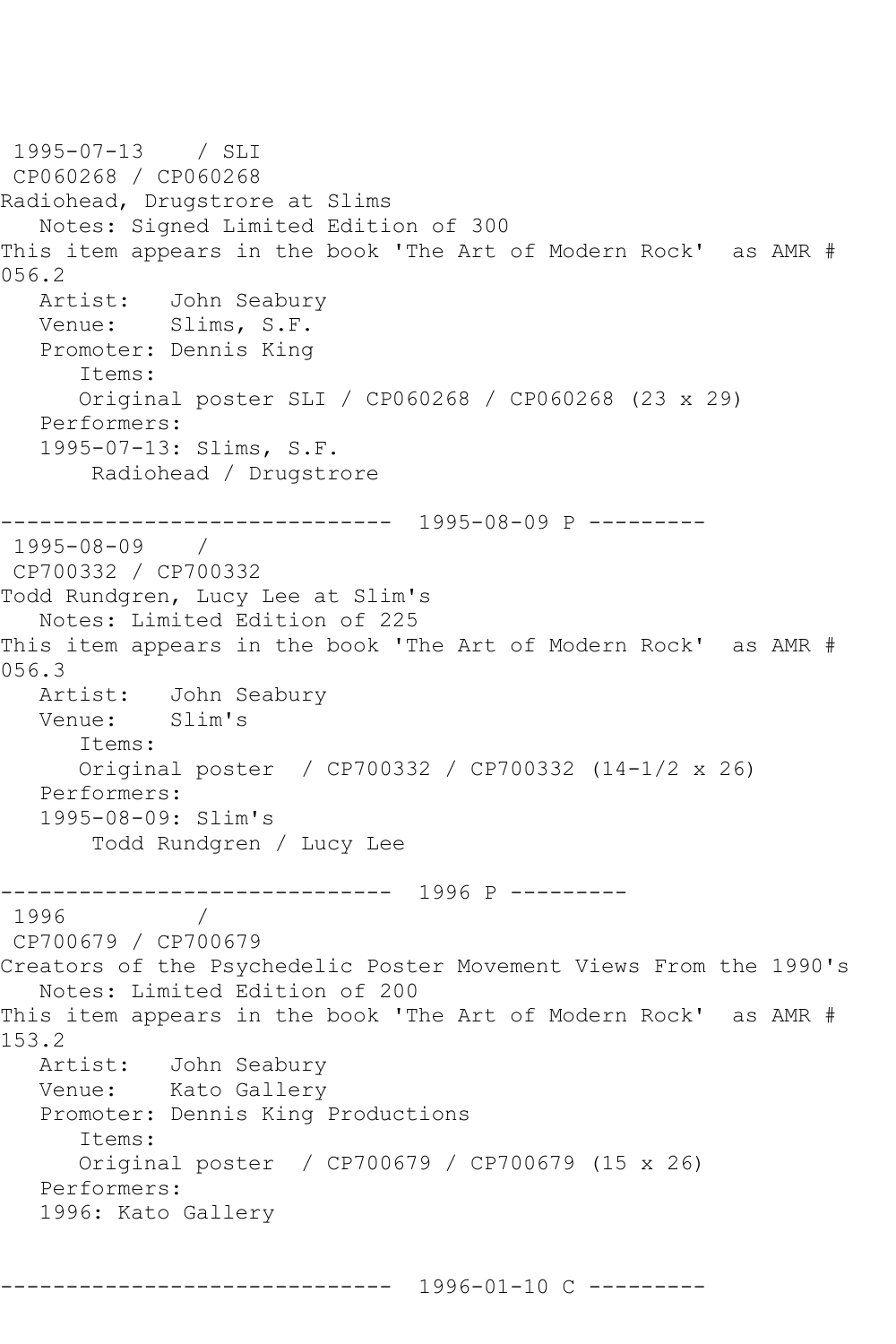1996-01-10 / CP010464 / CS06193 It's Not a Game: Prints and Drawings of John Seabury Artist: John Seabury Items: Postcard / CP010464 / CS06193 (5-1/2 x 8-1/2) Performers: 1996-01-10: ------------------------------ OWG 1996-06-15 P-1 --------- 1996-06-15 / OWG CP005733 / CP00982 Temporary Insanity, Victor Moscoso at Off the Wall Gallery - San Francisco, CA Notes: 4-color silkscreen, signed and numbered edition of 200. Co-published with John Seabury. Private Notes: Misc \* CHECK Artist: John Seabury Venue: Off the Wall Gallery Items: Original poster OWG Edition 1 / CP005733 / CP00982 (18 x 27) Price: 25.00 OWG / CP014473 / marm277 Performers: 1996-06-15 1996-06-16: Off the Wall Gallery Temporary Insanity / Victor Moscoso / Frank Kozik / Coop / Gary Grimshaw / John Seabury / Psychic Sparkplug / Mark Arminski / Lindsey Kuhn / Emek / Mats! / Dennis Loren / Kerekes / Steve Weisman ------------------------------ 1996-06-15 P --------- 1996-06-15 / CP701602 / CP701602 Temporary Insanity a Poster and Comix Show Notes: Limited Edition of 200 This item appears in the book 'The Art of Modern Rock' as AMR # 487.2 Artist: John Seabury Venue: Off the Gallery Items: Original poster / CP701602 / CP701602 (18 x 26) Performers: 1996-06-15 1996-06-16: Off the Gallery ------------------------------ 1996-10-05 P-1 --------- 1996-10-05 / CP014601 / MARM409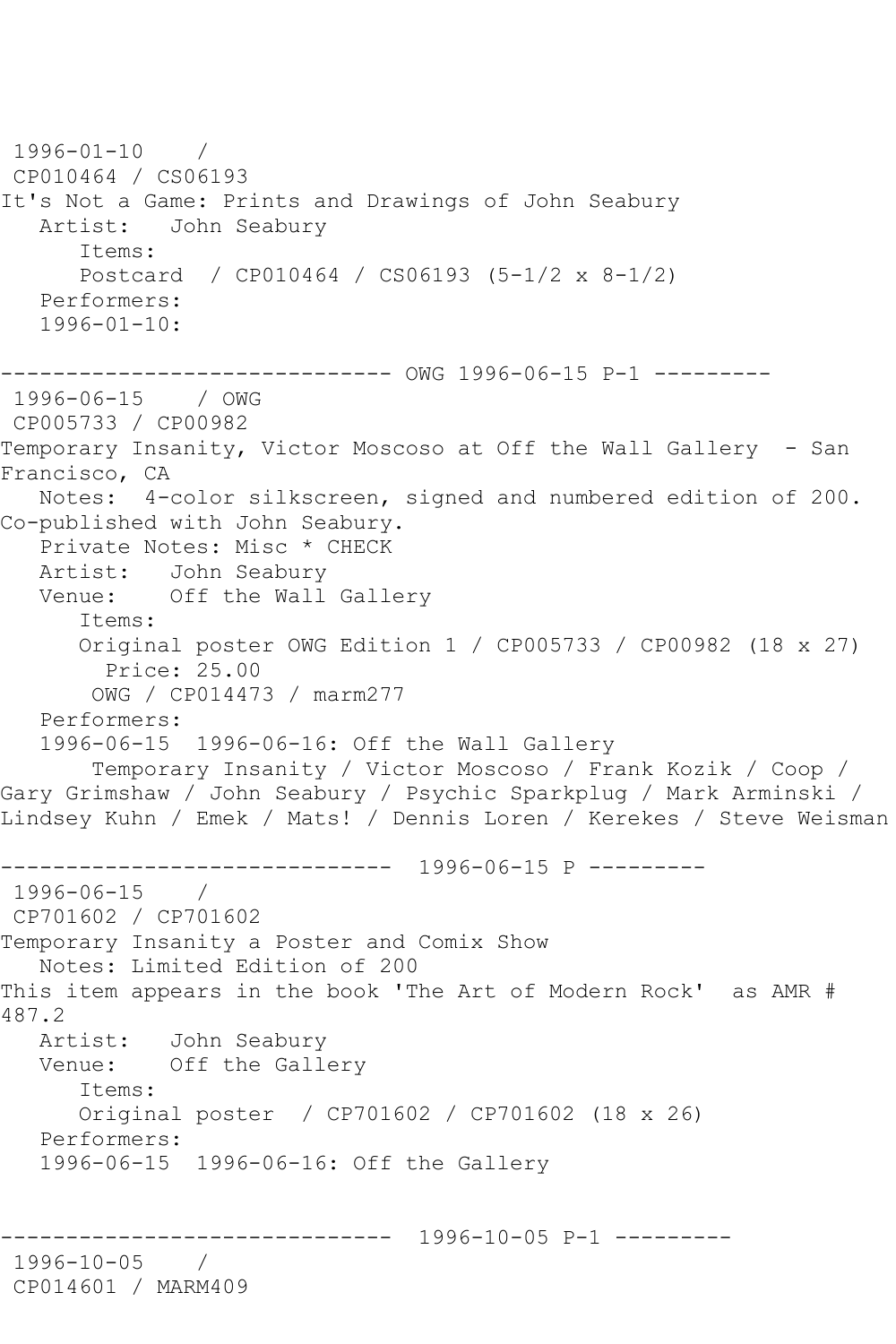```
Momokaki Ikueikai at Katu Gallery - Japan
      Benefit: Benefit For Momokaki Ikueikai
      Event: Benefit For Momokaki Ikueikai, Creators of The 
Psychedelic Poster at Katu Gallery
   Artist: John Seabury
   Venue: Katu Gallery
   Promoter: D. King Productions
      Items:
      Original poster Edition 1 / CP014601 / MARM409
      Handbill / CP014103 / MAH229
   Performers:
   1996-10-05: Katu Gallery
   ------------------------------ 1996-10-05 P ---------
1996-10-05 / 
CP060266 / CP060266
Kato Gallery
      Benefit: Benefit for the Monokaki Ikueikai / Creators of the 
psychedelic poster movement
   Artist: John Seabury
   Venue: Kato Gallery
   Promoter: Dennis King Productions
      Items:
      Original poster / CP060266 / CP060266 (15 x 26-1/8)
   Performers:
   1996-10-05 1996-10-20: Kato Gallery
------------------------------ LAL 1997 P-1 ---------
1997 / LAL 
CP014829 / MARM784
Hoch-Ptui at Lairds Lounge
   Artist: John Seabury
   Venue: Lairds Lounge
      Items:
      Original poster LAL Edition 1 / CP014829 / MARM784
   Performers:
   1997: Lairds Lounge
       Hoch-Ptui
------------------------------ SLI 1997-01-09 P-1 ---------
1997-01-09 / SLI 
CP014830 / MARM785
Maximillian's Motorcycle Club, Monster at Slim's - San Francisco, CA
   Artist: John Seabury
   Venue: Slims, S.F.
```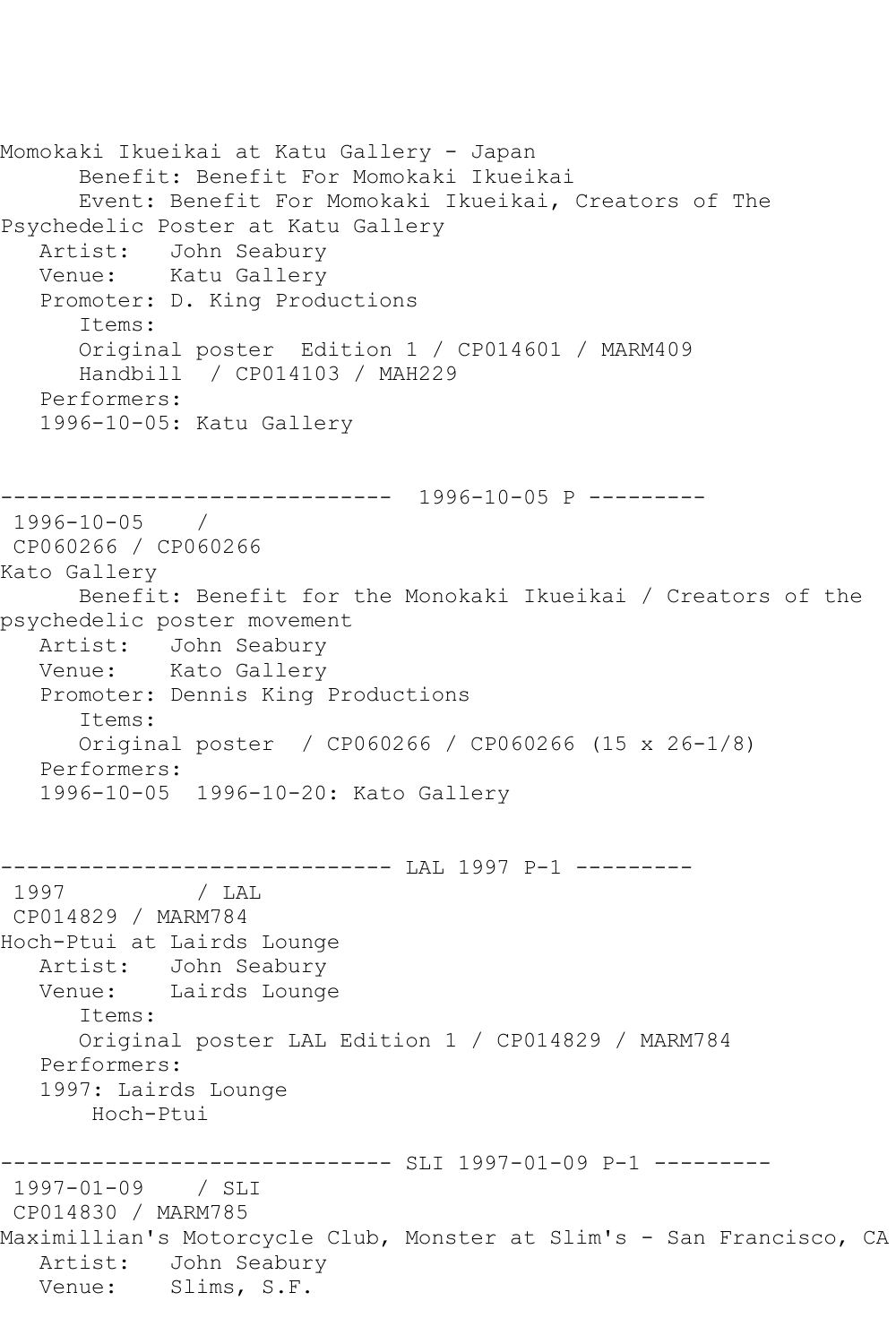Items: Original poster SLI Edition 1 / CP014830 / MARM785 Performers: 1997-01-09: Slims, S.F. Maximillian's Motorcycle Club / Monster / Ramonas ------------------------------ SLI 1997-03-31 P-1 --------- 1997-03-31 / SLI CP014834 / MARM789 Screamin' Jay Hawkins, Universal Congress of at Slim's - San Francisco, CA Artist: John Seabury Venue: Slims, S.F. Items: Original poster SLI Edition 1 / CP014834 / MARM789 Performers: 1997-03-31: Slims, S.F. Screamin' Jay Hawkins / Universal Congress of / Po Go Bo ------------------------------ SLI 1997-04-11 P-1 --------- 1997-04-11 / SLI CP014832 / MARM787 Carmaig Deforest, Sneetches at Slim's - San Francisco, CA Artist: John Seabury Venue: Slims, S.F. Items: Original poster SLI Edition 1 / CP014832 / MARM787 Performers: 1997-04-11: Slims, S.F. Carmaig Deforest / Sneetches / Genuine Diamelles ------------------------------ TRAT 1997-11-29 P-1 --------- 1997-11-29 / TRAT CP013785 / JS19971129 Psycotic Pineapple at Transmission Theater - San Francisco, CA Artist: John Seabury<br>Venue: Transmission Transmission Theater Items: Original poster TRAT Edition 1 / CP013785 / JS19971129 TRAT / NONE / JS1997112 Performers: 1997-11-29: Transmission Theater Psycotic Pineapple ------------------------------ TRAT 1997-11-29 C --------- 1997-11-29 / TRAT CP010467 / CS06196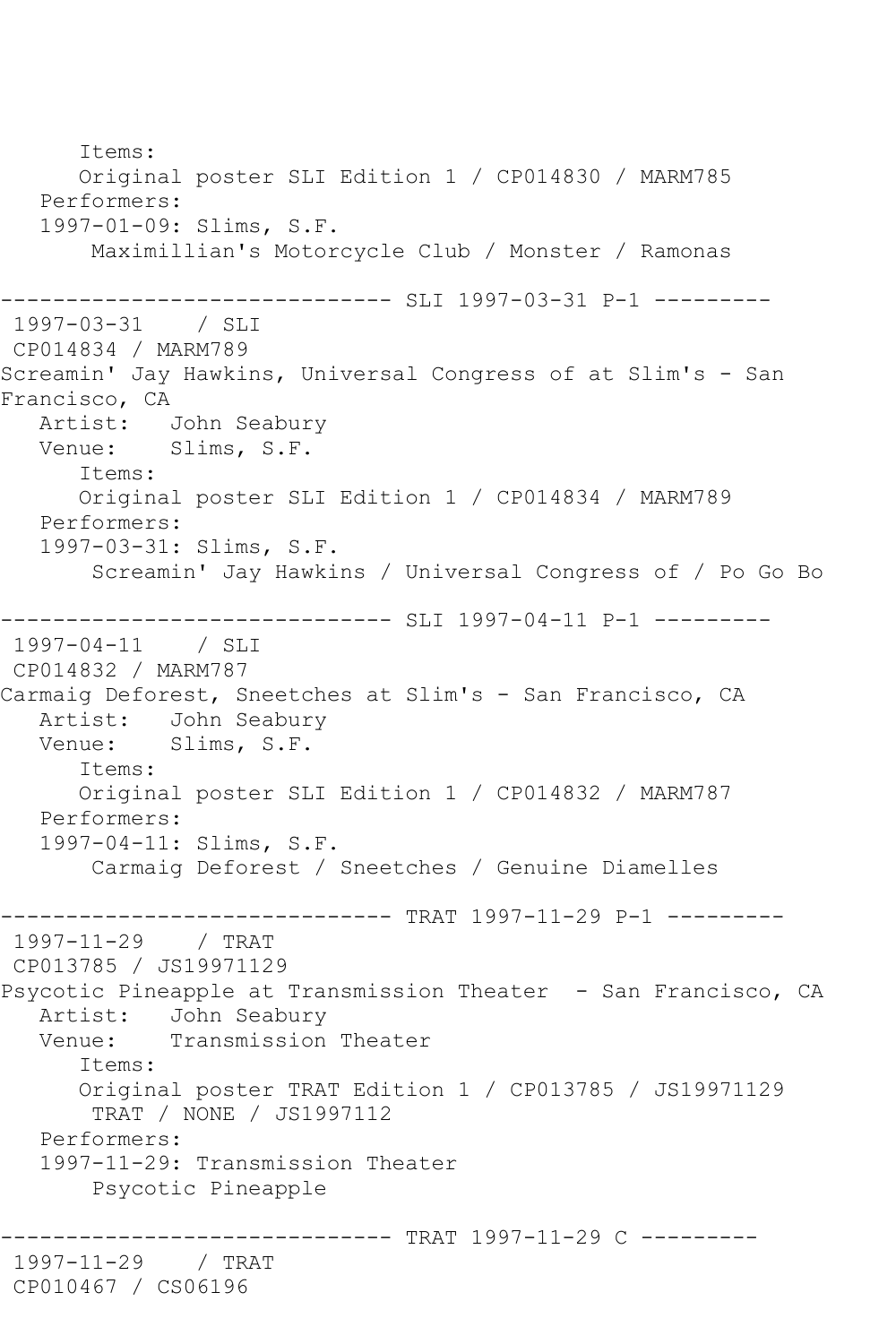Psychotic Pineapple at Transmission Theater - San Francisco, CA Notes: Limited Edition of 250 This item appears in the book 'The Art of Modern Rock' as AMR # 056.4 Artist: John Seabury Venue: Transmission Theater Items: Postcard TRAT / CP010467 / CS06196 Price: 30.00 Performers: 1997-11-29: Transmission Theater Psychotic Pineapple ------------------------------ PAR 1998-10-17 C --------- 1998-10-17 / PAR CP010474 / CS06203 Psycotic Pineapple at Paradise Lounge and Transmission Theater - San Francisco<br>Artist: John Seabury Venue: Paradise Lounge and Transmission Theater Items: Postcard PAR / CP010474 / CS06203 (4 x 6) Performers: 1998-10-17: Paradise Lounge and Transmission Theater Psycotic Pineapple ------------------------------ 1998-10-27 C --------- 1998-10-27 / CP010463 / CS06192 Art of Kevin Byrd and John Seabury Artist: John Seabury Items: Postcard / CP010463 / CS06192 (5-1/2 x 8-1/2) Performers: 1998-10-27: ------------------------------ PAR 1999 P --------- / PAR CP010399 / CS06128 Pynotics at Paradise Lounge and Transmission Theater - San Francisco Artist: John Seabury Venue: Paradise Lounge and Transmission Theater Items: Original poster PAR / CP010399 / CS06128 (8-1/2 x 11) Performers: 1999: Paradise Lounge and Transmission Theater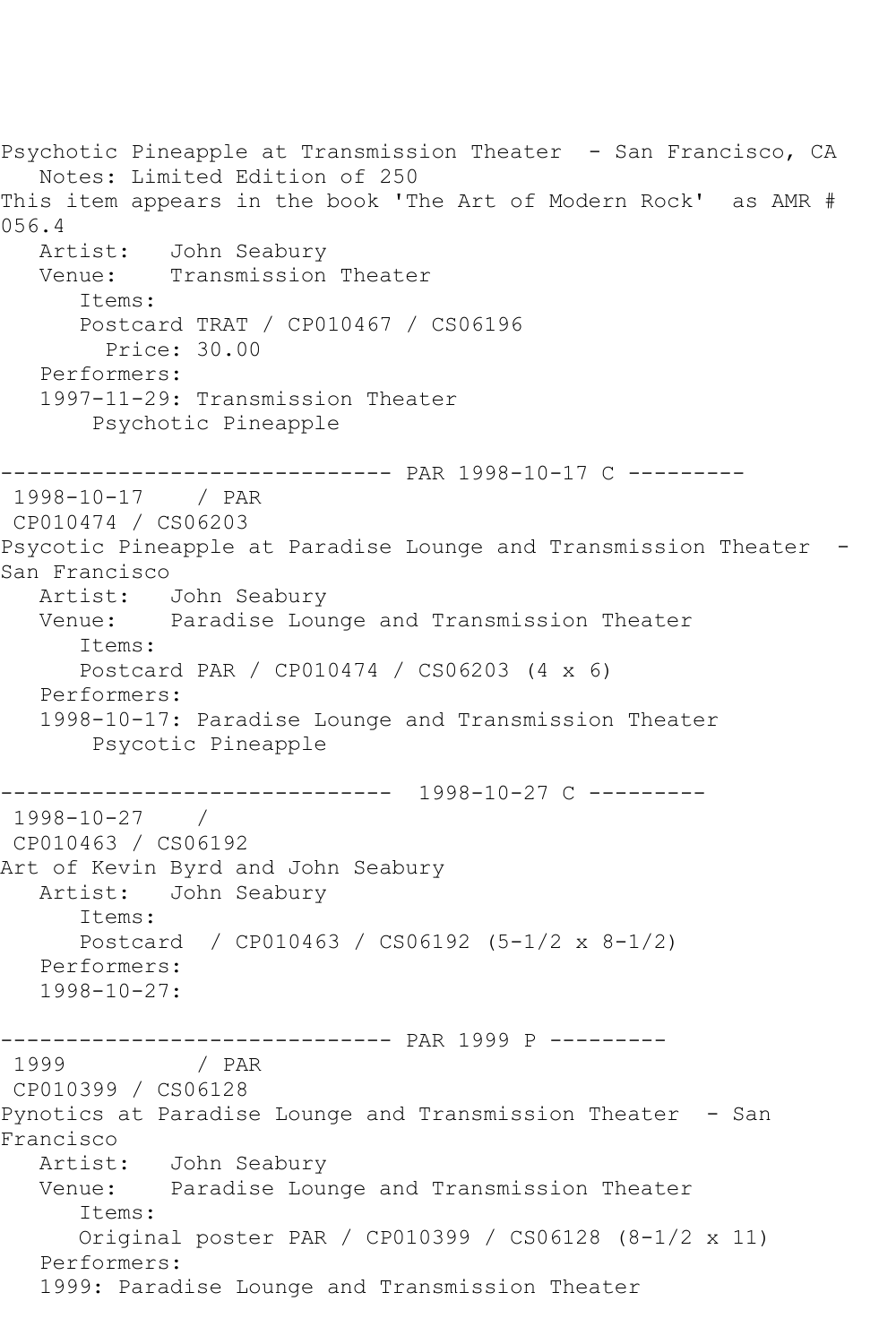Pynotics

------------------------------ 1999-05-22 P --------- 1999-05-22 / CP700336 / CP700336 Lunachicks, Altar Boys at Slim's Notes: Signed Limited Edition of 250 This item appears in the book 'The Art of Modern Rock' as AMR # 057.3 Artist: John Seabury Venue: Slim's Items: Original poster / CP700336 / CP700336 (26 x 20) Performers: 1999-05-22: Slim's Lunachicks / Altar Boys / Auntie Christ ----------------------------- SLI 1999-06-29 P-1 ----------1999-06-29 / SLI CP013787 / JS19990629 Built To Spill at Slim's - San Francisco, CA Artist: John Seabury Venue: Slims, S.F. Items: Original poster SLI Edition 1 / CP013787 / JS19990629 Price: 35.00 SLI / NONE / JS1999062 Performers: 1999-06-29: Slims, S.F. Built To Spill ------------------------------ 1999-12-31 P --------- 1999-12-31 / CP700335 / CP700335 Melvins, No Means No at Galleria [San Francisco, CA] Notes: Signed Limited Edition of 1000 This item appears in the book 'The Art of Modern Rock' as AMR # 057.2 Artist: John Seabury Venue: Galleria Items: Original poster / CP700335 / CP700335 (22-1/2 x 25) Performers: 1999-12-31: Galleria Melvins / No Means No / Fantomas / Kids of Widney High ------------------------------ 199g C ---------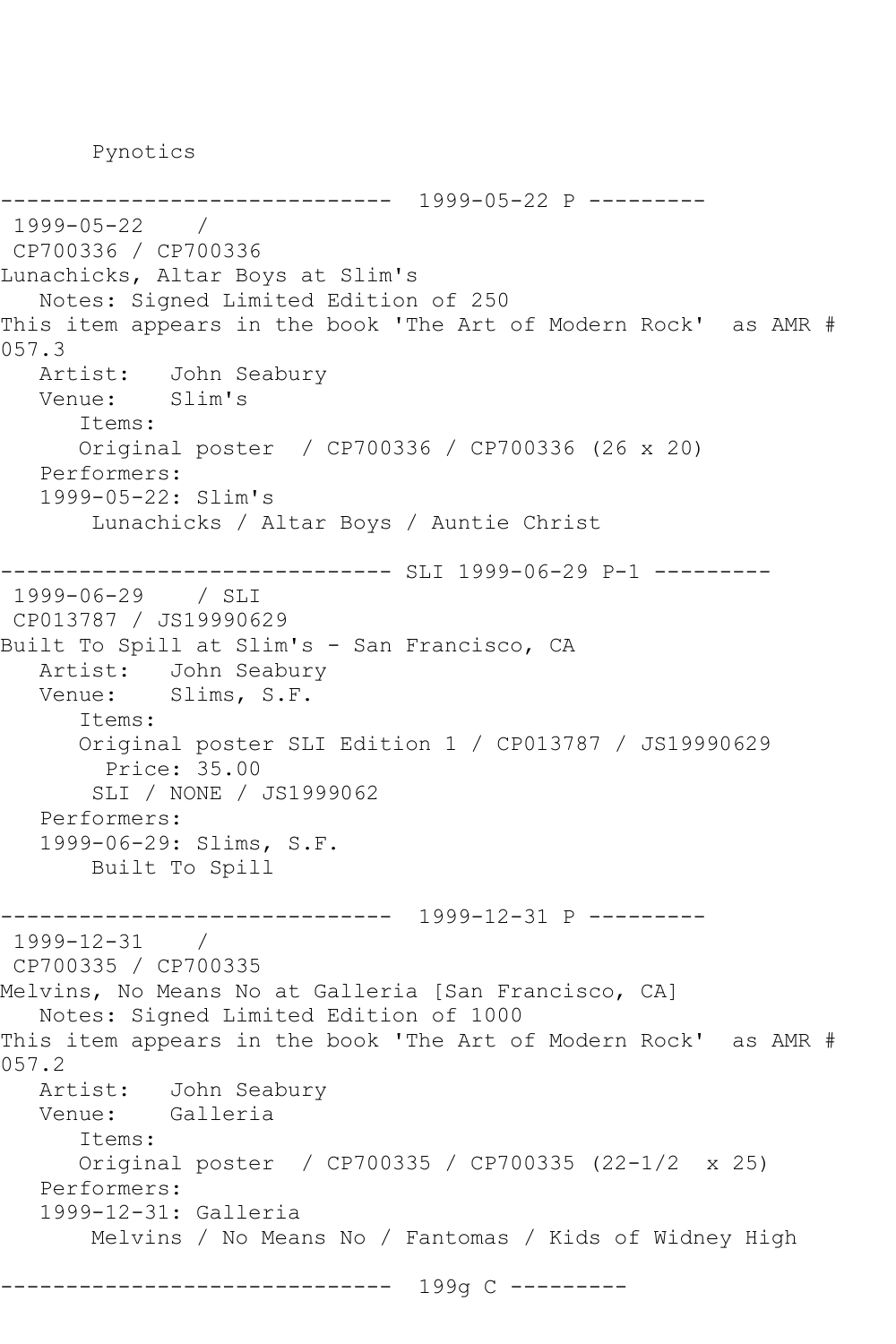199g / CP010469 / CS06198 Extruders, 2 For 1 Artist: John Seabury Items: Postcard / CP010469 / CS06198 (4 x 6) Performers: 199g: ------------------------------ SLI 19zz-02-28 P --------- 19zz-02-28 / SLI CP010365 / CS06094 Hellhounds, Kingsounds at Slim's - San Francisco, CA Artist: John Seabury Venue: Slims, S.F. Items: Original poster SLI / CP010365 / CS06094 Original poster SLI Edition 1 / CP014827 / MARM782 Performers: 19zz-02-28: Slims, S.F. Hellhounds / Kingsounds / Rambler ------------------------------ NVM 19zz-04-21 P-1 --------- 19zz-04-21 / NVM CP013720 / JOS004 Jonathan Richman at Noe Valley Ministry Artist: John Seabury Venue: Noe Valley Ministry Items: Original poster NVM Edition 1 / CP013720 / JOS004 Performers: 19zz-04-21 19zz-04-22: Noe Valley Ministry Jonathan Richman ---------- SLI 19zz-05-22 P-1 ----------19zz-05-22 / SLI CP014527 / MARM334 Lunachicks, Altar Boys at Slim's - San Francisco, CA Artist: John Seabury<br>Venue: Slims, S.F. Slims, S.F. Items: Original poster SLI Edition 1 / CP014527 / MARM334 Performers: 19zz-05-22: Slims, S.F. Lunachicks / Altar Boys / Antie Christ ------------------------------ SLI 19zz-07-13 P-1 ---------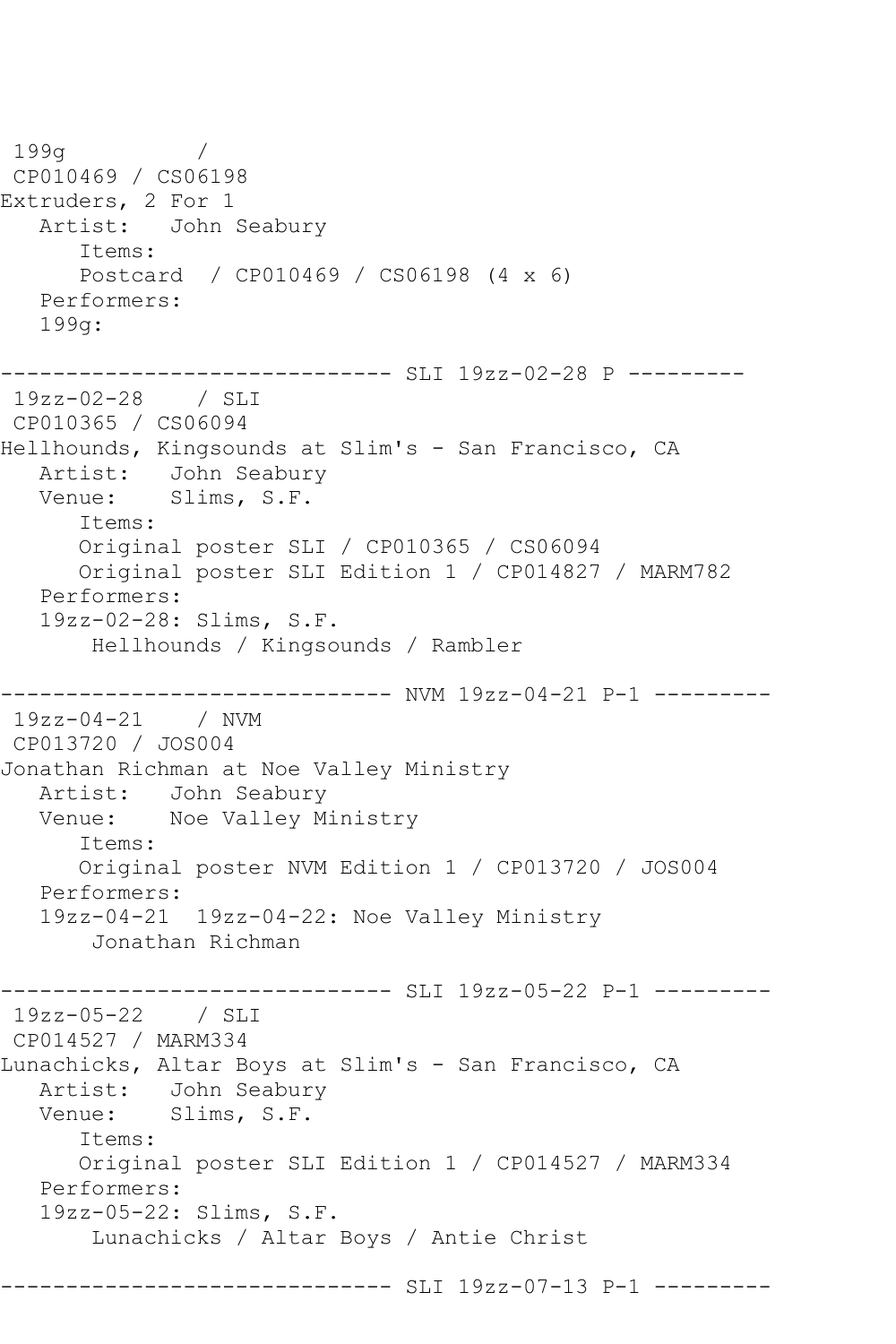19zz-07-13 / SLI CP013725 / JOS009 Radiohead, Drugstore at Slim's - San Francisco, CA Artist: John Seabury<br>Venue: Slims, S.F. Slims, S.F. Items: Original poster SLI Edition 1 / CP013725 / JOS009 SLI / CP014603 / MARM411 Performers: 19zz-07-13: Slims, S.F. Radiohead / Drugstore ------------------------------ HOL 19zz-10-13 P-1 --------- 19zz-10-13 / HOL CP013722 / JOS006 Psycotic Pineapple at Hollywood Bowl - Los Angeles, CA Artist: John Seabury Venue: Hollywood Bowl Items: Original poster HOL Edition 1 / CP013722 / JOS006 Performers: 19zz-10-13: Hollywood Bowl Psycotic Pineapple ------------------------------ GGP 19zz-10-22 P-1 --------- 19zz-10-22 / GGP CP013726 / JOS010 Rock Art Expo at Golden Gate Park - San Francisco, CA Artist: John Seabury Venue: Golden Gate Park Items: Original poster GGP Edition 1 / CP013726 / JOS010 Performers: 19zz-10-22 19zz-10-23: Golden Gate Park ------------------------------ 19zz-10-26 P-1 --------- 19zz-10-26 / CP013723 / JOS007 Extruders, Spaghetti Western at Stork Club - Oakland, CA Artist: John Seabury Venue: Stork Club Items: Original poster Edition 1 / CP013723 / JOS007 / CP014372 / MARM176 Performers: 19zz-10-26: Stork Club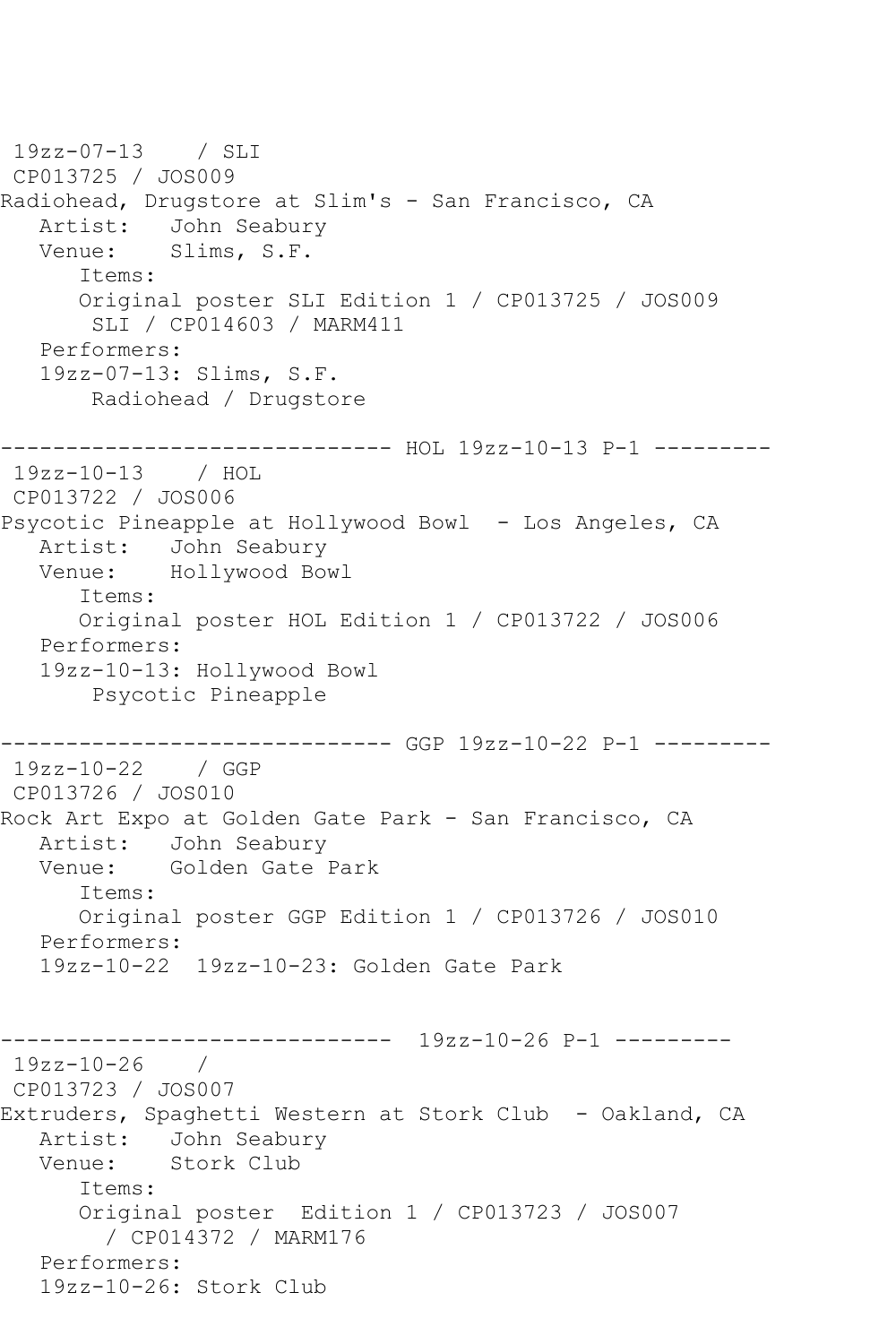Extruders / Spaghetti Western ------------------------------ 2002-05-07 P --------- 2002-05-07 / CP700673 / CP700673 George Clinton, Parliament Funkadelic at Club Townsend [San Francisco, CA] Notes: Signed Limited Edition of 300 This item appears in the book 'The Art of Modern Rock' as AMR # 152 Artist: John Seabury Venue: Club Townsend Promoter: Slims Items: Original poster / CP700673 / CP700673 (13 x 22-1/2) Performers: 2002-05-07: Club Townsend George Clinton / Parliament Funkadelic ------------------------------ 2002-05-07 P --------- 2002-05-07 / CP700674 / CP700674 George Clinton, Parliament Funkadelic at Club Townsend [San Francisco, CA] Notes: Signed Limited Edition of 92 This item appears in the book 'The Art of Modern Rock' as AMR # 152.2 Artist: John Seabury Venue: Club Townsend Promoter: Slims Items: Original poster / CP700674 / CP700674 (16 x 25) Performers: 2002-05-07: Club Townsend George Clinton / Parliament Funkadelic ------------------------------ 2002-05-07 P --------- 2002-05-07 / CP700678 / CP700678 George Clinton, Parliament Funkadelic at Club Townsend [San Francisco, CA] Notes: Limited Edition of 92 This item appears in the book 'The Art of Modern Rock' as AMR # 153 Artist: John Seabury Venue: Club Townsend Promoter: Slims Items: Original poster / CP700678 / CP700678 (16 x 25)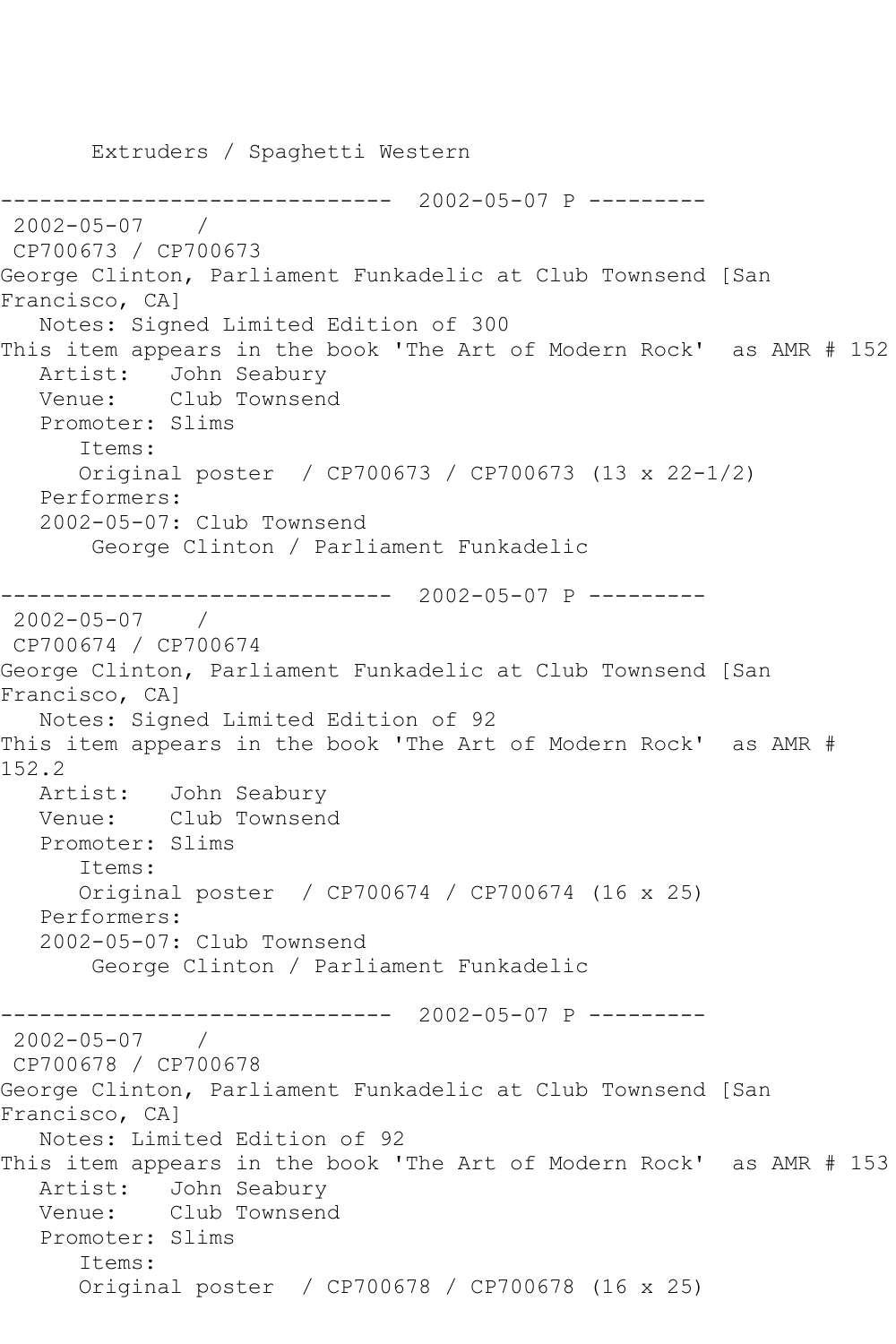```
 Performers:
   2002-05-07: Club Townsend
        George Clinton / Parliament Funkadelic
------------------------------ 2002-05-07 P ---------
2002-05-07 / 
CP700682 / CP700682
George Clinton, Parliament Funkadelic at Club Townsend [San 
Francisco, CA]
   Notes: 
This item appears in the book 'The Art of Modern Rock' as AMR # 
153.1
   Artist: John Seabury
   Venue: Club Townsend
       Items:
       Original poster / CP700682 / CP700682 (16 x 25)
   Performers:
   2002-05-07: Club Townsend
        George Clinton / Parliament Funkadelic
   1996: Kato Gallery
   1988-10-29: Berkeley Square
        Psycotic Pineapple
   1980: Psycotic Pineapple
   1989-02-13: Above Paradise
       Muscle Tones
------------------------------ NONE P-1 ---------
NONE / 
CP013790 / JSART
The Art of John Seabury
   Artist: John Seabury
       Items:
      Original poster Edition 1 / CP013790 / JSART
   Performers:
   NONE:
------------------------------ zzzz-05-07 P ---------
zzzz-05-07 t / 
CP060257 / CP060257
George Clinton, Parliament at Club Townsend
   Artist: John Seabury
   Venue: Club Townsend
   Promoter: Slims, S.F.
       Items:
       Original poster / CP060257 / CP060257 (13-1/4 x 22-1/2)
         Price: 30.00
```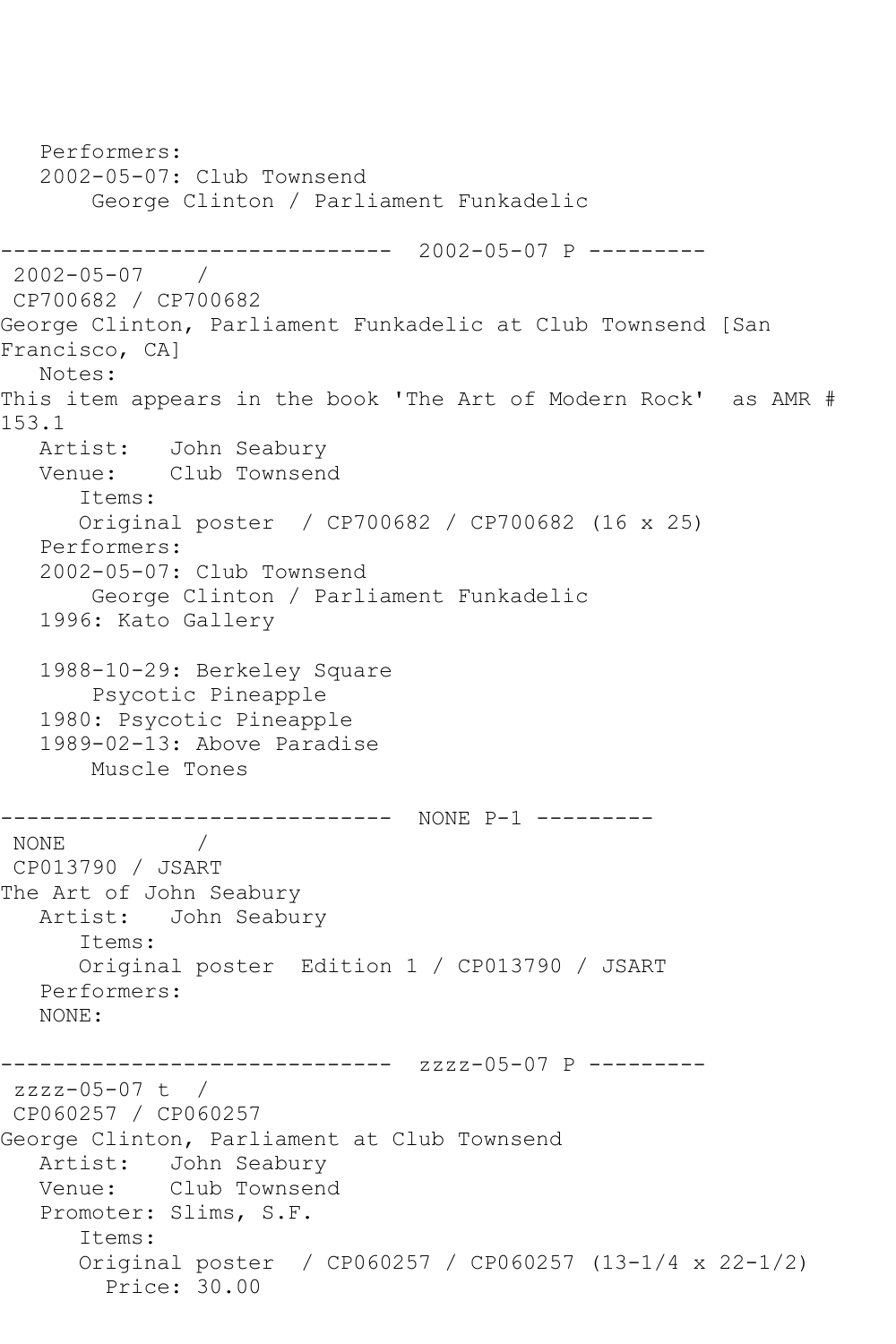```
 Performers:
   zzzz-05-07 tue: Club Townsend
       George Clinton / Parliament / Funkadelic
------------------------------ zzzz-05-07 P ---------
zzzz-05-07 t / 
CP060258 / CP060258
George Clinton, Parliament at Club Townsend
   Artist: John Seabury
   Venue: Club Townsend
   Promoter: Slims, S.F.
       Items:
       Original poster / CP060258 / CP060258 (13-1/4 x 22-1/2)
         Price: 75.00
   Performers:
   zzzz-05-07 tue: Club Townsend
       George Clinton / Parliament / Funkadelic
                  ------------- zzzz-05-07 P ---------
zzzz-05-07 t / 
CP060259 / CP060259
George Clinton, Parliament at Club Townsend
   Artist: John Seabury
   Venue: Club Townsend
   Promoter: Slims, S.F.
       Items:
       Original poster / CP060259 / CP060259 (13-1/4 x 22-1/2)
         Price: 75.00
   Performers:
   zzzz-05-07 tue: Club Townsend
       George Clinton / Parliament / Funkadelic
------------------------------ SLI zzzz-05-22 P ---------
zzzz-05-22 t / SLI 
CP060272 / CP060272
Luna Chicks, Auntie Christ at Slims
   Artist: John Seabury
   Venue: Slims, S.F.
   Promoter: Dennis King Productions
       Items:
      Original poster SLI / CP060272 / CP060272 (20 x 26)
   Performers:
   zzzz-05-22 thu: Slims, S.F.
       Luna Chicks / Auntie Christ / Altar Boys
------------------------------ SLI zzzz-06-29 P ---------
zzzz-06-29 t / SLI
```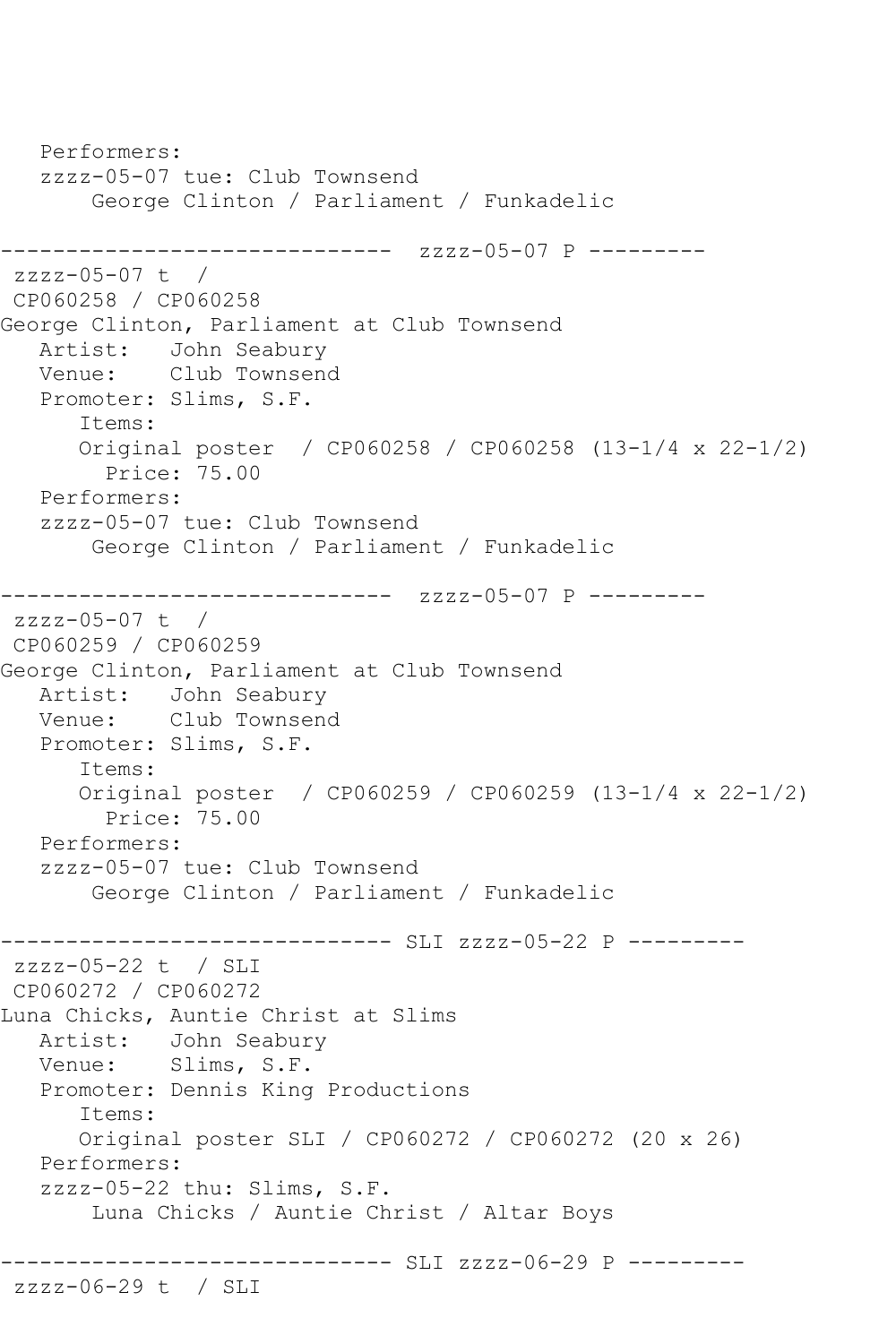```
CP060260 / CP060260
Built To Spill, Reeper Lagoon at Slims
   Artist: John Seabury
   Venue: Slims, S.F.
       Items:
       Original poster SLI / CP060260 / CP060260 (17-1/4 x 24)
   Performers:
   zzzz-06-29 thu zzzz-07-01 sat: Slims, S.F.
        Built To Spill / Reeper Lagoon
------------------------------ SLI zzzz-08-09 P ---------
zzzz-08-09 s / SLI 
CP060256 / CP060256
Todd Rundgren, Lucy Lee at Slims
   Artist: John Seabury
   Venue: Slims, S.F.
   Promoter: Dennis King Productions
       Items:
       Original poster SLI / CP060256 / CP060256 (14-12 x 26)
   Performers:
   zzzz-08-09 sat: Slims, S.F.
        Todd Rundgren / Lucy Lee
------------------------------ zzzz-11-12 P ---------
zzzz-11-12 /
CP700334 / CP700334
Psycotic Pineapple, Sudden Fun at Keystone [Berkeley, CA]
   Notes: Limited Edition of 200
This item appears in the book 'The Art of Modern Rock' as AMR # 057
  Artist: John Seabury<br>Venue: Kevstone
            Keystone
       Items:
      Original poster / CP700334 / CP700334 (18 x 22-1/2)
   Performers:
   zzzz-11-12: Keystone
        Psycotic Pineapple / Sudden Fun
------------------------------ zzzz-11-12 P ---------
zzzz-11-12 m /
CP060263 / CP060263
Psychotic Pineapple at Keystone - Berkeley, CA
      Benefit: Sudden fun
   Artist: John Seabury
   Venue: Keystone
       Items:
       Original poster / CP060263 / CP060263 (18 x 22-5/8)
   Performers:
```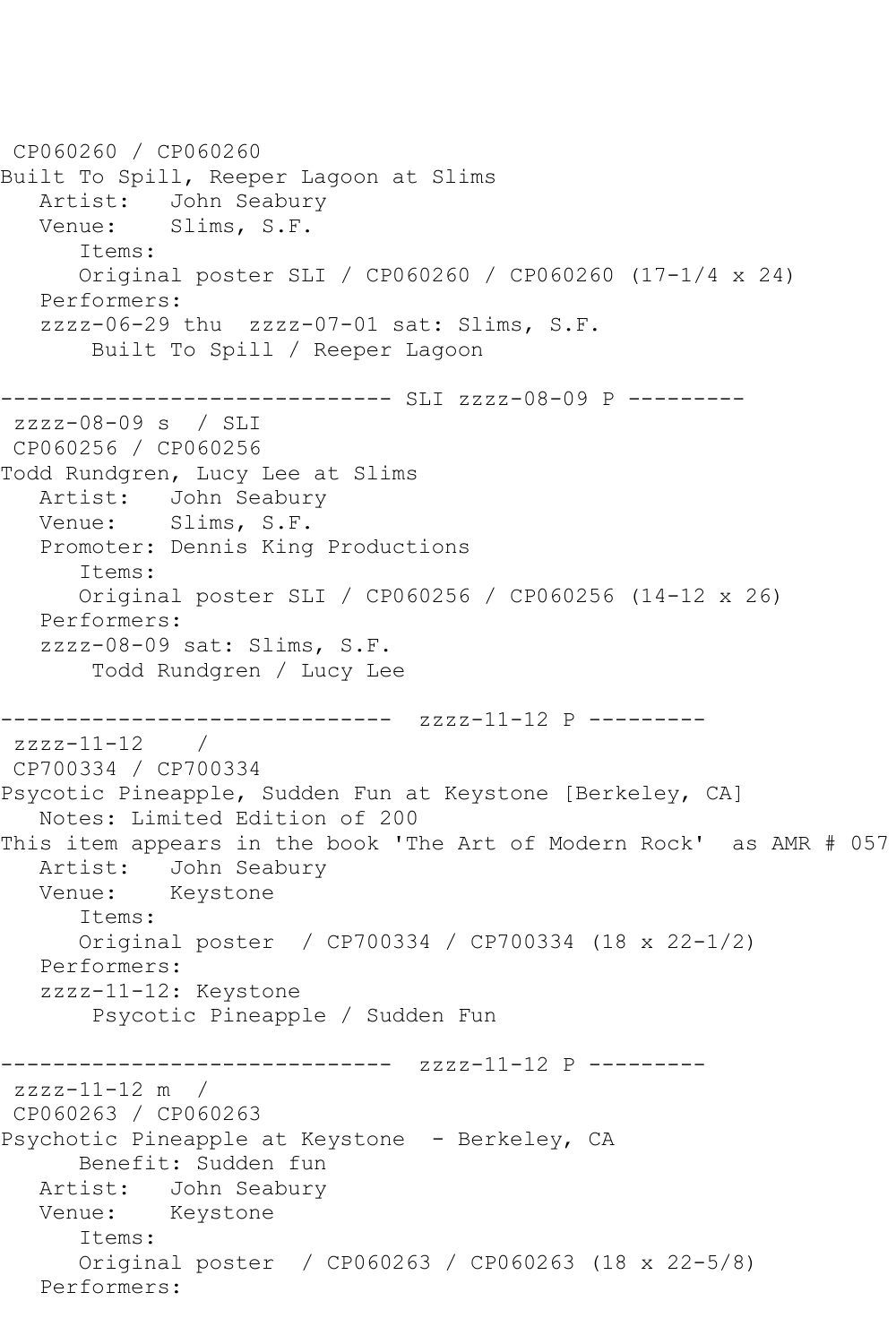zzzz-11-12 mon: Keystone Psychotic Pineapple ------------------------------ zzzz-11-12 P --------  $zzzz-11-12$  m / CP060264 / CP060264 Psych/otic Pineapple at Keystone - Berkeley, CA Benefit: Sudden fun Artist: John Seabury Venue: Keystone Items: Original poster / CP060264 / CP060264 (18 x 22-5/8) Performers: zzzz-11-12 mon: Keystone Psychotic Pineapple ------------------------------ zzzz-11-29 P -------- zzzz-11-29 s / CP060265 / CP060265 Psychotic Pineapple, Kaviar at Transmission Theater - San Francisco, CA Artist: John Seabury Venue: Transmission Theater Items: Original poster / CP060265 / CP060265 (18-5/8 x 22-3/4) Performers: zzzz-11-29 sat: Transmission Theater Psychotic Pineapple / Kaviar / Buckethead ------------------------------ SLI zzzz-zz-zz P-1 -------- zzzz-zz-zz / SLI CP013718 / JOS002 Lunachicks at Slim's - San Francisco, CA Artist: John Seabury Venue: Slims, S.F. Items: Original poster SLI Edition 1 / CP013718 / JOS002 Price: 30.00 Performers: zzzz-zz-zz: Slims, S.F. Lunachicks ------------------------------ zzzz-zz-zz C -------- zzzz-zz-zz / CP010468 / CS06197 Extruders Artist: John Seabury